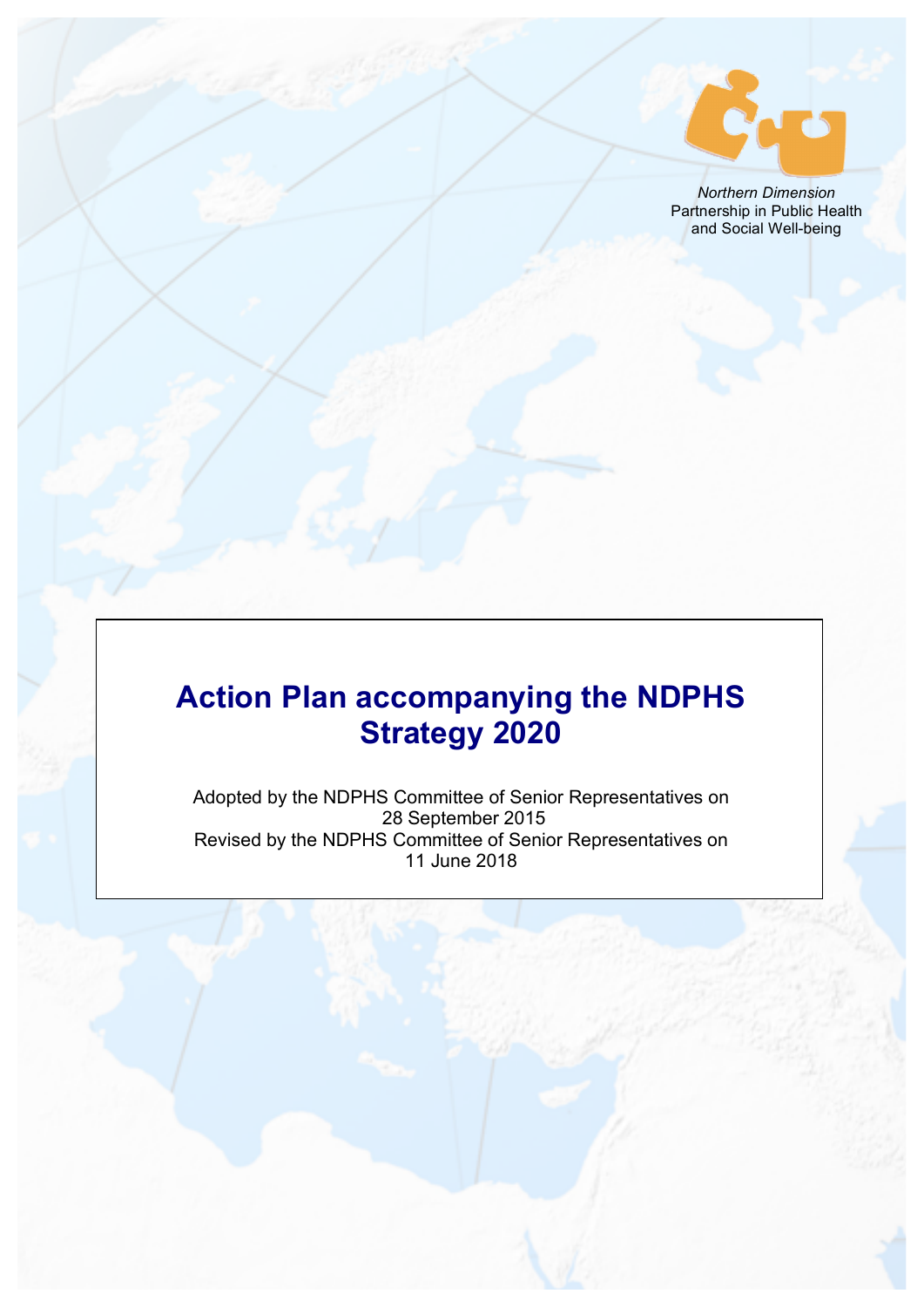## **Table of Contents**

| Horizontal result 1. Strengthened and more visible role of health and social well-being on the<br>Horizontal result 2. Strengthened support and involvement of other stakeholders in the NDPHS-<br>Horizontal result 3. Increased and strengthened policies to improve health and social well-being<br>Horizontal result 4. Increased visibility of the NDPHS in the Partner Countries  6<br>Horizontal result 5. Ensured coherence and mutual support in addressing regional challenges<br>and opportunities in the area of health and social well-being through a successful leadership of                                                                                                                                                     |
|--------------------------------------------------------------------------------------------------------------------------------------------------------------------------------------------------------------------------------------------------------------------------------------------------------------------------------------------------------------------------------------------------------------------------------------------------------------------------------------------------------------------------------------------------------------------------------------------------------------------------------------------------------------------------------------------------------------------------------------------------|
| 4. Implementation of activities to achieve the objectives in the period of 2015-2020 7                                                                                                                                                                                                                                                                                                                                                                                                                                                                                                                                                                                                                                                           |
| Objective 1: Reduced impact of HIV, TB and associated infections among key populations at risk,<br>including prisoners, through strengthened prevention and access to treatment 7<br>Objective 2: Contained antimicrobial resistance - through inter-sectoral efforts supporting the<br>implementation of regional and global strategies and/or action plans  13<br>Objective 3: Reduced impact of non-communicable diseases (NCDs) - through strengthened<br>Objective 4: Reduced social and health harm from alcohol, tobacco and illicit use of drugs -<br>Objective 5: Adequately addressed health needs related to chronic conditions and demographic<br>changes - through strengthened integration and coordination of care and prevention |
| Objective 6: Strengthened occupational safety and health and well-being at work - through<br>information and reporting systems, workplace activities and occupational health services  31                                                                                                                                                                                                                                                                                                                                                                                                                                                                                                                                                        |
|                                                                                                                                                                                                                                                                                                                                                                                                                                                                                                                                                                                                                                                                                                                                                  |
|                                                                                                                                                                                                                                                                                                                                                                                                                                                                                                                                                                                                                                                                                                                                                  |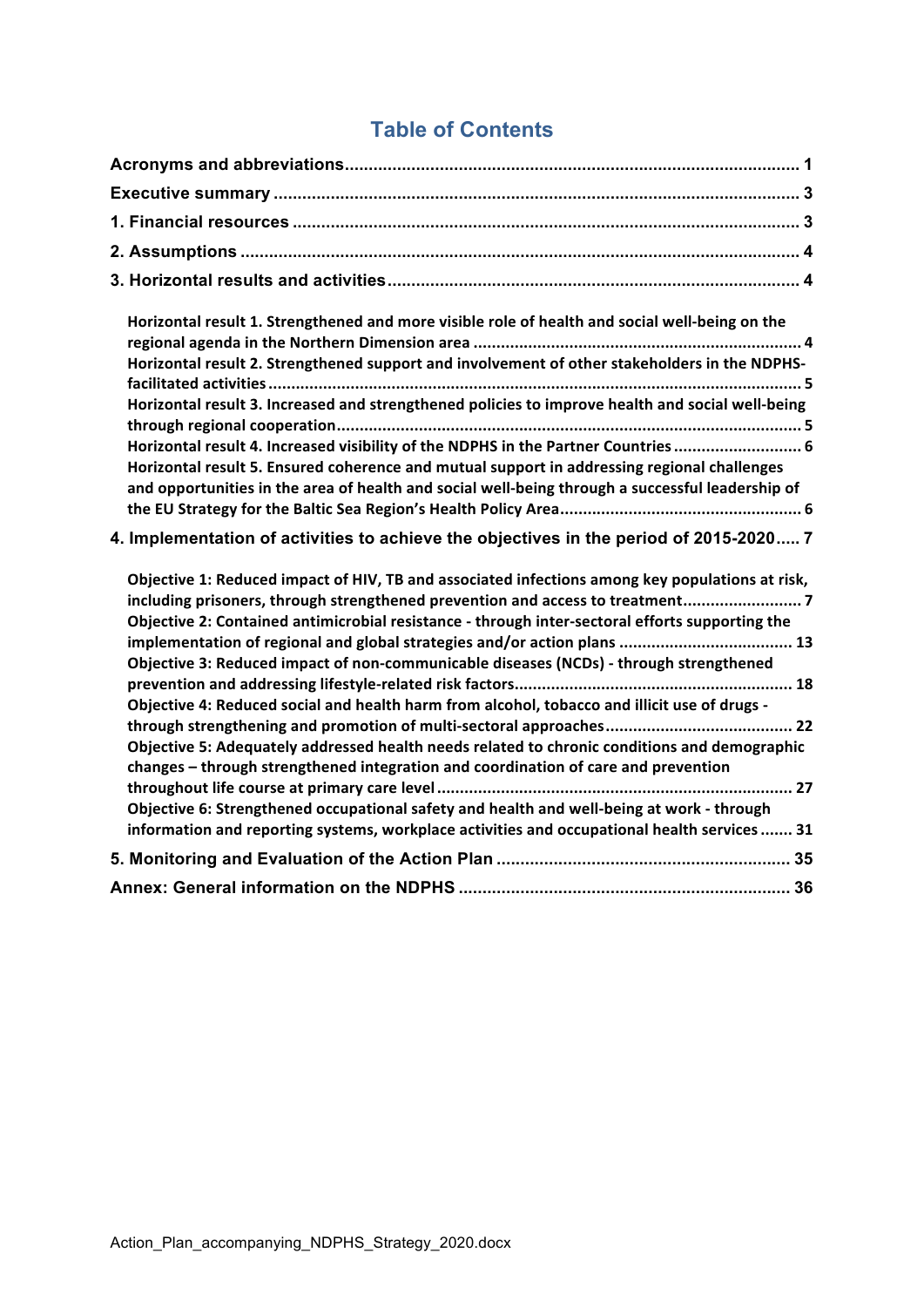## **Acronyms and abbreviations**

AI – Associated infections AMR – Antimicrobial resistance BARN – The Baltic Antibiotic Resistance Collaborative Network BMI – Body Mass Index BSN – Baltic Sea Network on Occupational Health and Safety CAESAR – Central Asian and Eastern European Surveillance of Antimicrobial Resistance CIHSD – Coordinated/Integrated Health Services Delivery CPT – Council of Europe's Committee for the Prevention of Torture and Inhuman or Degrading Treatment or Punishment CSR – NDPHS Committee of Senior Representatives EARS-Net – European Antimicrobial Resistance Surveillance Network ECDC – European Centre for Disease Prevention and Control EFPC – European Forum of Primary Care EMCDDA – European Monitoring Centre for Drugs and Drug Addiction ENETOSH – European Network Education and Training in Occupational Safety and Health ENWHP – European Network for Workplace Health Promotion ESBL – Extended Spectrum Beta-Lactamas EUSBSR – EU Strategy for the Baltic Sea Region FTA – Free Trade Agreement GBD – Global Burden of Disease HIPP – Health in Prisons Programme/WHO Europe HIV/AIDS – Human immunodeficiency virus infection and acquired immune deficiency syndrome HSS – Health systems strengthening (action plan) IALI – International Association of Labour Inspection ILO – International Labour Organization IOM/MHD – International Organization for Migration, Migration Health Division LEGOSH – ILO Global Database on Occupational Safety and Health Legislation NCD – Non-communicable diseases ND – Northern Dimension NDPHS – Northern Dimension Partnership in Public Health and Social Well-being NGO – Non-governmental organisation NIVA – Nordic Institute for Advanced Training in Occupational Health NoDARS – Northern Dimension Antibiotic Resistance Study OECD – The Organisation for Economic Co-operation and Development OSH – Occupational safety and health PAC – Partnership Annual Conference PHC – Primary health care

PYLL – Potential Years of Life Lost

RARHA – EU Joint Action on Reducing Alcohol Related Harm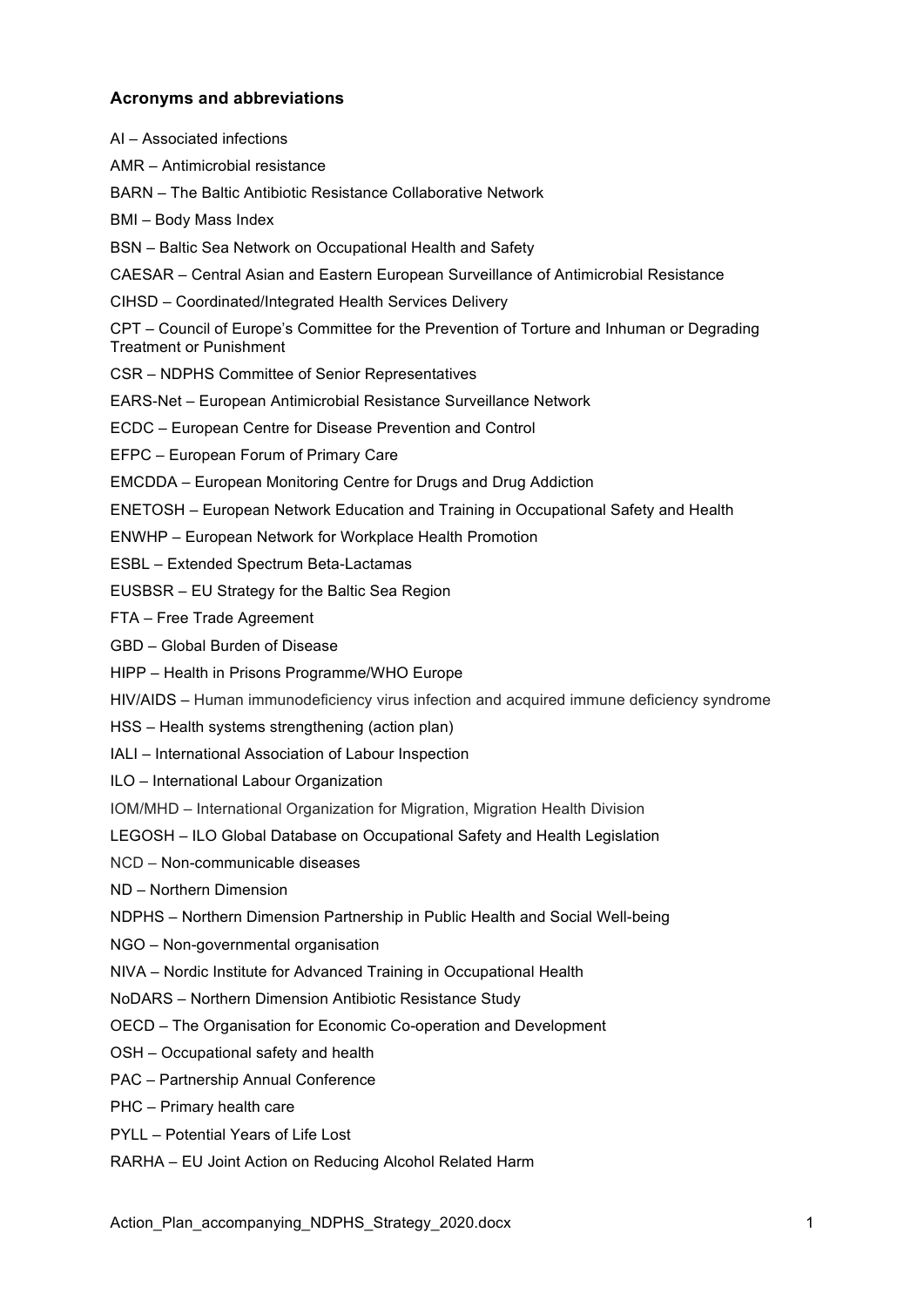TB – Tuberculosis

UNAIDS – Joint United Nations Programme on HIV/AIDS

- UTI Urinary Tract Infections
- WHA World Health Assembly
- WHO World Health Organization
- WHO Europe WHO Regional Office for Europe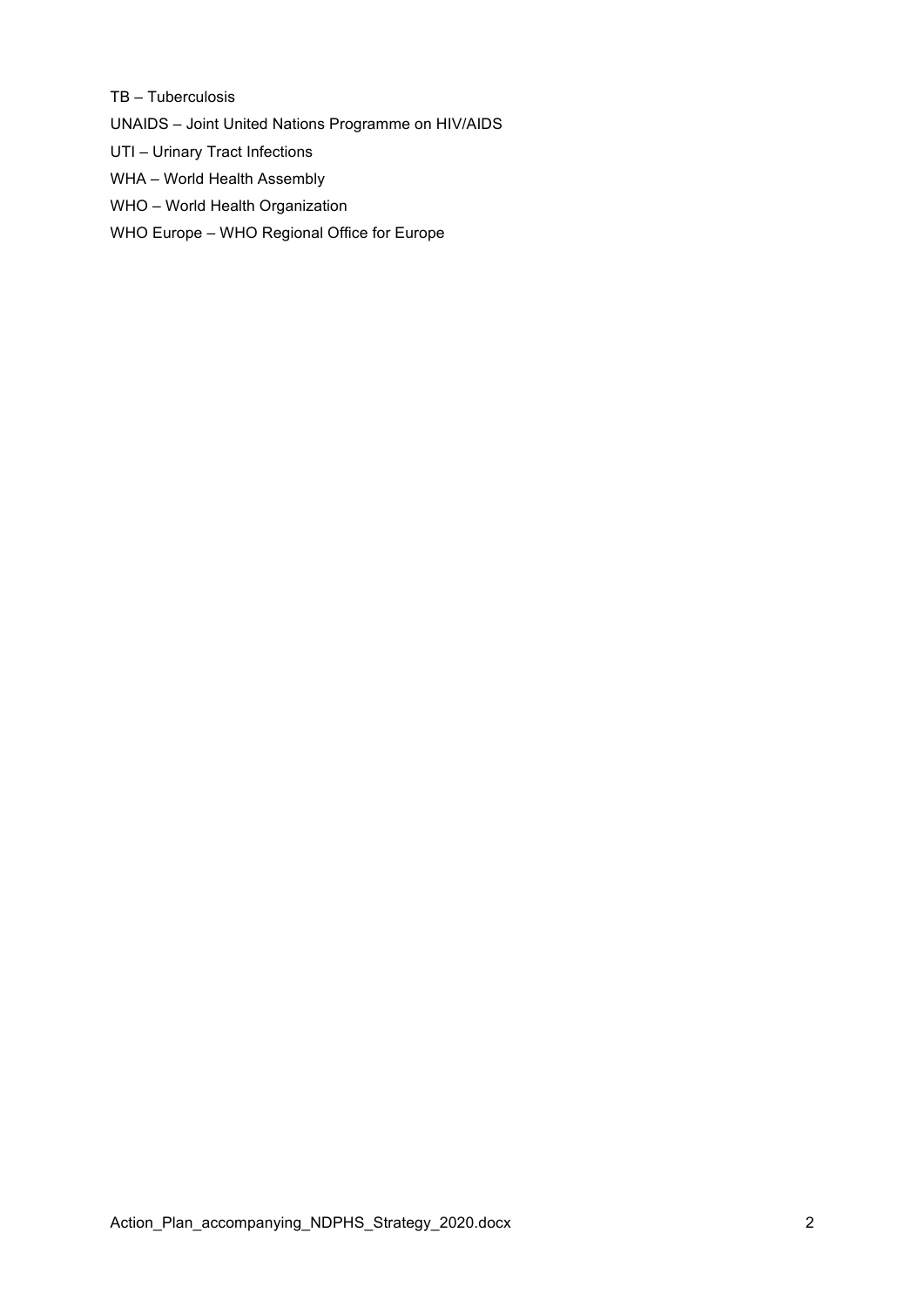## **Executive summary**

The Action Plan accompanies the NDPHS Strategy 2020 and contains detailed information on the planned activities and expected results of the joint work in the period of 2015-2017.

The Action Plan presents assumptions for the effective and successful accomplishment of the objectives, highlighting - inter alia - the important role of the funds needed for appointed delegates and experts to initiate and implement thematic activities, and to disseminate the achieved results in the NDPHS Partner Countries.

The document informs about horizontal actions aiming to make health and social well-being more visible on the regional agenda, strengthen the relevant policies, attract other stakeholders to the NDPHS actions and increase the recognition of the NDPHS in the Partner Countries. It also presents how the NDPHS will use the leadership role in the EU Strategy for the Baltic Sea Region (Health Policy Area) to improve and promote peoples' health through regional cooperation.

The Action Plan specifies how the achievement of the six objectives of the NDPHS Strategy 2020 will become conducive to the improvement of human health and social well-being in the Northern Dimension area. It shows the development context for each objective, communicates the need for intergovernmental policy and action and sets a framework (footprint and expected results) for the specific NDPHS activities. These are further described and provided with corresponding deliverables (specific outputs of the joint work to be available by the termination date of the Action Plan).

Progress in achieving the expected results for each objective is measured through quantified indicators, with the baseline, target, data source and responsible organisation indicated. A mid-term review of the implementation progress is scheduled for 2018-2019.

## **Introduction**

The Action Plan accompanies the NDPHS Strategy 2020 and contains detailed information on the planned activities and expected results of the joint work in the period of 2015-2020.

The majority of activities listed in the Action Plan will be implemented in all NDPHS Partner Countries. In some indicated cases, they will be executed through a project on a few NDPHS Partner Countries or their selected pilot sites, while the conclusions and recommendations will be disseminated to relevant target groups in the whole Northern Dimension area.

## **1. Financial resources**

Effective implementation of the Action Plan requires allocation of funds, necessary:

- for appointed delegates and experts to actively participate in the activities (working time to prepare for and follow up on the joint work, office expenses, travel costs for meetings etc.);
- to organise the required meetings, seminars and study visits;
- for research/mapping work and to produce guidelines, thematic reports and other publications highlighting the results of the NDPHS work;
- to initiate and implement projects and initiatives;
- to organise the dissemination of results of the Partnership work in the NDPHS Partner Countries by the respective ministries of health and public health institutes (e.g. national workshops, information campaigns and media events).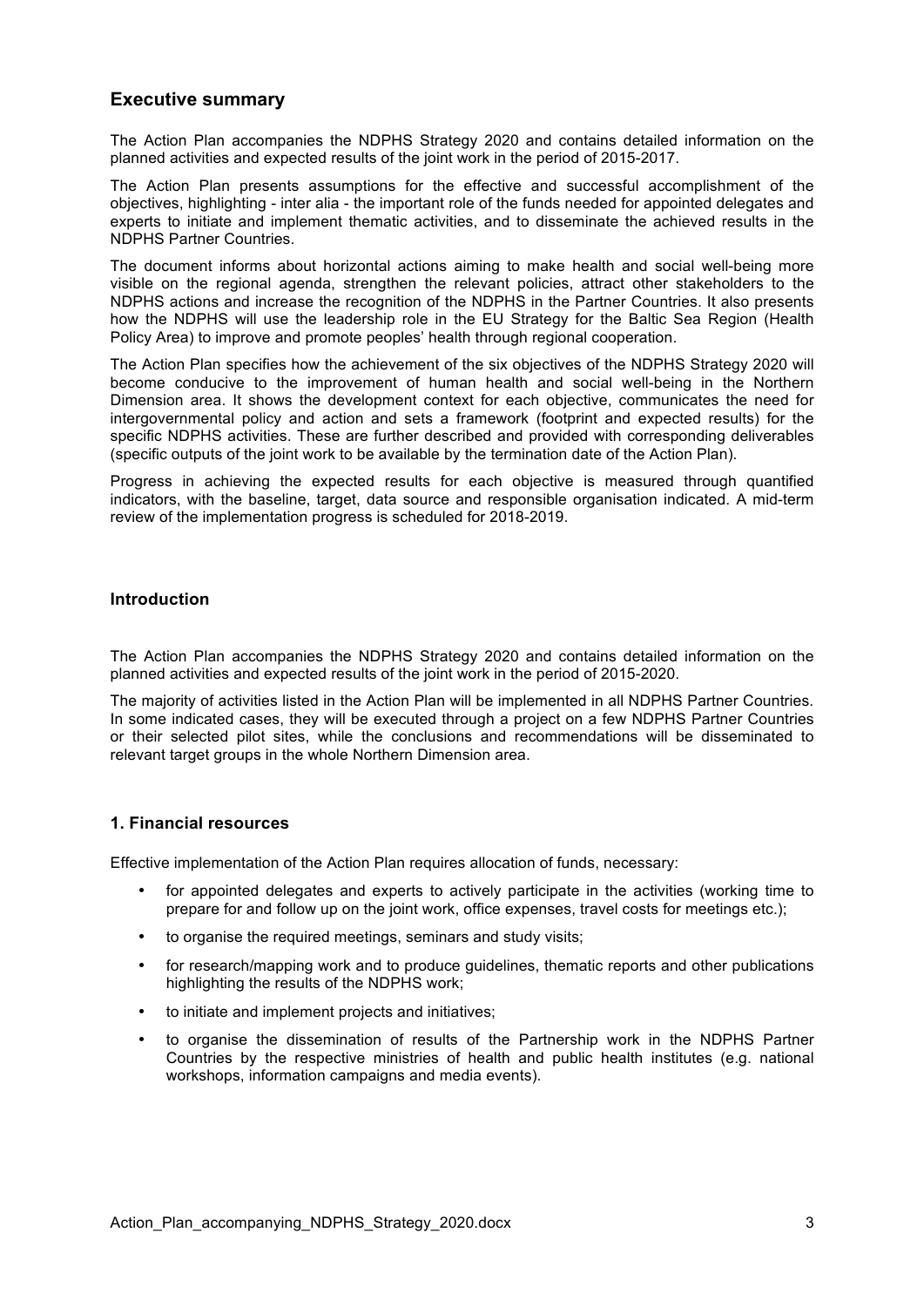## **2. Assumptions**

The effective and successful implementation of the Action Plan is dependent upon several other factors:

- high commitment of the governments of the NDPHS Partner Countries to provide political, financial and practical support to the Partnership work towards the expected results in all objectives of the NDPHS Strategy 2020;
- clear understanding of a necessity to ensure financial resources for implementation of the planned activities and the risks related to limited and insufficient funding;
- continuous exchange of information between relevant actors within the NDPHS Partner Countries (including contacts between country senior representatives and NDPHS expert group members) and a good dialogue at a policy-making level to implement the Partnership results;
- selection of professional, motivated and committed representatives for the future NDPHS Expert Groups by all the NDPHS Partners;
- high interest and commitment of the nominated Partnership experts to take part in crosscutting activities (exceeding the scope of one single objective of the NDPHS Strategy 2020);
- clear understanding of expectations, priorities and needs in the expert-level structures of the Partnership;
- clear understanding and acceptance of the priority of cooperation goals and expected results among the involved stakeholders;
- involvement of relevant EU and international organisations in the expert-level work;
- collaboration with regional an international actors and adherence to regional action frameworks to facilitate synergies and maximise impacts;
- amplification of links and synergies with approved global and regional policies, strategies and action plans and on-going work relevant for the Northern Dimension area.

## **3. Horizontal results and activities**

The listed below results aim to make health and social well-being more visible on the regional agenda, strengthen the relevant policies, attract other stakeholders to the NDPHS actions and increase the recognition of the NDPHS in the Partner Countries. It is the responsibility of all Partner Countries and NDPHS structures to be active in producing these results. The Secretariat will play an active role in initiating, facilitating and coordinating many of the planned activities.

#### **Horizontal result 1. Strengthened and more visible role of health and social well-being on the regional agenda in the Northern Dimension area**

As stated in the ministerial-level Partnership Annual Conference (PAC 8 in 2011, and PAC 10 in 2013), health and social well-being have to be more widely recognised on the regional cooperation agenda in the Northern Dimension area. While the inclusion of health as a self-standing Priority Area in the EU Strategy for the Baltic Sea Region (EUSBSR) Action Plan in early 2013 was met with satisfaction, further efforts are needed to convince the international, national and local policy- and decision makers of the need to grant health and the social dimension a status, which would be adequate to their role and importance for the region's societies and economies.

Furthermore, it should be recognized that most factors that influence health and well-being, such as education, housing, employment, legal and/or residential status, poverty and psychosocial factors, etc. lie outside the health sector. These health determinants are in turn shaped by policies across all sectors, emphasizing a Health in All Policies (HiAP) approach, with the aim of improving the health of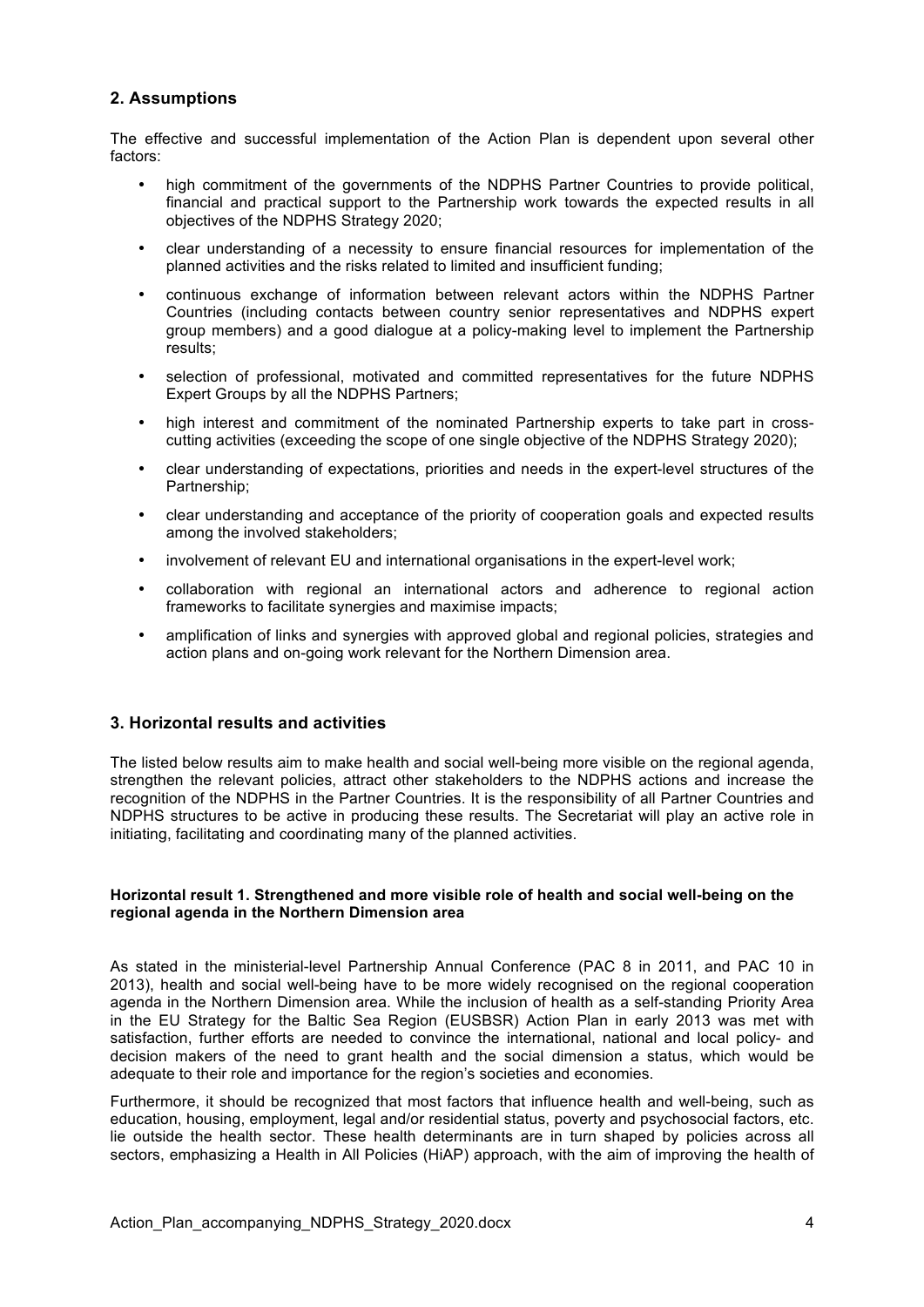everyone and thereby reduce the absolute effect of determinants on all people as well as targeted interventions that focus on the most affected.

#### Planned activities towards the expected result

- Cooperate with relevant regional and international actors to include NDPHS-facilitated health and social well-being items on the regional cooperation agenda in the Northern Dimension area.
- Include provisions regarding health and social well-being and the importance of the HiAP approach, a focus on health inequalities, as well as the Partnership's role, in relevant highlevel and other documents.
- Disseminate information regarding health and social well-being and HiAP approaches to international, national and local policy- and decision makers and other stakeholders.

#### **Horizontal result 2. Strengthened support and involvement of other stakeholders in the NDPHS-facilitated activities**

During 2010-2013 support and involvement of other stakeholders in the NDPHS activities led to the increased importance and visibility of the NDPHS. This, in turn, put the Partnership in a better position to initiate and influence developments leading to the improvement of health and the quality of life in the Northern Dimension area. Therefore, the Partnership will continue its efforts to create synergies and develop cooperation with regional and international actors active in the health field.

#### Planned activities towards the expected result

• Work with other relevant stakeholders towards the achievement of the health-related actions and targets as spelled out in the NDPHS Action Plan.

### **Horizontal result 3. Increased and strengthened policies to improve health and social wellbeing through regional cooperation**

In order to be effective and to guarantee an equitable and sustainable impact, relevant results and recommendations from projects need to be anchored at the policy level. The NDPHS is well positioned to help convey relevant results and recommendations of on-going and completed projects to the policy level: the relevant conclusions and recommendations can be discussed by the NDPHS expert level bodies and be subsequently presented by the NDPHS expert groups for consideration by the NDPHS Committee of Senior Representatives and possibly by the ministerial-level NDPHS Partnership Annual Conference.

#### Planned activities towards the expected result

- Communicate relevant results of NDPHS projects and/or NDPHS-facilitated projects to the policy level within the NDPHS.
- Cooperate with relevant stakeholders to communicate the results of NDPHS projects and/or NDPHS-facilitated projects to the policy level in the Northern Dimension area.
- Approach and encourage stakeholders to communicate, when relevant, the results of their regional projects to the policy level by using the NDPHS' structures.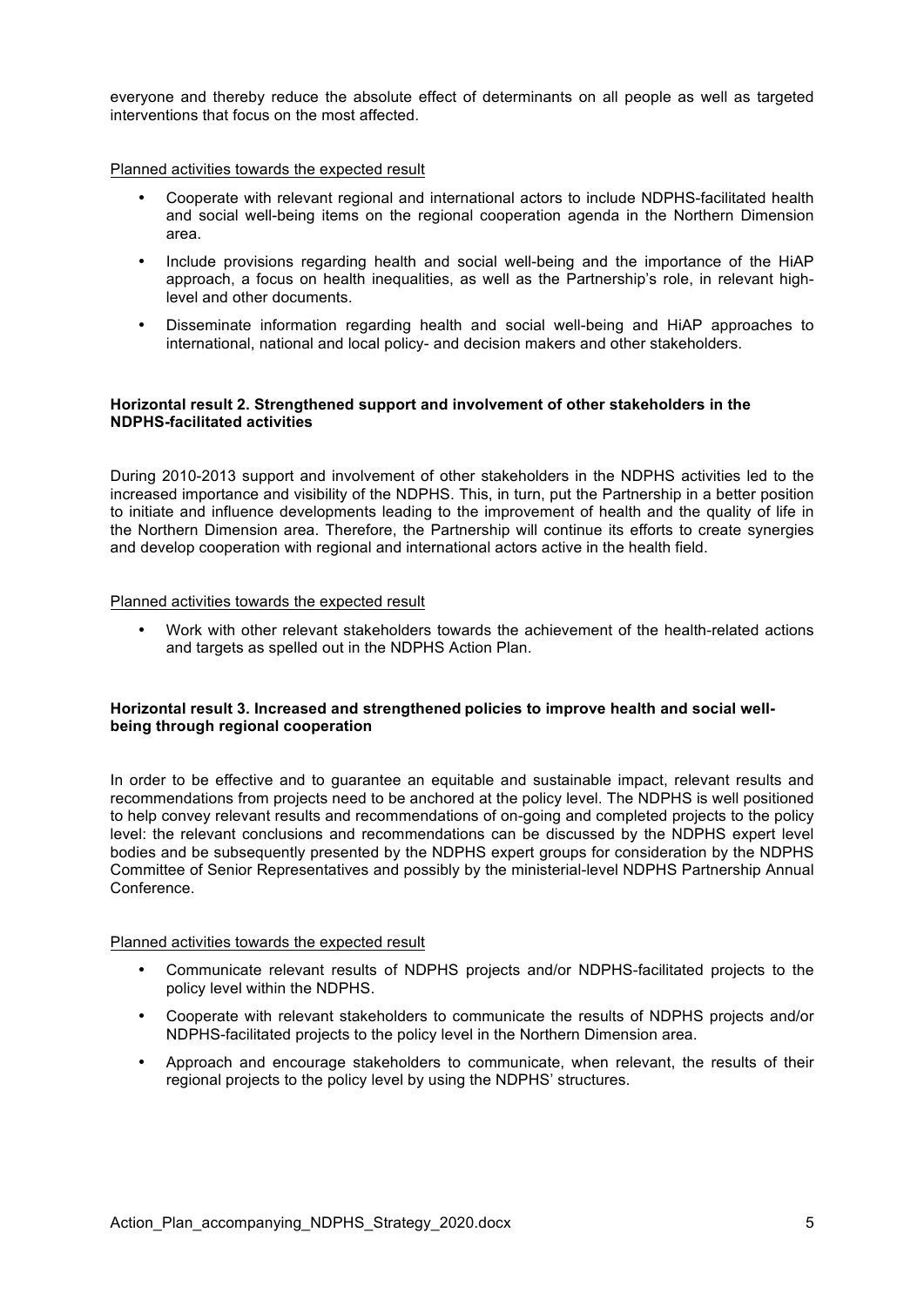#### **Horizontal result 4. Increased visibility of the NDPHS in the Partner Countries**

Whereas other specific visibility-related actions of the Action Plan address the Partnership's outreach activities towards other stakeholders and the general public, this action area aims to further strengthen the commitment and involvement of the NDPHS Partner Countries. This should be done through raising awareness about the Partnership, its achievements, the role of the Partners and possibilities for the Partner Countries to benefit from the cooperation within the NDPHS framework.

The consultations between the NDPHS Chair Country and each NDPHS Partner Country would also provide an opportunity to discuss the issues that require support and action from the highest decisionmaking and political level, as well as to discuss how country representatives can enhance the NDPHS visibility at home.

#### Planned activities towards the expected result

- Arrange a series of meetings and consultations between the NDPHS Chair Country and each NDPHS Partner Country to improve the visibility of the Partnership in the Partner Countries; and advance the implementation of the NDPHS Strategy and Action Plan.
- Continue the dialogue with the NDPHS Partner Countries and Organisations by highlighting current information about the NDPHS work on home websites.

#### **Horizontal result 5. Ensured coherence and mutual support in addressing regional challenges and opportunities in the area of health and social well-being through a successful leadership of the EU Strategy for the Baltic Sea Region's Health Policy Area**

The role of the NDPHS as the Policy Area Coordinator within the EUSBSR (Policy Area: "Health – Improving and promoting peoples' health, including its social aspects") allows for a making health more integrated and inclusive in the regional cooperation. In particular, by providing a common frame of reference, the NDPHS has contributed to increased interfacing between relevant stakeholders at various levels and across thematic sectors, and a better division of labour among the existing networks. At the same time, most of the EUSBSR -related activities are coherent with the NDPHS mission as spelled out in the Oslo Declaration and contribute to the strategic aims of the NDPHS, such as: increased visibility and better influence in processes related to allocation of funding for regional cooperation.

Through the instrument of the EUSBSR, the Partnership is able to strengthen the message that improving and promoting peoples' health, including social aspects, is an important precondition for ensuring sustainable and healthy societies in order to enable economic growth, and for containing future health and social care- related costs.

## Planned activities towards the expected result

- Facilitate the development and implementation of actions and flagship projects defined in the Health Policy Area.
- Monitor and report the implementation progress within the Health Policy Area.
- Regularly review the relevance of the Health Policy Area as described in the EUSBSR Action Plan.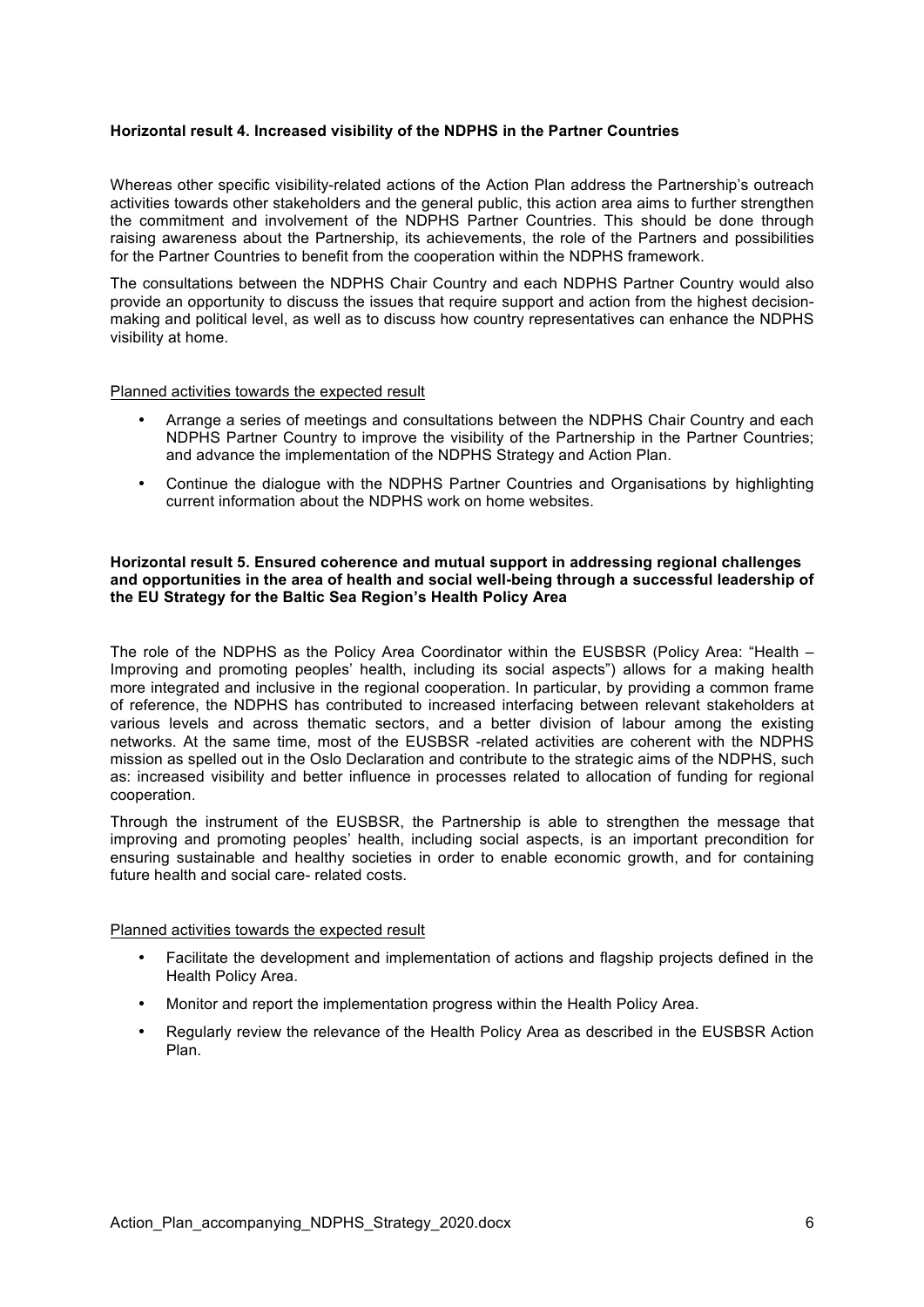## **4. Implementation of activities to achieve the objectives in the period of 2015-2020**

## **Objective 1: Reduced impact of HIV, TB and associated infections among key populations at risk, including prisoners, through strengthened prevention and access to treatment**

#### The context

The NDPHS Statement on HIV and tuberculosis ("Impact of the HIV/AIDS and tuberculosis on people and economies of the Northern Dimension Countries – status quo and the way forward"), approved by the 10<sup>th</sup> Partnership Annual Conference in Helsinki on the  $22^{nd}$  of November 2013, underlines the alarming increase in the spreading of HIV and AIDS, tuberculosis (TB) and associated infections (AI), among the key populations at higher risk. These are vulnerable groups living under socially and economically distressing circumstances, particularly persons using drugs, sex workers, men-havingsex-with-men, migrants, prisoners as well as persons released from prisons. Children and young people are most affected by social circumstances, thus, shall be considered as a group at risk. In addition, these populations at higher risk may suffer from the consequences of harmful use of alcohol, social marginalisation and criminalisation, as well as stigmatisation and discrimination.

The complexity and great variation in the epidemiological situation of these groups pose a substantial challenge for the social and health conditions within the Northern Dimension area and, consequently, for the human lives, societies and economies.

Prison populations are a vulnerable group in terms of disease emergence and spread. Of special relevance are infectious diseases, particularly the blood-borne, drug use-related infections with hepatitis viruses (here: B and C) and HIV virus. A particular risk, in addition to blood-borne diseases, is associated with airborne transmission of tuberculosis. The particular circumstances of life inside prison increase infection rates, and the "revolving door" between the prison and civil life allows diseases to spread through the prison walls.

#### Policy and action needs

Complex and cross-sectoral character of the HIV, TB and AI situation is neither adequately recognised nor properly addressed within the traditional policy practices. Despite HIV and TB infections spreading beyond state boundaries and competences of individual sectors, the degree of international and multisectoral cooperation in the Northern Dimension area in this thematic field is insufficient. Primary health and psychological and social care measures are rarely combined in an effort to provide integrated prevention, diagnosis, treatment, care and support interventions, with due attention paid to counteracting the negative impact of a harmful use of alcohol and drugs on adherence to HIV, AIDS and TB treatment regimens.

The potential of non-governmental organisations (NGOs) that work with the key populations at higher risk for HIV-infection is not utilised to the maximum extent in governmental actions to strengthen the prevention and control of TB and HIV/TB co-infection, and to decrease the harmful consequences of HIV and TB and HIV/TB co-infection.

The capacity of the national health care systems to respond to the burden of HIV, TB and AIs is unsatisfactory. The monitoring and provision of epidemiological information of key populations at risk in the Northern Dimension area is assessed as poor, with a diverse availability of data on the current status. The collection of data concerning key populations at risk in the NDPHS Partner Countries is not sufficient, neither is the reporting of such data to UNAIDS.

Treatment of HIV, TB and AIs is not always provided in an integrated and patient-focused manner. There are several barriers in the access to treatment which need to be assessed. Recommendations for updating national programmes are needed. EU Joint Action on HIV and co-infection prevention and harm reduction was launched in 2015. One of its components focuses on mapping of barriers to treatment as well as recommendations for updating national programmes. NDPHS shall deliver expertise to the planning and mapping activities, in particular, the need for complex healthcare measures/solutions addressing multiple diseases and co-infections as HIV, TB and Al.

According to general ethical principles, imprisonment should not cause any harm or damage to health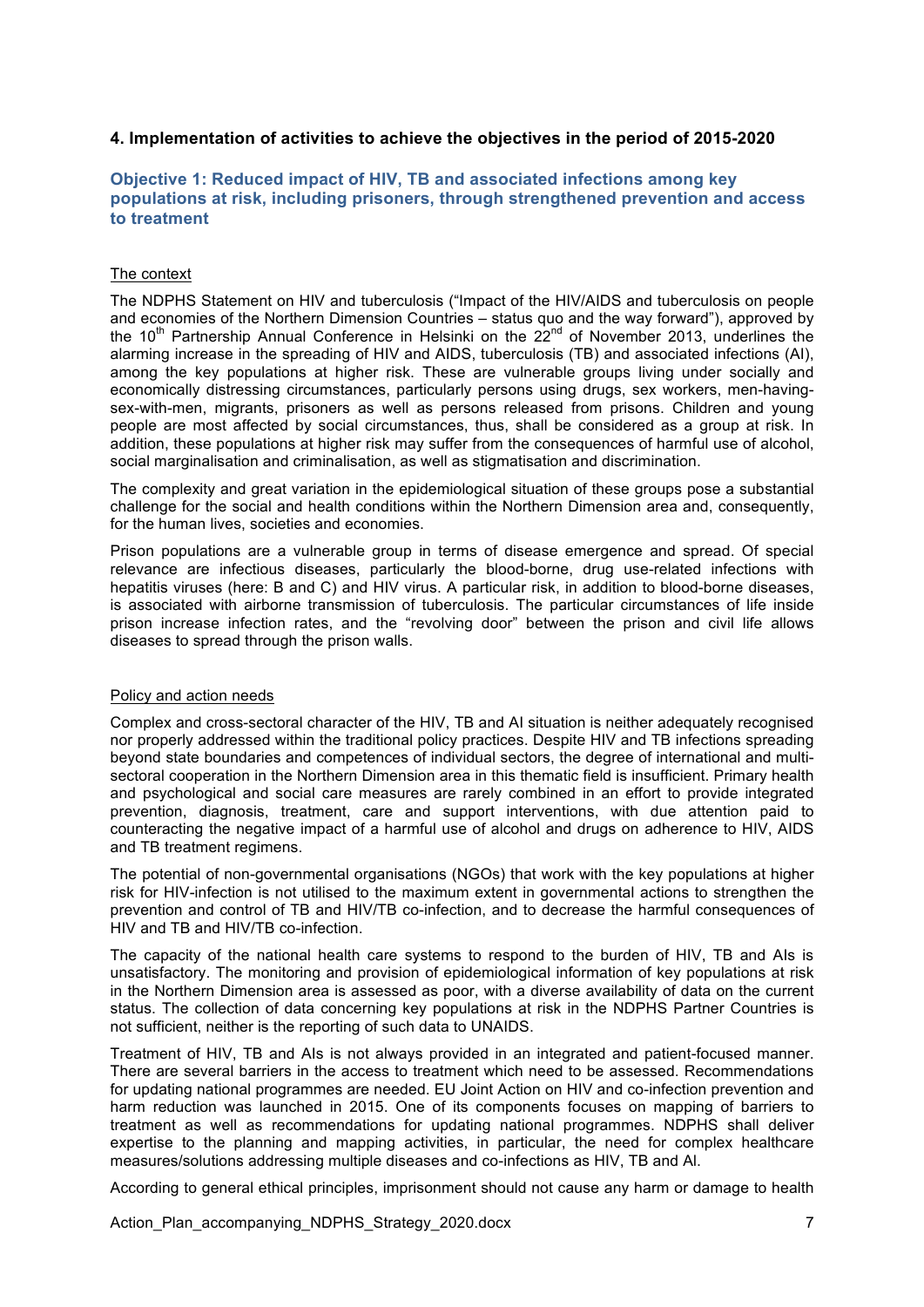of inmates nor aggravate an existing condition. Moreover, the basic principle of prison healthcare says that treatment and care must be equivalent to that which is provided outside prison. This may be problematic if the responsibility for prison healthcare provision in the NDPHS Partner Countries is split between different institutions/ministries.

Due to the highly dynamic development in medical science, procedures and practices should be prepared in a coordinated approach that allow prison health care to be raised to a level comparable to that provided to the general population. The access to certain medicines, e.g. antiretroviral medicines for HIV-infection or the more expensive treatment for multidrug- or extensively drug-resistant TB (MDR or XDR TB), should be similar outside and inside prisons. Yet, the high cost and deficiency of these medicines in some NDPHS Partner Countries requires both legislative and budgetary policies. In addition, instruments for HIV control and strategies for prevention of co-infections vary across the Northern Dimension area, calling for improvement in guidelines and routines.

Considering these circumstances and descriptions of the core tasks and limits of prison medicine, international cooperation among the NDPHS Partner Countries seems to be a promising strategy to promote the joint development of modern and internationally recognised values of prisoner healthcare and to put the resulting structures in place. The only viable approach to achieving these developments will be to pursue a continuous and intensive dialogue with the target groups. One of the actions in that respect would be to raise awareness of harm on health from imprisonment as HIPP (Health in Prisons Programme/WHO Europe) and CPT (Council of Europe's Committee for the Prevention of Torture and Inhuman or Degrading Treatment or Punishment) standards are not met by all the NDPHS Partner Countries. Another one would consist in encouraging more NDPHS Partner Countries to follow WHO recommendations on how to implement minimum standards for healthy conditions in prisons. The third action would contain preventive harm reduction in intravenous drug abuse.

#### Footprint of the NDPHS work

- To contribute to improved and better coordinated preventive responses of the national health and social care systems as well as to an equal access to treatment to mitigate the impact of HIV, TB and associated infections in the Northern Dimension area.
- To contribute to reduced harm on health from imprisonment.

#### Expected results of the NDPHS work

- Increased awareness and knowledge among relevant decision makers and other actors in the Northern Dimension area about the complexity of the epidemiological situation of HIV, TB and AI and their consequences.
- Enhanced international and multi-sectoral stakeholder cooperation on HIV,TB and AI-related issues in the Northern Dimension area, with inclusion of NGOs and broader society representatives.
- Improved effectiveness of HIV, TB and AI prevention actions in the Northern Dimension area.
- Improved monitoring, disaggregated by groups data collection and reporting of the situation of HIV, TB, AI and evaluation of the effect of interventions among key populations at risk and policy/action response in the Northern Dimension area.
- Better knowledge on how to improve control of infectious diseases in prisons, especially regarding HIV, TB and HIV-TB co-infection.
- Raised awareness of harm on health from imprisonment in accordance with HIPP and CPT standards, especially regarding HIV and TB.
- Improved linkages between medical care in prisons and community public health services.
- Educational measures for children and young people extensive knowledge on healthy lifestyle, reproductive health, safe sex and relationships' education.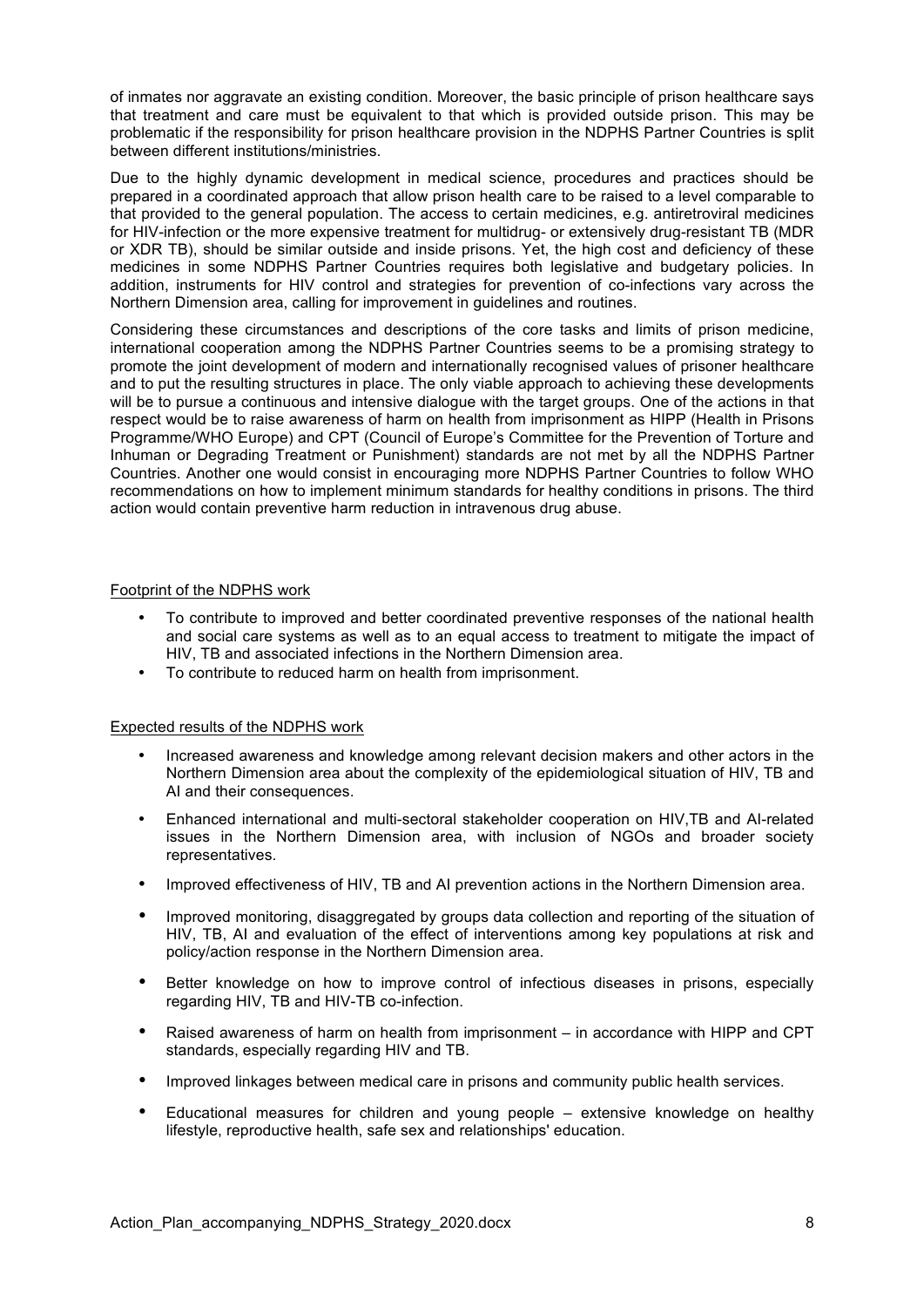## Measuring the progress

| No. | <b>Expected result</b>                                                                                                                                                                                                                            | <b>Indicator</b>                                                                                                                                                                                                                                                                 | <b>Baseline</b><br>(2015)                                                     | <b>Target</b><br>(2020) | Data source                                                            | <b>Responsible</b><br>organisation                                    |
|-----|---------------------------------------------------------------------------------------------------------------------------------------------------------------------------------------------------------------------------------------------------|----------------------------------------------------------------------------------------------------------------------------------------------------------------------------------------------------------------------------------------------------------------------------------|-------------------------------------------------------------------------------|-------------------------|------------------------------------------------------------------------|-----------------------------------------------------------------------|
| 1.  | Increased awareness<br>and knowledge<br>among relevant<br>decision makers and<br>other actors in the<br>Northern Dimension<br>area about the<br>complexity of the<br>epidemiological<br>situation of HIV, TB,<br>and AI and their<br>consequences | No. of countries<br>which have<br>integrated the<br>HIV and TB<br>action<br>recommendations<br>(cf. the NDPHS<br>Statement) into<br>national health<br>policies                                                                                                                  | To be<br>estimated<br>as part of<br>activities                                | 2-3 more                | <b>National HIV</b><br>and TB<br>programmes<br>Expert group<br>reports | Expert-level<br>structures<br>National authorities                    |
| 2.  | Enhanced<br>international and<br>multi-sectoral<br>stakeholder<br>cooperation on HIV,<br>TB and Al-related<br>issues in the<br>Northern Dimension<br>area                                                                                         | No. of HIV, TB<br>and AI<br>stakeholder<br>cooperation<br>platforms<br>involving NGOs<br>and<br>representatives of<br>other sectors                                                                                                                                              | 2 (ECDC<br>and<br><b>Barents</b><br>Health<br>meetings)                       | 2-3 more                | Project<br>reports<br>Expert group<br>reports                          | Expert-level<br>structures<br>National authorities                    |
| 3.  | Improved<br>effectiveness of HIV,<br>TB and AI prevention<br>actions in the<br>Northern Dimension<br>area                                                                                                                                         | No. of national<br>prevention<br>actions supported                                                                                                                                                                                                                               | 1 (ongoing<br><b>NDPHS</b><br><b>ENPI</b><br>project)                         | 3-4                     | Project<br>reports<br>Expert group<br>reports                          | Project leaders<br>Expert-level<br>structures                         |
| 4.  | Improved evaluation<br>of interventions,<br>monitoring, data<br>collection and<br>reporting of the<br>situation of HIV, TB<br>and AI among key<br>populations at risk<br>and policy/action<br>response in the<br>Northern Dimension<br>area       | No. of monitoring<br>and best practice<br>reports produced<br>and disseminated<br>to decision-<br>makers and<br>general public                                                                                                                                                   | 2<br>(Integrated<br>care for<br>PLHIV and<br><b>HATBAI</b><br>epid<br>report) | 2 more                  | Expert group<br>reports                                                | Expert-level<br>structures                                            |
| 5.  | Better knowledge on<br>how to improve<br>control of infectious<br>diseases in prisons,<br>especially regarding<br>HIV, TB and HIV-TB<br>co-infection                                                                                              | No. of countries<br>fulfilling<br>diagnostic<br>processes for TB<br>resistance in line<br>with international<br>standards<br>No. of countries<br>monitoring the<br>number of TB<br>(with detected<br>resistances MDR<br>or XDR) plus HIV<br>cases, according<br>to international | To be<br>estimated<br>as part of<br>activities                                | At least<br>one more    | National<br>data                                                       | Relevant national<br>authorities<br><b>Expert level</b><br>structures |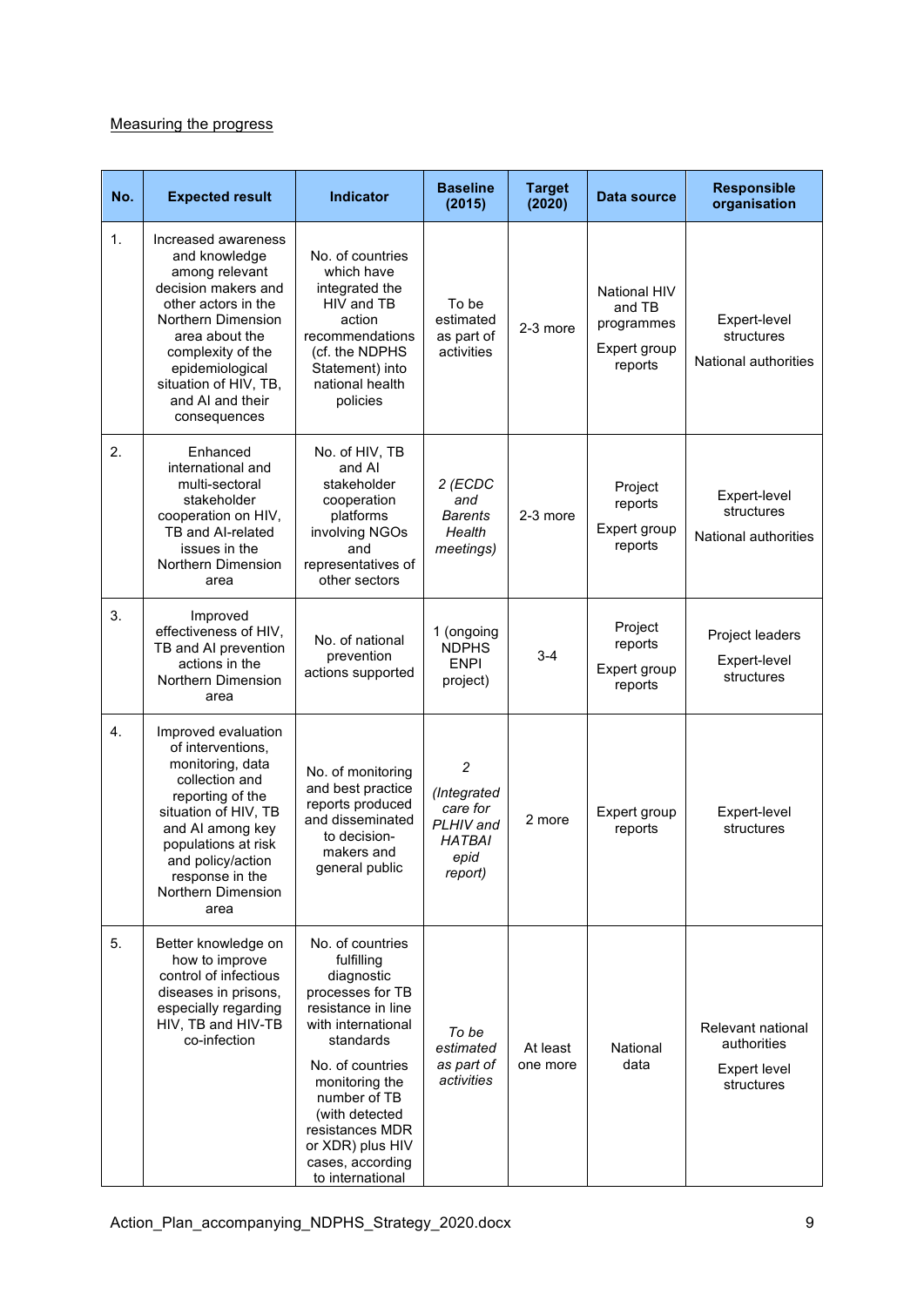|    |                                                                                                                                                                  | standards                                                                                                                                                           |                                                |                      |                  |                                                                |
|----|------------------------------------------------------------------------------------------------------------------------------------------------------------------|---------------------------------------------------------------------------------------------------------------------------------------------------------------------|------------------------------------------------|----------------------|------------------|----------------------------------------------------------------|
| 6. | Raised awareness of<br>harm on health from<br>imprisonment, in<br>accordance with<br>WHO Europe/HIPP<br>and CPT standards.<br>especially regarding<br>HIV and TB | No. of countries<br>developing<br>measures to<br>achieve CPT<br>standards<br>No. of countries<br>developing<br>measures to<br>achieve WHO/<br><b>HIPP standards</b> | To be<br>estimated<br>as part of<br>activities | At least<br>one more | National<br>data | Relevant national<br>authorities<br>Expert level<br>structures |
| 7. | Improved linkages<br>between medical<br>care in prisons and<br>community public<br>health services                                                               | No. of countries<br>establishing a<br>through care<br>situation for HIV<br>& TB patients                                                                            | To be<br>estimated<br>as part of<br>activities | At least<br>one more | National<br>data | Relevant national<br>authorities<br>Expert level<br>structures |

#### Planned activities towards the expected results

- 1. Increased awareness and knowledge among decision makers and other relevant actors in the Northern Dimension area about the complexity of the epidemiological situation of HIV, TB and AI and their consequences
	- Assess the current state of how many countries and to what extent implement the recommendations of the NDPHS Statement "Impact of the HIV/AIDS and tuberculosis on people and economies of the Northern Dimension Countries – status quo and the way forward".
	- Continue work on identification of policy response areas and optimum measures based on the NDPHS Statement "Impact of the HIV/AIDS and tuberculosis on people and economies of the Northern Dimension Countries – status quo and the way forward" and information from WHO, ECDC and IOM.
	- Develop and disseminate advice for the national ministries and public health institutions of the NDPHS Partner Countries on integrating the HIV and TB recommendations of the NDPHS Statement into the national health policies and programmes.

#### Deliverables:

- Thematic report containing advice on integrating the HIV, AIDS and TB recommendations of the NDPHS Statement into the national health policies and programmes.
- 2. Enhanced international and multi-sectoral stakeholder cooperation in the field on HIV, TB and AIrelated issues in the Northern Dimension area
	- Identify and approach relevant NGO and representatives of other sectors as well as stakeholder cooperation platforms dealing with HIV, TB and AI issues in the NDPHS Partner Countries.
	- Stimulate joint meetings between thematic experts and relevant stakeholders, incl. NGOs and broader society representatives, to share experiences and knowledge on the cross-cutting issues of HIV-TB-drugs-alcohol-prison-AMR-PHC etc.
	- Facilitate joint discussion about health systems development and links between the specialised care and the public health care, concerning issues related to HIV, TB & AI.
	- Arrange cross-sectoral study visits for experts on prison health, infectious diseases, primary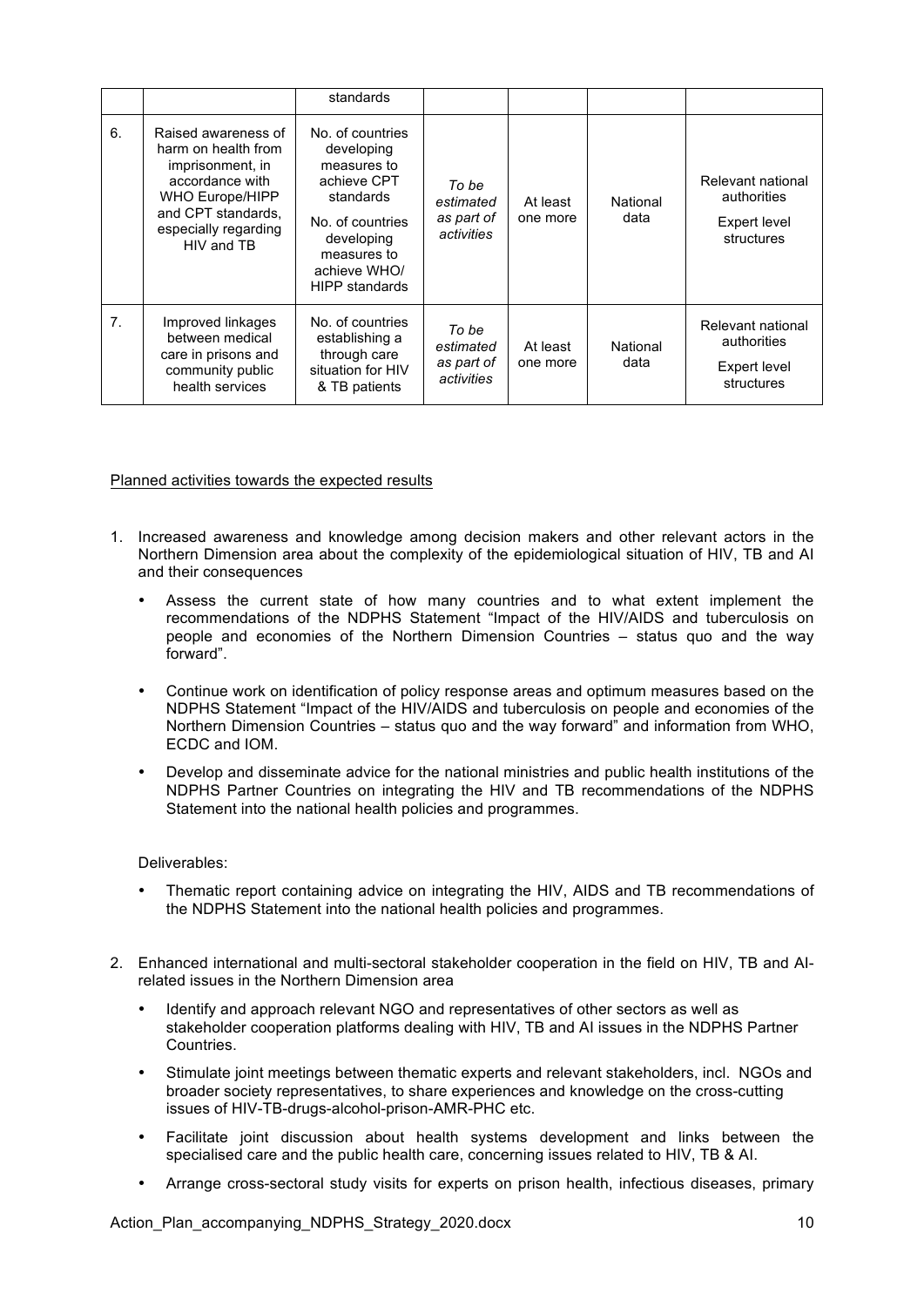health care, alcohol and substance abuse and mental health.

Deliverables:

- Periodical reports (1 per year) summing up outcomes of the joint dialogue, with recommendations to improve policy and action effectiveness in addressing the cross-cutting issues of HIV-TB-drugs-alcohol-prison-AMR-PHC etc.
- 3. Improved effectiveness of HIV, TB and AI prevention actions in the Northern Dimension area
	- Identify key areas in HIV, TB and AI preventive actions where multi-stakeholder cooperation may bring the most visible added value  $-$  through EG discussions and analyses, documentation and recommendations, making also use of international information, such as ECDC, WHO, UNAIDS and IOM.
	- Develop a mechanism to make the joint NDPHS experience in the field of HIV and AI better and more widely used by the ministries and organisations in the NDPHS Partner Countries.
	- Provide training, advisory support and expertise in developing initiatives of the NDPHS Partner Countries (e.g. 'HATBAI' seed money project, EU Joint Action on HIV and harm reduction etc.).
	- Provide support to development of educational measures for children and young people extensive knowledge on healthy lifestyle, reproductive health, safe sex and relationships' education.

Deliverables:

- Report on the added value of multi-stakeholder cooperation in HIV, TB and AI preventive actions.
- Assistance delivered to the ministries and relevant organisations of the NDPHS Partner Countries in the evaluation of project applications and other issues requiring HIV/TB/AI expertise.
- Technical advice provided to 3 projects and initiatives in the planning and management stage.
- 4. Improved evaluation of interventions, monitoring, data collection and reporting of the situation of HIV, TB and AI among key populations at risk and policy/action response in the Northern Dimension area
	- Arrange information exchange and benchmarking between the experts of the NDPHS Partner Countries about current epidemiological situation within the HIV, TB and AI, national response policies and good practices solutions.
	- Produce and disseminate (via the NDPHS website, newsletter and/or media events) analytical conclusions and action proposals towards the national authorities responsible for HIV/AIDS, TB and AI.

Deliverables:

- 1-2 reports / 2 years, compiling actual statistical and analytical information on the epidemiological status of HIV, TB and AI risk groups in the NDPHS Partner Countries and containing conclusions and proposals for action based on outcomes of the discussion in the group of cross-sectoral experts.
- 5. Better knowledge on how to improve control of infectious diseases in prisons, especially regarding HIV, TB and HIV-TB co-infection.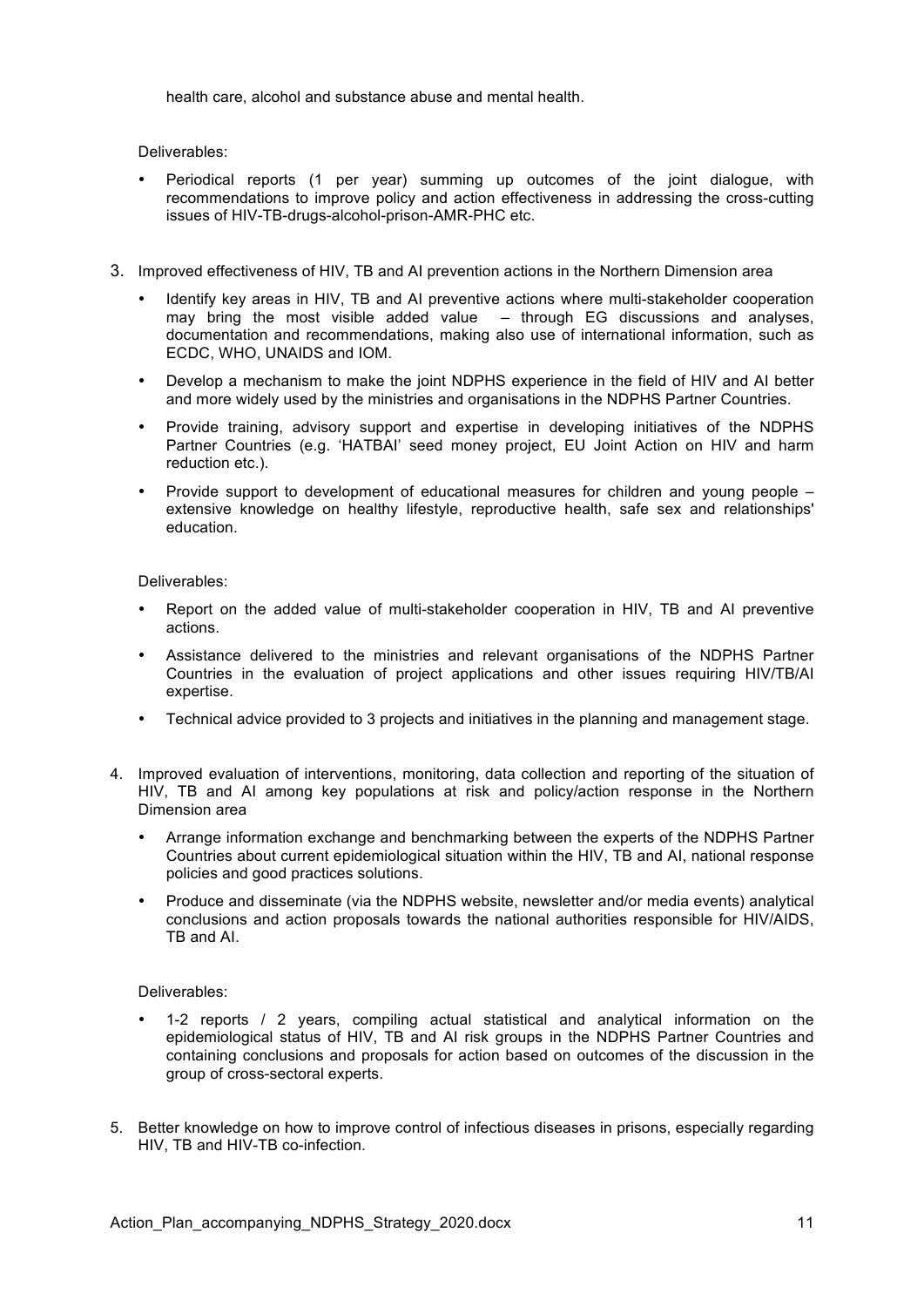- Increase awareness among prison staff and prisoners on how to improve infectious disease control through e.g. study workshops.
- Develop proposals to implement particular instruments, e.g. diagnostic processes, monitoring mechanisms, for TB control adjusted to specific local conditions. Special focus on MDR and XDR TB and prevention and detection of resistance development, if detected – provision of relevant treatment.
- Develop proposals to implement instruments for HIV control adjusted to specific local conditions. Develop strategies for improvement of other co-infections, e.g. STIs.

#### Deliverables:

- Concept paper for projects, training programmes and exchange programmes for health care professionals with regard to the implementation of the above mentioned instruments.
- 6. Raised awareness of harm on health from imprisonment in accordance with HIPP (WHO Europe) and CPT standards, especially regarding HIV and TB
	- Arrange social and psychological counselling for HIV and/or TB positive inmates to improve compliance and therapy adherence.

#### Deliverables:

- Reports from regional workshops with participation of prison healthcare staff and the corresponding leadership and decision-making level, with conclusions and recommendations to raise the awareness of harm on health from imprisonment.
- Handbook with fact sheets/recommendations, made available through the NDPHS website and on standards for counselling for HIV and/or TB-positive inmates.
- 7. Improved linkages between medical care in prisons and community public health services
	- Analyse the current through care situation for HIV & TB patients in the NDPHS Partner Countries.
	- Develop and make a pilot implementation of a "through care project" in highly problematic prisons to improve the linkage between medical care in prisons and community public health services.

#### Deliverables:

- Thematic report on the current through-care situation in the NDPHS Partner Countries.
- Report from the pilot "through care project" in highly problematic prisons with conclusions and policy/routine recommendations.

#### Target groups

- National authorities responsible for HIV, AIDS, TB and AI (Ministries of Health, Ministries for Social Affairs, Ministries of Justice etc.)
- Experts working in the field of HIV, TB & AI and harm reduction in national, regional and local administration and in NGOs
- Medical doctors, nursing staff and other medical personnel in the penitentiary system and in public health institutions
- NGOs related to the work in penitentiary system
- Media professionals, general population etc.
- Key populations at higher risk (see the context information)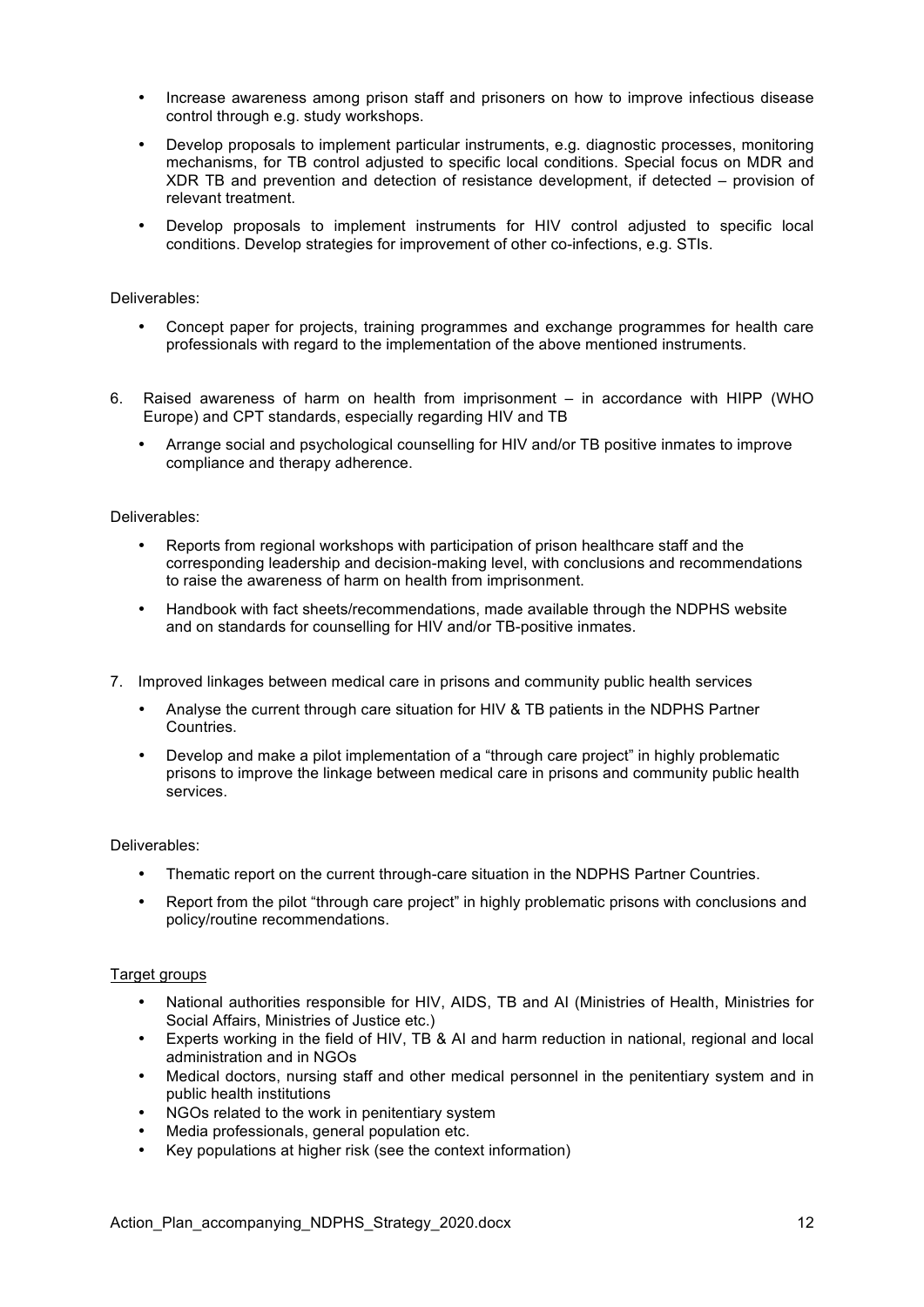## **Objective 2: Contained antimicrobial resistance - through inter-sectoral efforts supporting the implementation of regional and global strategies and/or action plans**

#### The context

Since the NDPHS strategy 2020 and its´ accompanying action plan were adopted in 2015, several significant events and reports have contributed to increased international awareness among politicians, professionals and the general public about the threat of AMR to public health. Most notably:

- The WHO Global Action Plan (GAP) on containment of antimicrobial resistance was adopted at the World Health Assembly 2015. This plan requests, among other things, all Member States to develop financed national plans to tackle AMR and to implement surveillance systems to increase the knowledge to inform interventions.
- The United Nations convened a high-level meeting on antimicrobial resistance 2016.
- Several studies on the potential impact of AMR on public health and global trade were released, for example by the British government (the O´Neill report), by OECD and by World Economic Forum.

Already before these events, the WHO regional office for Europe and the European Commission launched action plans on antibiotic resistance in 2011, the latter of which was revised in 2017.

Several national, regional and global initiatives are now on-going to support GAP. With regard to AMR surveillance, the WHO have developed the **GL**obal **A**ntimicrobial resistance **S**urveillance **S**ystem, "GLASS", which is now under early implementation. GLASS applies a harmonized methodology which is aligned with the surveillance systems the NDPHS Partner Countries are already connected to (either CEASAR (Central Asian and Eastern European Surveillance on Antimicrobial Resistance) or EARS-Net (European Antimicrobial Resistance Surveillance Network), but is broader in its scope.

Another pillar to record information on antibiotic resistance is the surveillance of antibiotic consumption. While ESAC-Net collect data on antimicrobial use in the EU, key indicators for surveillance of rational use of antibiotics (which are not agreed on) have only been implemented in a few NDPHS Partner Countries. Central for rational use of antibiotics are guidelines. However, little is known how the frameworks for developing and implementing treatment guidelines compare and whether they are built on local/ national resistance data or not.

Finally, there is no overarching compilation of the national plans and guidelines on combatting antimicrobial resistance (AMR) in the Northern Dimension area. The impact of these national plans among health care providers and professionals is largely unknown. Moreover, even if the knowledge is increasing about awareness in the general public about the impact AMR has on human and animal health due to the inappropriate use of antibiotics, there is still a lot to learn to be able to tailor interventions.

#### Policy and action needs

In preparation of the action plan 2015-2017 it was stressed that the variations in conditions and approaches between the NDPHS Partner Countries require a concerted action among health care providers, professionals and policy makers, on how to combat antimicrobial resistance in the Northern Dimension area. Even if this still is true, it is now expected that the broader scope is covered by national plans aligned with the WHO GAP, and better that the AMR-EG in the NDPHS framework focus on some more specific components. When the AMR-EG action plan 2015-2017 was developed, three work-streams were outlined.

Knowledge about the AMR situation in the NDPHS region has suffered from lack of **data from representative and comparable AMR surveillance systems**. With the launch of GLASS, a harmonized methodology with a broader scope, complementing the existing networks in the region EARS-Net and CAESAR, have become available. The members of the AMR-EG have started a collaboration around early implementation of GLASS. All countries in the AMR-EG have registered for participation in GLASS and some have already managed to upload data to WHO.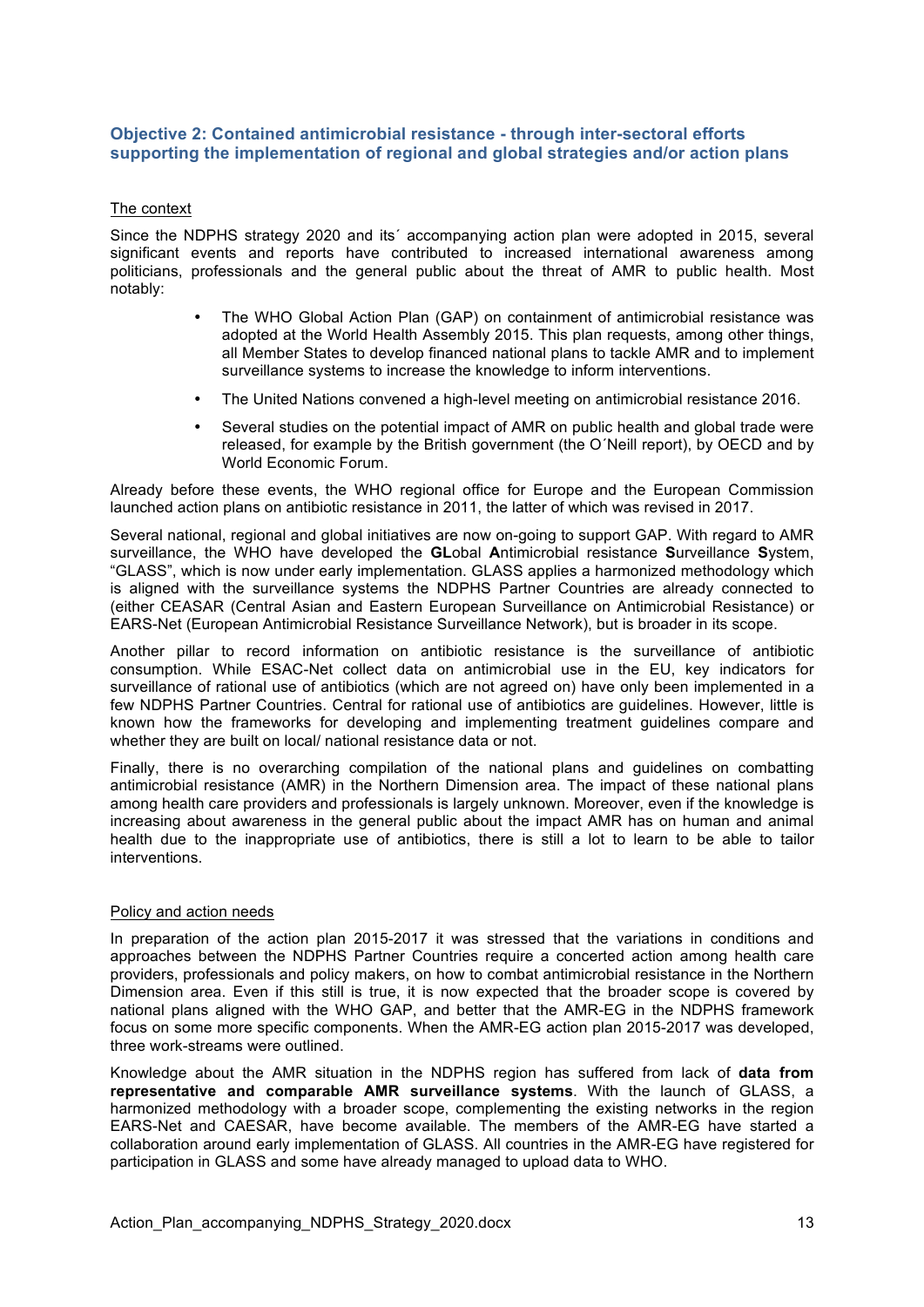Only a few NDPHS Partner Countries have implemented key **indicators for rational antibiotic use**. The ECDC recently did a survey on surveillance of antibiotic use and indicators among EU member states, which has not been published yet. Information from this survey should be compiled from a NDPHS perspective, and gaps addressed. Such an overview may, together with any related ECDC activities, act as inspiration and priority for NDPHS countries in this area.

**Increased awareness of prescribers and policymakers on the antibiotic resistance situation in the Northern Dimension area and on specific measures to be taken** was identified as a third area for action. Since the development of the action plan 2015, most of NDPHS partner countries have developed national action plans in support of GAP. Still there is no overview of existing treatment guidelines to promote rational use of antibiotics, their national status, and the framework for development and implementation in the NDPHS partner countries. A mapping in this area can lead to lessons to be shared, some harmonization (depending on AMR situation) and sharing of guidelines.

The importance of infection prevention and control (IPC) to prevent infections which often need antibiotic treatment and hospital care (and thus further increases the risk for emergence and spread of AMR) was also stressed. However, the AMR-EG has come to the conclusion that the capacity in the expert-group is insufficient to take this area on as well. Instead, it is suggested that NDPHS partners should engage in WHO initiatives such as hand hygiene campaigns and implementation of other developed materials. Furthermore, several aspects of IPC are addressed in the European Joint Action on Antimicrobial Resistance and Associated Infections, "EU-JAMRAI", in which several NDPHS partner countries participate.

Finally it was noticed in 2015 that there is an insufficient depth of knowledge and awareness in the general public on the impact the AMR has on public health due to the inappropriate use of antibiotics in humans, animals and agriculture, and inefficient prevention and control routines in health care settings. It was suggested that it calls for studies addressing knowledge, attitudes and behaviour in relation to the AMR problems within the NDPHS Partner Countries, but it has become obvious that it is beyond the capacity of the AMR-EG to address these issues as well. Also, most NDPHS countries already engage with national campaigns centred around the European antibiotic Awareness Day and the World Antibiotic Awareness Week.

Strategies, responsibilities and approaches to promote appropriate antibiotic use and antibiotic stewardship based on relevant national or local AMR data, including dedicated funding and resources for guideline development and implementation, differ across NDPHS countries and may have a considerable impact on implementation.

## Footprint of the NDPHS work

• To contribute to the achievement of more rational use of antibiotics in all sectors (appropriate for relevant diagnose) in the Northern Dimension area based on a better assessment of the antibiotic resistance situation.

#### Expected results of the NDPHS work

- More representative and comparable systems for surveillance of AMR in the NDPHS Partner Countries.
- Improved measurement and monitoring of antibiotic use in the NDPHS Partner Countries.
- Increased awareness of prescribers and policymakers on the antibiotic resistance situation in the Northern Dimension area and on specific measures to be taken, particularly development of treatment guidelines based on national or local AMR data.

#### Measuring the progress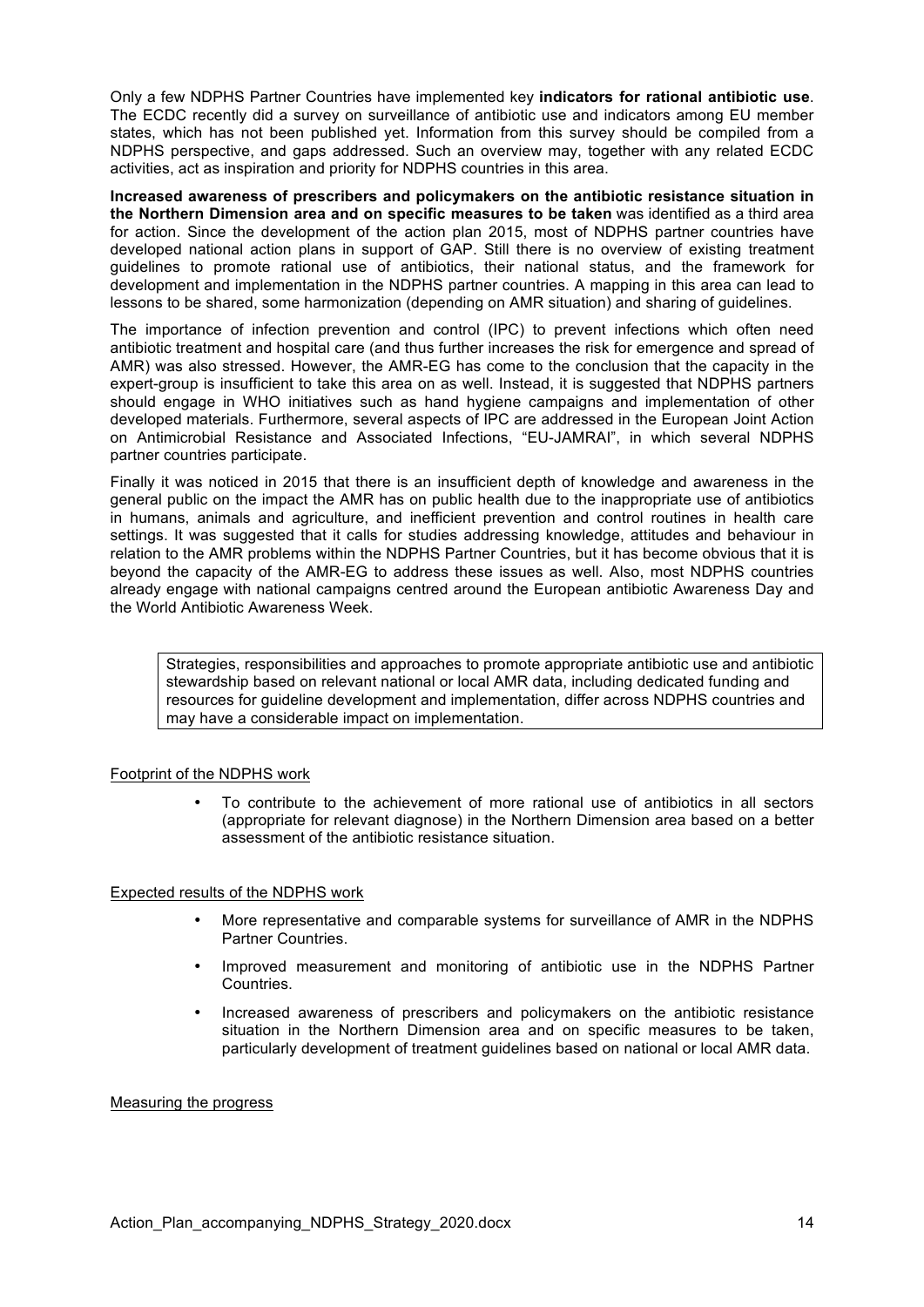| 1.1<br>1.1<br>1.1<br>1.1<br>1.1<br>1.<br>More<br>Proportion of<br>CAESA<br>At least 50% of<br>Existing:<br>Existing:<br>representative<br>and<br>hospital<br>the laboratories,<br>FI, LI, LV,<br>FI, LI, LV,<br>R and<br>laboratories<br>NO, SE<br>NO, SE<br>EARS-<br>comparable<br>or hospitals, in<br><b>AMR</b><br>the NDPHS<br>Net<br>reporting to<br>surveillance<br>EARS-Net<br>Partner<br>Countries <sup>4</sup><br>systems<br>and<br>CEASAR,<br>implemented<br>respectively <sup>1</sup><br>in the NDPHS<br>Partner<br>Expert-<br>1.2<br>1.2<br>1.2<br>1.2<br>Countries<br>level<br>1.2<br>Not defined<br>Existing:<br>Existing:<br>The<br>structures<br>No. of<br>NO, SE<br>DE, FI,<br><b>NoDAR</b><br>countries with<br>NO, LV,<br>S<br>PL, RU,<br>data on<br>project<br><b>ESBL</b><br><b>SE</b><br>carriage rate<br>1.3<br>1.3<br>1.3<br>1.3<br>Not defined<br>Existing:<br>Existing:<br>The<br>1.3<br><b>SE</b><br>DE, FI,<br><b>NoDAR</b><br>No. of<br>LV, PL,<br>S<br>RU, SE<br>countries with<br>project,<br>data<br>resistance<br>levels in E.<br>1.4<br>1.4<br>1.4<br>1.4<br>coli causing<br><b>GLASS</b><br>100%<br>uncomplicate<br>Not<br>Existing:<br>d UTIs<br>relevant,<br>FI,<br>LV, NO,<br><b>GLASS</b><br>1.4<br><b>SE</b><br>was not<br>No. of<br>developed<br><b>NDPHS</b><br>yet.<br>Partner<br>countries<br>reporting<br>AMR data to<br>1.5<br>1.5<br>1.5<br>1.5<br>$GLASS2$ in<br>100%<br>Not<br>Existing:<br><b>GLASS</b><br>addition to<br>relevant,<br>DE, FI,<br>data reported<br><b>GLASS</b><br>LI, LV,<br>to EARS-Net<br>was not<br>NO, PL,<br>or CAESAR <sup>3</sup><br>developed<br><b>SE</b><br>yet.<br>1.5<br>No. of<br>countries<br>reporting<br>implementati<br>on data | <b>Work</b><br>strea<br>m | <b>Expected</b><br>result | <b>Indicator</b> | Target 2020 | <b>Baseline</b><br>(2015) | <b>Status</b><br><b>August</b><br>2017 | <b>Data</b><br>source | <b>Responsib</b><br>le<br>organizati<br>on |
|---------------------------------------------------------------------------------------------------------------------------------------------------------------------------------------------------------------------------------------------------------------------------------------------------------------------------------------------------------------------------------------------------------------------------------------------------------------------------------------------------------------------------------------------------------------------------------------------------------------------------------------------------------------------------------------------------------------------------------------------------------------------------------------------------------------------------------------------------------------------------------------------------------------------------------------------------------------------------------------------------------------------------------------------------------------------------------------------------------------------------------------------------------------------------------------------------------------------------------------------------------------------------------------------------------------------------------------------------------------------------------------------------------------------------------------------------------------------------------------------------------------------------------------------------------------------------------------------------------------------------------------------------------------------------------------------------------------------|---------------------------|---------------------------|------------------|-------------|---------------------------|----------------------------------------|-----------------------|--------------------------------------------|
|                                                                                                                                                                                                                                                                                                                                                                                                                                                                                                                                                                                                                                                                                                                                                                                                                                                                                                                                                                                                                                                                                                                                                                                                                                                                                                                                                                                                                                                                                                                                                                                                                                                                                                                     |                           |                           |                  |             |                           |                                        |                       |                                            |
|                                                                                                                                                                                                                                                                                                                                                                                                                                                                                                                                                                                                                                                                                                                                                                                                                                                                                                                                                                                                                                                                                                                                                                                                                                                                                                                                                                                                                                                                                                                                                                                                                                                                                                                     |                           |                           |                  |             |                           |                                        |                       |                                            |
|                                                                                                                                                                                                                                                                                                                                                                                                                                                                                                                                                                                                                                                                                                                                                                                                                                                                                                                                                                                                                                                                                                                                                                                                                                                                                                                                                                                                                                                                                                                                                                                                                                                                                                                     |                           |                           |                  |             |                           |                                        |                       |                                            |
|                                                                                                                                                                                                                                                                                                                                                                                                                                                                                                                                                                                                                                                                                                                                                                                                                                                                                                                                                                                                                                                                                                                                                                                                                                                                                                                                                                                                                                                                                                                                                                                                                                                                                                                     |                           |                           |                  |             |                           |                                        |                       |                                            |
|                                                                                                                                                                                                                                                                                                                                                                                                                                                                                                                                                                                                                                                                                                                                                                                                                                                                                                                                                                                                                                                                                                                                                                                                                                                                                                                                                                                                                                                                                                                                                                                                                                                                                                                     |                           |                           |                  |             |                           |                                        |                       |                                            |
| <b>GLASS</b><br>implementati<br>on<br>questionnaire                                                                                                                                                                                                                                                                                                                                                                                                                                                                                                                                                                                                                                                                                                                                                                                                                                                                                                                                                                                                                                                                                                                                                                                                                                                                                                                                                                                                                                                                                                                                                                                                                                                                 |                           |                           | according to     |             |                           |                                        |                       |                                            |
| 2.<br>2.1<br>2.1<br>2.1<br>2.1<br>2.1<br>Improved<br>ESAC-<br>80% of the<br>No. of<br>Existing:<br>Existing:<br>measurement<br><b>NDPHS</b><br><b>NDPHS Partner</b><br>NO, SE<br>NO, SE<br>and monitoring<br>Net                                                                                                                                                                                                                                                                                                                                                                                                                                                                                                                                                                                                                                                                                                                                                                                                                                                                                                                                                                                                                                                                                                                                                                                                                                                                                                                                                                                                                                                                                                    |                           |                           |                  |             |                           |                                        |                       |                                            |

 *<sup>1</sup> Previously the indicator was population coverage, but this is not feasible according to EARS-Net experience. To align with EARS-Net proportion of laboratories, or proportion of hospitals, is proposed instead.* <sup>2</sup> *GLASS= Global Antimicrobial resistance Surveillance System* <sup>3</sup> *New indicator 2018-2020*

<sup>4</sup> *New target adapted to above*

Action\_Plan\_accompanying\_NDPHS\_Strategy\_2020.docx 15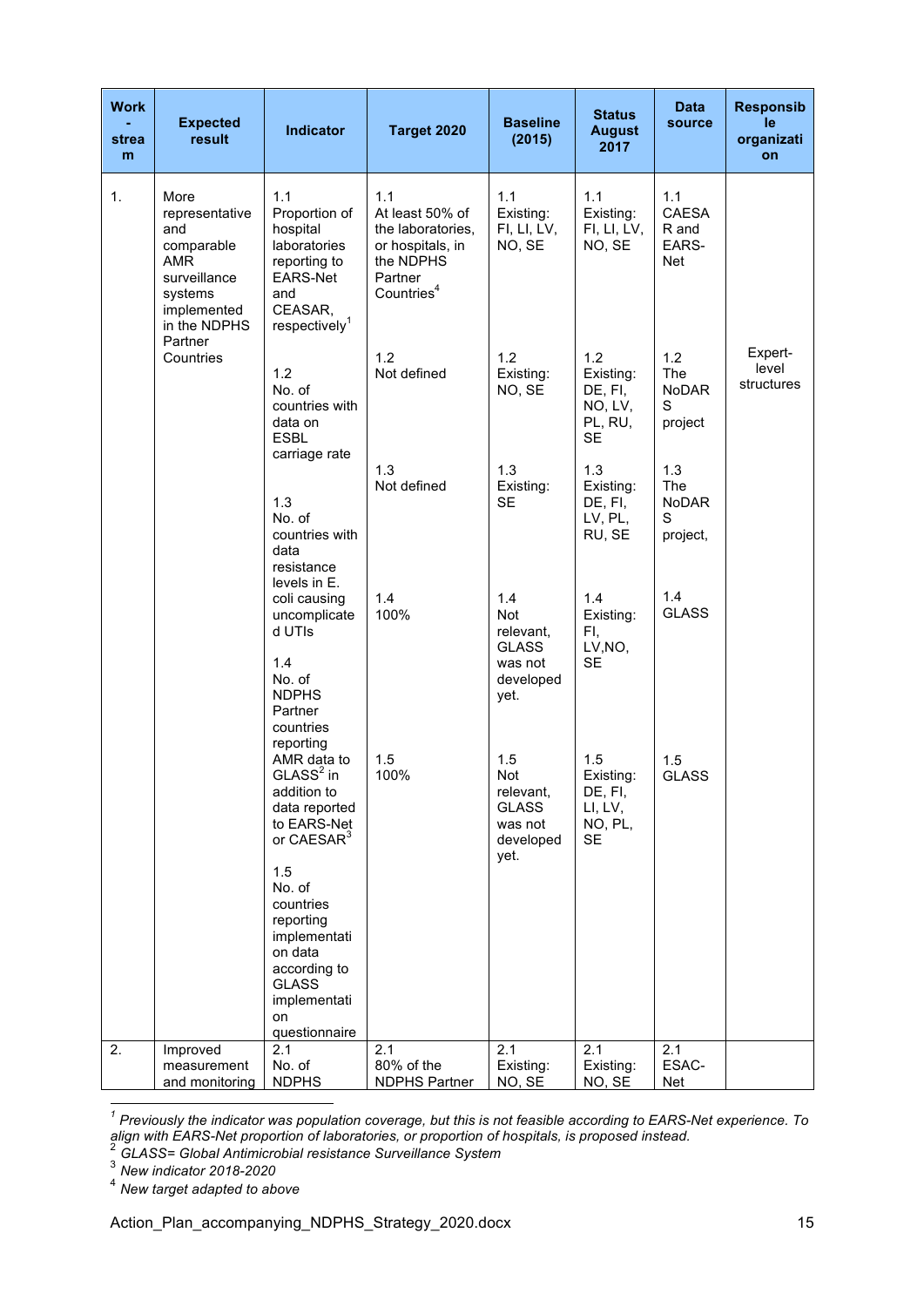|    | of antibiotic<br>use in the<br>Northern<br>Dimension<br>area                                                                                                                                                                                                                        | countries with<br>national key<br>indicators for<br>surveillance<br>of antibiotic<br>consumption/<br>use<br>2.2<br>No. of<br><b>NDPHS</b><br>countries with<br>national<br>targets for<br>antibiotic<br>consumption/<br>use                                                                                                                                                   | Countries<br>$2.2\phantom{0}$<br>50% of the<br><b>NDPHS Partner</b><br>Countries    | 2.2<br>Existing:<br>SE, NO                                                                                           | 2.2<br>Existing:<br>SE, NO                                                                                           | National<br>authoriti<br>es<br>2.2<br>National<br>authoriti<br>es                                          | Expert-<br>level<br>structures |
|----|-------------------------------------------------------------------------------------------------------------------------------------------------------------------------------------------------------------------------------------------------------------------------------------|-------------------------------------------------------------------------------------------------------------------------------------------------------------------------------------------------------------------------------------------------------------------------------------------------------------------------------------------------------------------------------|-------------------------------------------------------------------------------------|----------------------------------------------------------------------------------------------------------------------|----------------------------------------------------------------------------------------------------------------------|------------------------------------------------------------------------------------------------------------|--------------------------------|
| 3. | Increased<br>awareness of<br>prescribers<br>and<br>policymakers<br>on the<br>antibiotic<br>resistance<br>situation in the<br><b>Northern</b><br>Dimension<br>area and on<br>measures to<br>be taken to<br>promote<br>rational use of<br>antibiotics in<br>human sector <sup>5</sup> | 3.1<br>No. of<br><b>NDPHS</b><br>countries with<br>an action<br>plan on AMR<br>according to<br>$GAP^6$<br>3.2<br>No. of<br><b>NDPHS</b><br>countries with<br>framework for<br>developing<br>and<br>implementing<br>national<br>treatment<br>guidelines for<br>common<br>infections<br>3.3<br>Surveillance<br>data is used<br>to inform<br>national<br>treatment<br>guidelines | 3.1<br>100% of the<br><b>NDPHS Partner</b><br>Countries<br>3.2<br>50%<br>3.3<br>50% | 3.1<br>Existing:<br>DE, NO,<br>PL <sup>7</sup> , RU,<br><b>SE</b><br>3.2<br>Existing:<br>FI, PL, SE<br>3.3<br>FI, SE | 3.1<br>Existing:<br>DE, FI,<br>NO, PL <sup>7</sup> ,<br>RU, SE<br>3.2<br>Existing:<br>FI, PL,<br>SE<br>3.3<br>FI, SE | 3.1<br>National<br>authoriti<br>es<br>3.2<br>National<br>authoriti<br>es3.3<br>National<br>authoriti<br>es | Expert-<br>level<br>structures |

Achievements and deliverables 2015-2017 and planned activities 2018-2020 towards the expected results.

- 1. More representative and comparable AMR surveillance systems developed for implementation in the NDPHS Partner Countries
	- Establishing sentinel AMR surveillance sites to investigate the levels of specified antimicrobial resistance at the selected locations within the Northern Dimension area.
	- Implementation of harmonized AMR surveillance methodology in the region through

 <sup>5</sup> *Slightly rephrased/ specified for 2018-2020*

<sup>6</sup> *Reformulated due to the introduction of the Global Action Plan on antimicrobial resistance, GAP*

<sup>7</sup> *Poland´s plan so far only covers human sector*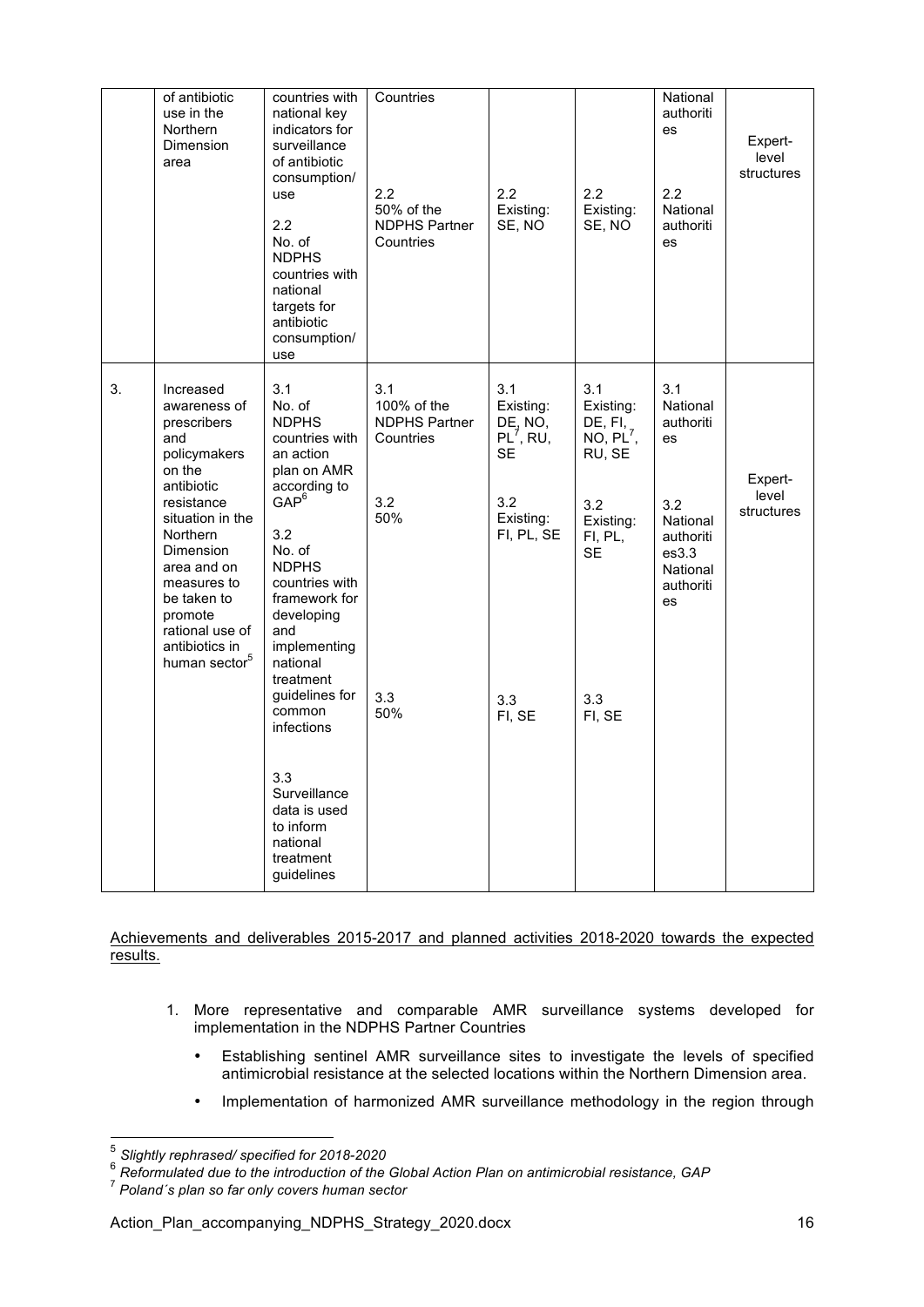participation in EARS-Net or CAESAR (coordinated by the ECDC and WHO EURO, respectively) and participation in GLASS.

- Workshop with participants from NDPHS Partner Countries to exchange experience and harmonise/improve data coverage for the AMR surveillance systems.
- Expand implementation of harmonized AMR surveillance.

Achievements and deliverables:

- Some of the previously noted gaps in AMR surveillance in the NDPHS Partner Countries, namely lack of comparable and harmonized data from a representative population, have been addressed in the NoDARS project, where resistance in bacteria collected in the community (asymptomatic stool carriage in healthy individuals and bacterial isolates causing acute cystitis in women) in the partner countries have been assessed.
- Recommendations for harmonisation and improvement of AMR surveillance systems in the NDPHS Partner Countries have been made available in WHO documents developed for early implementation of GLASS. All NDPHS countries have registered for early implementation of GLASS, and a few have already delivered data to WHO.
- Workshops on implementation and methodology for surveillance according to GLASS have been organized at the international level and in each NDPHS member state separately in the NorthernGLASS project. The output from the project will be a report 2018 with conclusions summing up discussions between experts and policy makers from the NDPHS Partner Countries regarding lessons learned from early implementation of GLASS.
- AMR surveillance will be expanded through gradual extension of GLASS to include more pathogens and specimen types and to increase national coverage by increasing number of surveillance sites delivering data. By future extension of GLASS participation within partner countries, increasingly better and more representative and comparable routine data will be available to inform interventions and treatment guidelines.
- 2. Improved measurement and monitoring of antibiotic use in the Northern Dimension area.

Achievements and deliverables:

- There have been no specific activities within the NDPHS framework 2015-2017 in this area.
- Inventory of key indicators for surveillance of, and targets for, rational antibiotic consumption/use in the NDPHS Partner Countries.
- Suggest appropriate key indicators to accurately reflect rational antibiotic use and consumption in the NDPHS Partner Countries.
- 3. Increased awareness of prescribers and policymakers on the antibiotic resistance situation in the Northern Dimension area and on specific measures to be taken
	- Map existing National Plans aligned with GAP in the NDPHS partner countries particular in regard to AMR surveillance and antibiotic use.
	- Map frameworks and regulations for development and implementation of treatment guidelines for common infections in the NDPHS region
	- Review national treatment guidelines for common infections and assessment of connection to local/national AMR surveillance data. Specifically (if possible) assess whether they are based on AMR surveillance data that are overestimating antibiotic resistance.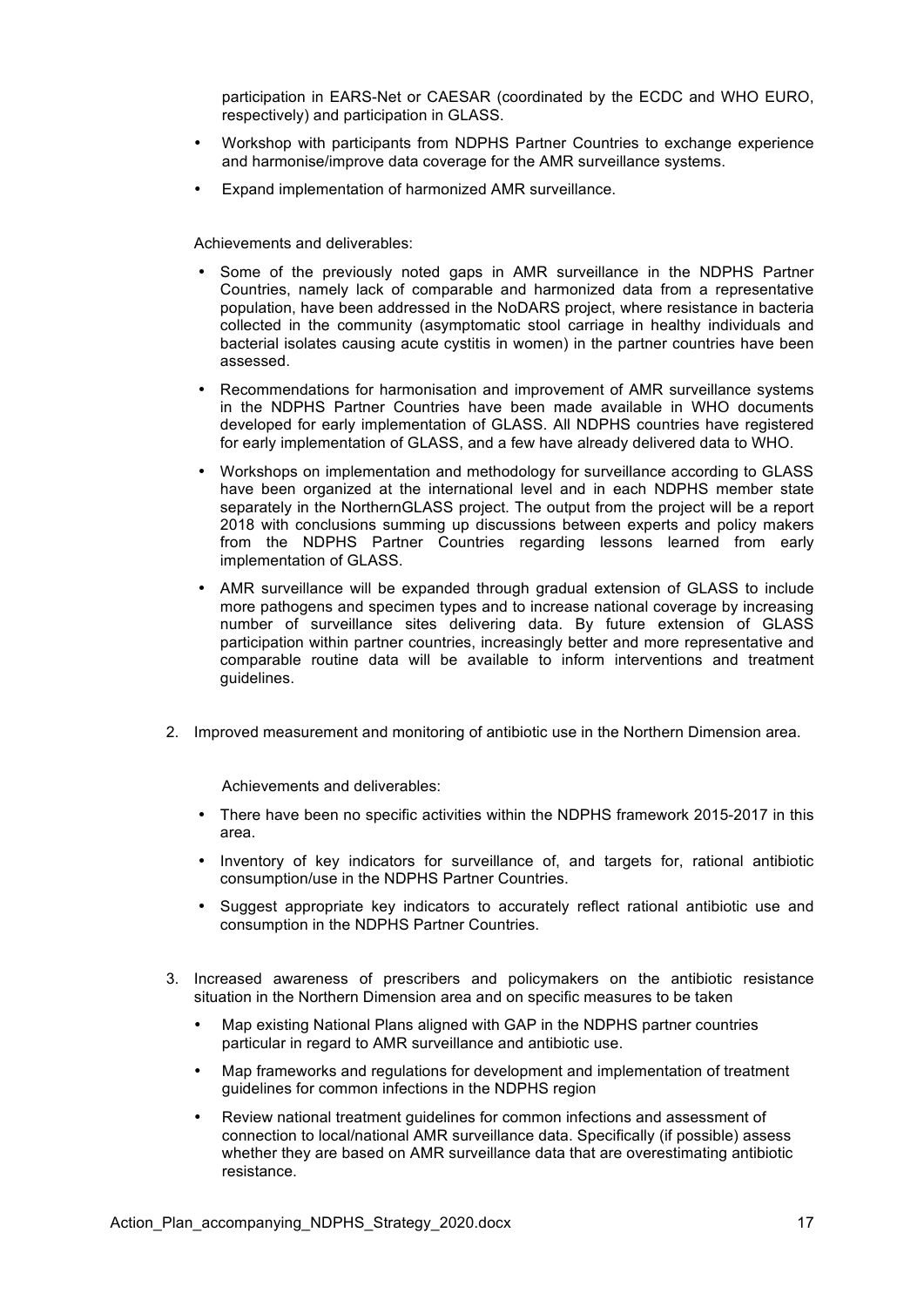• Disseminate the results (e.g. workshop) to inform on the variations and similarities in the Northern Dimension area and what lessons can be learned.

Achievements and deliverables:

- There have been no specific activities within the NDPHS framework 2015-2017 in this area.
- Map national plans in the NDPHS Partner Countries through the WHO website http://www.who.int/antimicrobial-resistance/global-action-plan/database/en/.
- Assessment report of existing national frameworks and treatment guidelines for selected uncomplicated infections in the NDPHS Partner Countries.
- Report from a workshop with conclusions summing up discussion among experts and policy makers from the NDPHS Partner Countries.

#### Target groups and communication plan:

Share best practice examples through relevant channels.

Arrange dissemination activities to present the developed key indicators to reach:

- Policy makers
- Governmental agencies and relevant authorities
- Health care providers
- Health care professionals

Initially communication of results and experiences will through the NDPHS website and a newsletter.

Depending on allocated resources, information campaigns (e.g. seminars with the public health agencies, media releases etc.) towards the target groups can be considered.

## **Objective 3: Reduced impact of non-communicable diseases (NCDs) - through strengthened prevention and addressing lifestyle-related risk factors**

## The context

As estimated by WHO, non-communicable diseases (NCDs) currently account for 86% of all deaths and 77% of the disease burden in the European Region<sup>8</sup>. NCDs, (cardiovascular diseases, cancer, diabetes, and chronic respiratory diseases) are mainly caused by the four main risk factors, namely: harmful use of alcohol, use of tobacco, unhealthy nutrition and low physical activity. NCDs and its risk factors are unequally distributed in the population reflecting a social gradient. Additionally, risk factors of the NCDs also share common determinants that are influenced by policies in a range of sectors. International experiences, e.g. the North Karelia Project in Finland (1972–2002) have scientifically proven that most NCDs among the working age population (<65 years) could be preventable. In many European countries (e.g. Finland, France, Norway, Sweden, United Kingdom) the reduction of premature mortality already has been as high as 80%, and population have gained up to 10 years longer and healthier lives, mostly healthy and productive  $9$ .

The unacceptably big differences in life expectancy, NCD morbidity and mortality still prevail in the Northern Dimension area. The life expectancy indices (men and women together) range from the highest of 81.7 years in Norway to the lowest in Russian Federation (69.0 years)<sup>10</sup>. Even in the

<sup>8</sup> Action Plan for implementation of the European Strategy for the Prevention and Control of Noncommunicable Diseases 2012-2016 (page 1), WHO-EURO 2012,

http://www.euro.who.int/\_\_data/assets/pdf\_file/0019/170155/e96638.pdf

<sup>9</sup> www.euro.who.int/hfadb<br><sup>10</sup> www.euro.who.int/hfadb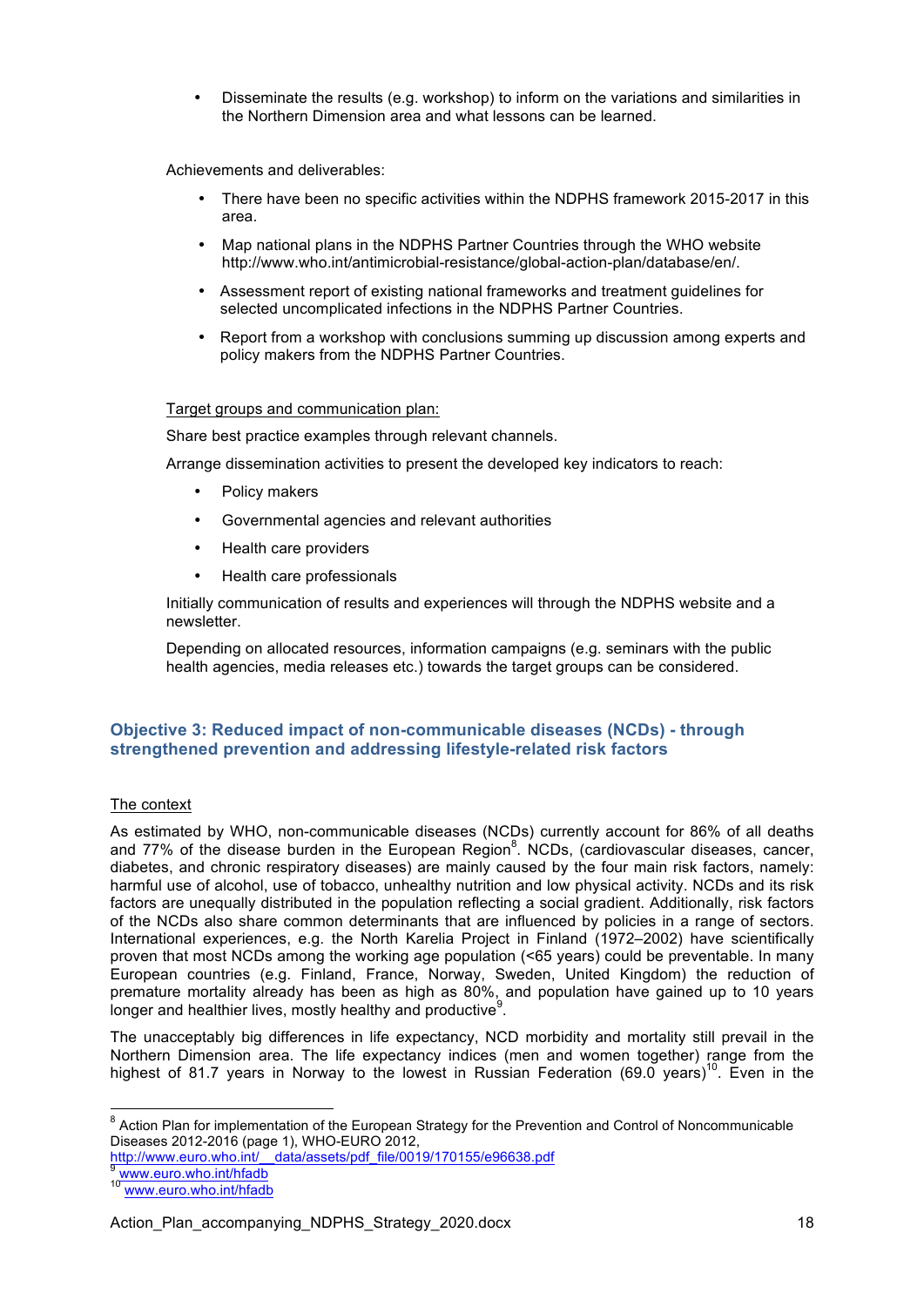countries with positive developments, there are big and even growing differences among population groups: less educated and poorer people have shorter life expectancies and higher disease and death rates than the better off population.

An increasing phenomenon in all NDPHS countries is overweight and obesity, related to for example excessive and unhealthy diet among school age children and insufficient physical activity. To tackle these challenges general health promotion actions are not effective.

To take integrated and multi-sectoral action on risk factors and their underlying determinants across sectors by applying Health in All Policies  $(HiAP)^{11}$ , and through the involvement of local level stakeholders, is essential. Furthermore, in order to effectively address unhealthy behaviour, specific attention must be paid to the unequal distribution of key social determinants of health affecting conditions of life and opportunities to make and sustain healthy choices for women and men in the Northern Dimension area. This must be accomplished through actions across the whole of society on the health determinants that give rise to the social gradient in health.

#### Policy and action needs

Stakeholders and decision makers in the Northern Dimension area often are not aware of the perils that non-communicable diseases bring to human health. In addressing this challenge, there is a need for evidence-based interventions tackling the national burden of NCDs.

By implementing well-planned NCD intervention projects focusing on: 1) implementing a Health in All Policies approach, 2) the prevention of overweight and obesity among youth, and 3) assessing national NCD policies, the disease burden caused by NCD can be alleviated. These specific projects will provide multi-sectoral support to local politicians, authorities and healthcare professionals in NCD prevention though better lifestyles and care, in line with the HiAP approach. Such a multi-level and multi-stakeholder approach, with the involvement of a wide range of actors and sectors, should also be beneficial in improving the eating habits and physical activity among school age children.

#### Footprint of the NDPHS work

- To contribute to the reduction of premature mortality from NCDs in the Northern Dimension area.
- To strengthen prevention of economic losses from avoidable causes in the Northern Dimension area.
- To contribute to the reduction in prevalence of behavioural risk factors of NCDs.

#### Expected results of the NDPHS work

- Better implementation of HiAP at the local level for more effective prevention of noncommunicable diseases.
- Strengthened stakeholder involvement in preventing overweight and obesity among school age children.
- Better comprehensive national health system response to reduce NCD burden in the Northern Dimension area.

## Measuring the progress

| l No. | <b>Expected result</b>             | <b>Indicator</b>                   | <b>Baseline</b><br>(2015) | <b>Target (2020)</b>       | Data source | <b>Responsible</b><br>organisation |
|-------|------------------------------------|------------------------------------|---------------------------|----------------------------|-------------|------------------------------------|
| . .   | <b>Better</b><br>implementation of | No. of evidence-<br>based measures | To be<br>estimated        | At least 3<br>more (in the | Project     | Project consortium                 |

 $11$  Health in All Policies is an approach to public policies across sectors that systematically takes into account the health implications of decisions, seeks synergies, and avoids harmful health impacts, in order to improve population health and health equity**:** http://www.healthpromotion2013.org/health-promotion/health-in-all-policies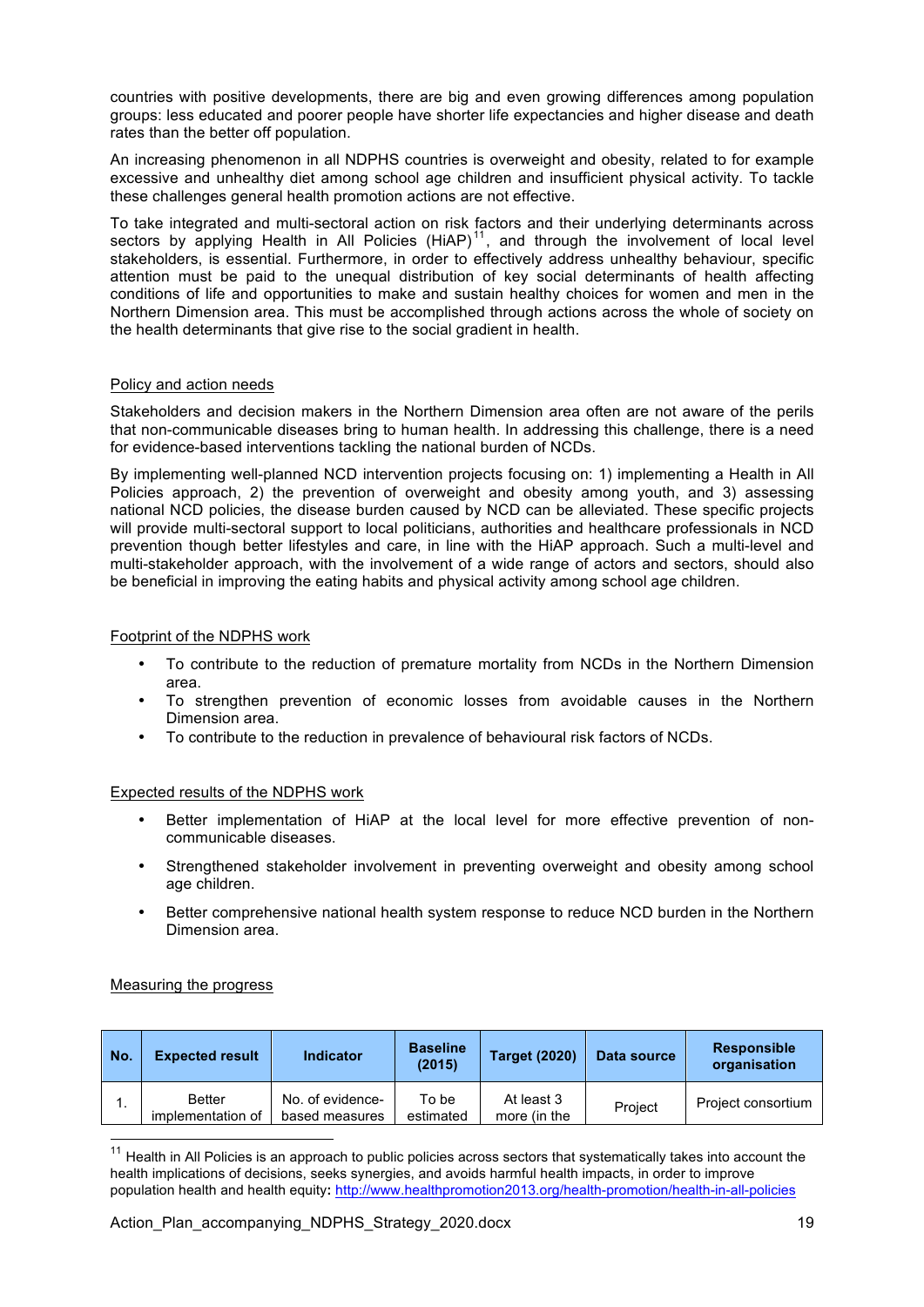|    | Health in All<br>Policies (HiAP) at<br>the local level for<br>more effective<br>prevention of<br><b>NCDs</b>                             | addressing<br>lifestyle-related<br>risk factors and<br>health<br>implications<br>developed in the<br>project pilot sites<br>in addition to<br>national action                                                    | as part of<br>the activity                       | project sites)                                                                                                         | reports                                                  | Expert-level<br>structures                                            |
|----|------------------------------------------------------------------------------------------------------------------------------------------|------------------------------------------------------------------------------------------------------------------------------------------------------------------------------------------------------------------|--------------------------------------------------|------------------------------------------------------------------------------------------------------------------------|----------------------------------------------------------|-----------------------------------------------------------------------|
| 2. | Strengthened<br>stakeholder<br>involvement in<br>preventing<br>overweight and<br>obesity among<br>school age<br>children                 | No. of evidence-<br>based measures<br>in preventing<br>overweight and<br>obesity among<br>school age<br>children<br>involving<br>stakeholders in<br>the project pilot<br>sites in addition<br>to national action | To be<br>estimated<br>as part of<br>the activity | At least 3<br>more (in the<br>project sites)                                                                           | Project<br>reports                                       | Project consortium<br>Expert-level<br>structures                      |
| 3. | <b>Better</b><br>comprehensive<br>national health<br>system response<br>to reduce the<br>NCD burden in<br>the Northern<br>Dimension area | No. of countries<br>with assessed<br>health system<br>response to<br><b>NCD</b> outcomes<br>based on the<br>2014 WHO<br>Europe<br>assessment<br>guide principles                                                 | To be<br>estimated<br>as part of<br>the activity | At least 2<br>more NDPHS<br>Partner<br>Countries'<br>score cards<br>for core<br>population<br>interventions<br>on NCDs | Project<br>reports<br>Updated<br>NCD country<br>profiles | Project consortium<br>Expert-level<br>structures<br><b>WHO Europe</b> |

Planned activities towards the expected results

- 1. Better implementation of HiAP at the local level for more effective prevention of noncommunicable diseases (*via a project implemented in chosen pilot sites*)
	- Map the situation of the local population covered by the project to identify e.g. the magnitude of the problems causing premature and preventable loss of human resources and the cost of inaction (using the PYLL indicator).
	- Collect and assess the evidence-based measures addressing lifestyle-related health factors and health implications, existing in the chosen pilot sites.
	- Identify evidence-based interventions, which are known to have proven effect to promote health, reduce avoidable premature mortality and loss of human capital, incl. experience gained through earlier projects.
	- Develop a strategic intervention plan in each pilot site to tackle the 3-5 identified priority problems by using the HiAP principles.
	- Implement the strategic intervention plan in each pilot site through specific actions involving local stakeholders and community representatives.
	- Prepare and disseminate conclusions and recommendations (via the NDPHS website, newsletter and media events) to public administration (national, regional and local level).

Deliverables:

• Strategic intervention plans for at least 3 pilot sites (e.g. part of city, whole municipality or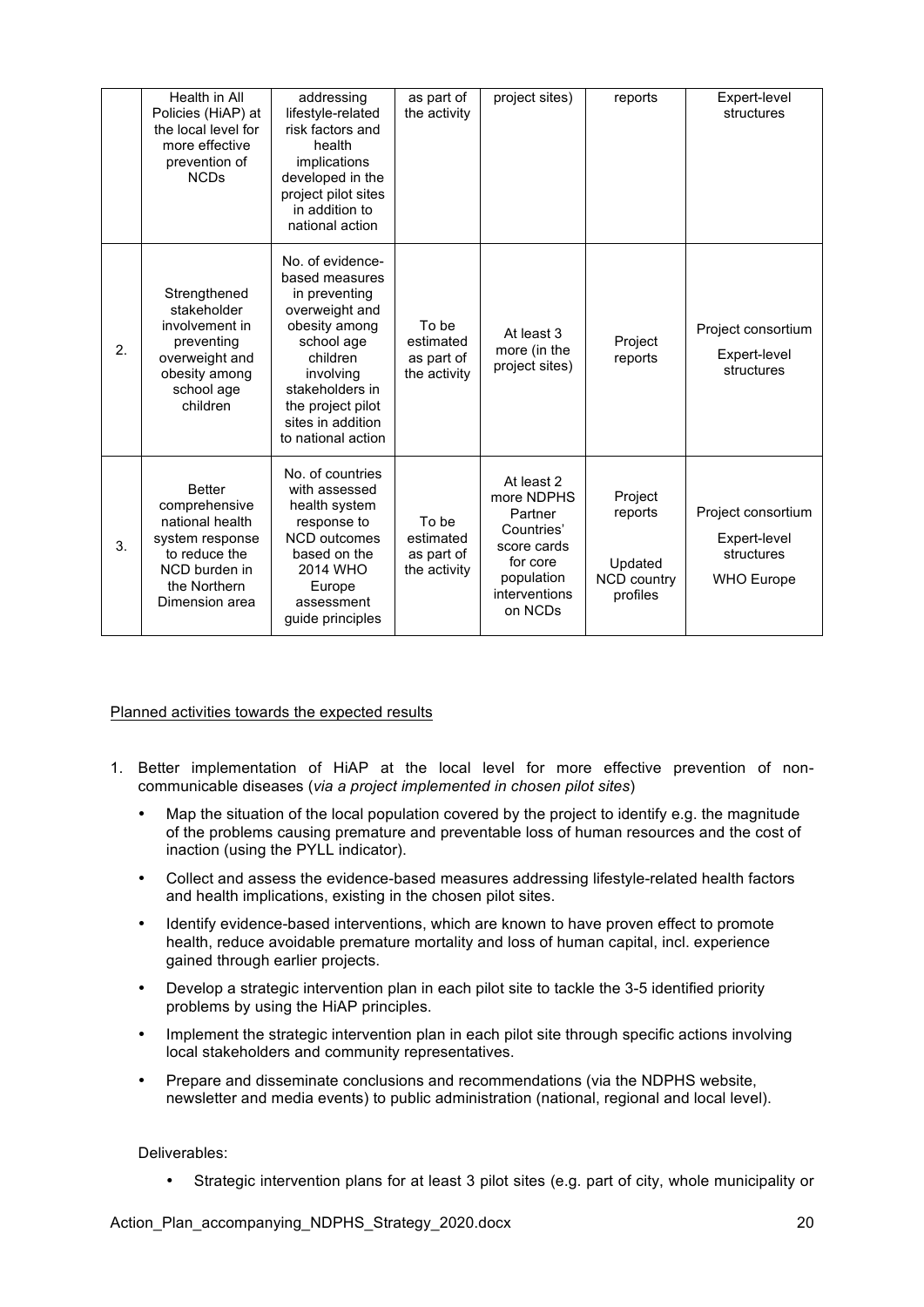region, respective of the project terms and available resources) in at least 3 NDPHS Partner Countries.

- Thematic report presenting conclusions and lessons learned from the HiAP implementation in the pilot sites to serve as evidence and inspiration for action in other localities.
- 2. Strengthened stakeholder involvement in preventing overweight and obesity among school age children (*via a project implemented in chosen pilot sites)*
	- Map the situation of the target population covered by the project to identify e.g. the magnitude of the problems (through health behaviour analysis and using e.g. the BMI index).
	- Identify and assess stakeholder involvement in the evidence-based measures in the chosen pilot sites addressing overweight and obesity among school age children.
	- Collect evidence-based interventions with a proven effect to promote health, reduce overweight and obesity and too low physical activity, based e.g. on experience gained through EU-funded nutrition and physical activity-related projects and a study trip to best practise localities.
	- Develop models and test best suited measures in the real life situation (e.g. e-solutions for empowerment of school children to take healthy decisions, interventions and campaigns in schools, neighbourhoods, cities, advocacy work towards the industry) with the public involvement, incl. so far inactive local stakeholders and community representatives.
	- Prepare and disseminate conclusions and recommendations (via the NDPHS website, newsletter and media events) to public administration (national, regional and local level).

#### Deliverables:

- A set of action measures tested in at least one pilot site in 3 NDPHS Partner Countries. The pilot sites could be e.g. part of city, whole municipality or region, respective of the project terms and available resources.
- Policy papers and educational models involving so far inactive stakeholders in addressing obesity, physical inactivity and unhealthy diet challenges among school age children.
- Thematic report presenting conclusions and lessons learned from the project implementation in the pilot sites to serve as evidence and inspiration for action in other localities.
- 3. Better comprehensive national health system response to reduce the NCD burden in the Northern Dimension area (*via a project implemented in a sample of the NDPHS Partner Countries)*
	- Assess the baseline situation on the risk factor surveillance in the chosen NDPHS Partner Countries, based on the information collected from Europe Barcelona Office for Health System Strengthening Assessment Guide 2014 and adopted to the Northern Dimension specificity.
	- Analyse the health system performance in each chosen NDPHS Partner Country in relation to WHO targets.
	- Develop a score card for core population interventions and individual services, with linkages to health behaviour and outcomes.
	- Analyse the health system challenges and opportunities that impede or facilitate the delivery of core services.
	- Highlight good practices and innovations in the health system, with evidence of their impact on NCD-related core services and outcomes.
	- Provide policy recommendations for each chosen NDPHS Partner Country to address health system barriers and provide input into NCD and HSS (health systems strengthening) action plans.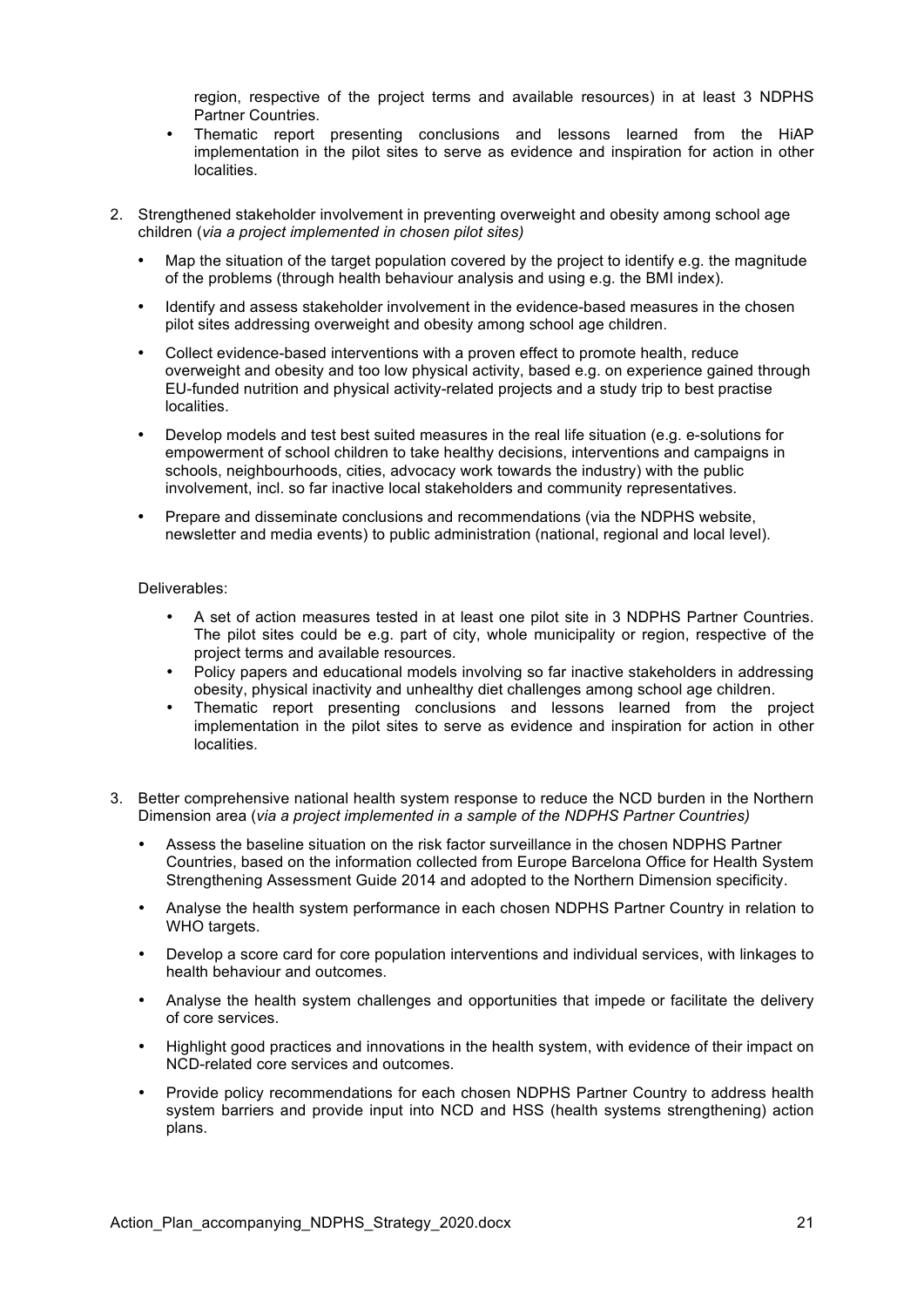• Prepare and disseminate conclusions and recommendations (via the NDPHS website, newsletter and media events) to national ministries and relevant public health authorities, including health insurance agencies.

#### Deliverables:

- Score card for core population interventions and individual services on NCD prevention and control in at least 2 more NDPHS Partner Countries.
- Assessment reports for at least 2 NDPHS Partner Countries, aimed to: (1) produce pragmatic and implementable policy recommendations for strengthening the health systems in order to allow for faster improvements in key NCD outcomes; (2) synthesise knowledge and experience in the NDPHS Partner Countries on common health system challenges (in particular in the sphere of primary health care) and promising approaches to overcome them; and (3) build capacity in policy analysis, policy development, and implementation through dialogue around health system strengthening and NCDs.

#### Target groups

- National, regional and local politicians and decision-makers (incl. ministries of finance)
- Public health institutions, incl. doctors and nurses of PHC-clinics and health centres
- Health insurance administrators
- Employer and labour organisations
- National NCD-related patient organisations
- NGOs related with health and social development
- School administration, catering organisations and food manufacturers, sports and leisure organisations, parents and school doctors/nurses, psychological and social services
- **Media**
- Representatives of academic institutions and professional associations

## **Objective 4: Reduced social and health harm from alcohol, tobacco and illicit use of drugs - through strengthening and promotion of multi-sectoral approaches**

## The context

According to the Global Burden of Disease (GBD) report of 2010 the leading causes of premature death and disability have evolved dramatically over the past 20 years. Data on potentially avoidable causes of health loss show that many risks associated with non-communicable diseases have grown, with tobacco and alcohol now being two of the four biggest risk factors. Smoking increases the risk of chronic respiratory diseases, cardiovascular and circulatory diseases, and cancer. Alcohol use contributes to cardiovascular and circulatory diseases, cirrhosis, and cancer, among many other diseases and ill health conditions. In addition to being a contributor to non-communicable diseases, alcohol increases the risk of violence, suicides and injuries. In 2012, of all global deaths 5.9% were attributable to alcohol.

One geographically widespread feature of drug use behaviour in recent years has been the increase in poly drug use. The most frequent combination is that of alcohol and various drugs (both illicit and legally prescribed). A major concern with regard to poly drug use is that it tends to enhance both the intended effects and the side effects of drugs and compound the impact of those drugs on the body. This can have serious health consequences.

The substance abuse varies substantially between countries within the same geographical regions. That includes differences in consumption patterns (e.g.: heroin injections vs smoking) and the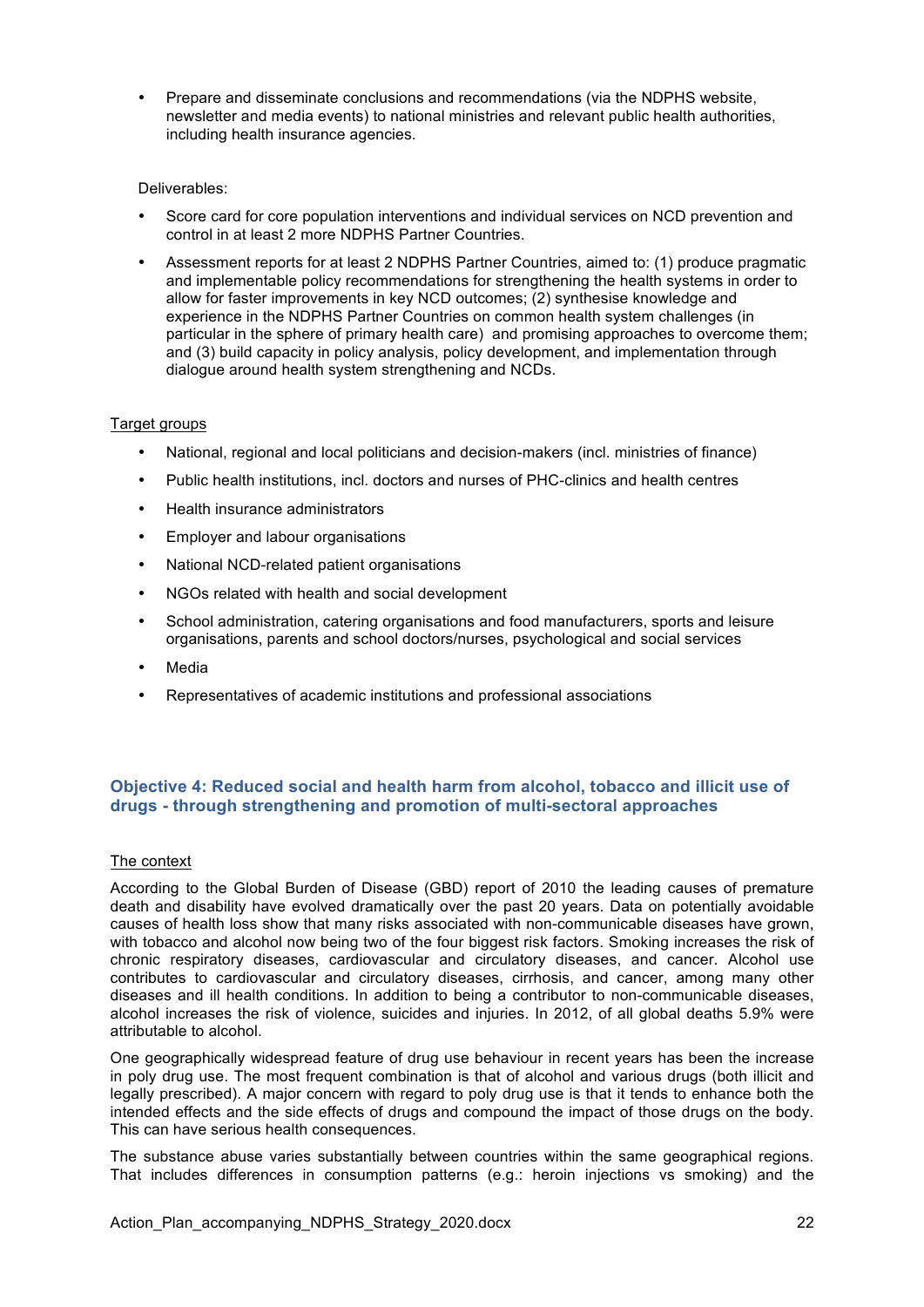prevalence of the use of illicit drugs.

#### Policy and action needs

The Northern Dimension area faces common concerns related to the impact of harmful use of alcohol, tobacco and illicit drugs on the health status of the population. A lot of research has been done over the years resulting in vast knowledge of what is the proven effective preventive work. Still, the understanding of the challenges and the ability to develop and implement effective and sustainable community-based interventions for preventing and reducing the harmful use of alcohol, tobacco and drugs at the local level is weak.

In all NDPHS Partner Countries alcohol is, together with other psychoactive substances, prevalent among patients treated in hospitals. In particular, diseases of the liver, but also infections, hypertension and stroke, are observed more often in patients with alcohol dependence. A hospital admission could be seen as an opportunity to intervene towards patients with problematic drug and alcohol use. However, the assessment of problematic alcohol use among hospital patients is inadequate and hampers the outcomes of the treatment of patients with somatic diseases.

Continuous monitoring of alcohol consumption is necessary both for the development of evidence based policy responses, and assessment of the impact of proposed interventions. It is important to obtain comparable data both for monitoring progress in reducing alcohol-related harm at the national level and for the whole Northern Dimension area, and for benchmarking national developments against wider trends. Still, the comparison of monitoring results across the Northern Dimension area is difficult, if possible at all, due to the lack of standardised methodologies. Better use of standardised approaches across the NDPHS Partner Countries will lead to more informed and evidence-based policy towards reduction of alcohol's health and economic burden (resulting from losses in workplace productivity, health care expenses, and other costs due to a combination of criminal justice expenses, motor vehicle crash costs, and property damage) as well as to its monitoring and evaluation.

In addition, the involvement of the Russian Federation in RARHA (EU Joint Action on Reducing Alcohol Related Harm) will also contribute to a better understanding of the alcohol situation in this country and may will have a vital role for preventing the harmful use of alcohol both in Russia and in the whole Northern Dimension area.

Similarly, there is a need in assessing needs for improvement of response to problem use of cannabis and cannabis dependence in the NDPHS Partner Countries. Cannabis is by far the most frequently used illicit drug all over Europe, including the Northern Dimension area. Although dependency potential of cannabis is lower than most of other illegal drugs, the long history of cannabis use leads to the increase of prevalence of problem cannabis users and dependents, which poses a challenge for treatment system and early intervention service.

Cross-border trade of alcoholic beverages is a common phenomenon in the Northern Dimension area and poses a significant problem for countries that seek to adopt effective national alcohol control policies. Several factors determine the magnitude of cross-border trade in alcoholic beverages: the level of price differences, existence of import quotas, severity of border control, number of annual border crossings, traffic infrastructure, the size of the population residing near the border, motives for crossing the border, etc. There is a need to provide policy makers with a better knowledge base when taking relevant policy measures, based e.g. on more in-depth researched affordability of alcohol beverages.

#### Footprint of the NDPHS work

- To contribute towards the reduction of alcohol-related harm in the Northern Dimension area
- To contribute towards the decrease of the total consumption of alcohol in the Northern Dimension area
- To contribute to curbing the growth trend of cannabis use among the 15-16 year old population.

#### Expected results of the NDPHS work

• Improved knowledge of effective community-based interventions targeting use of alcohol, tobacco and drugs among local level policy makers and authorities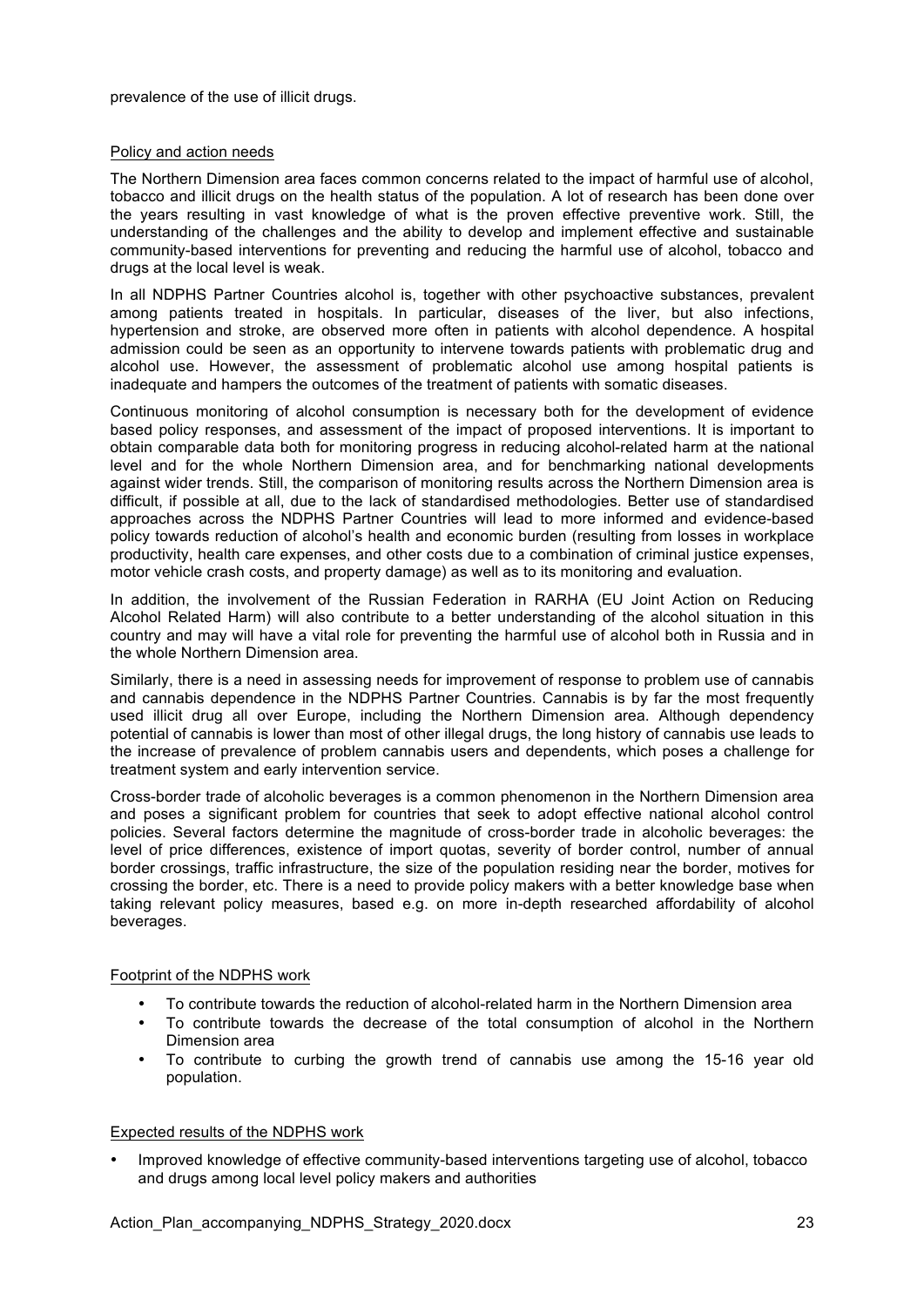- Improved implementation of early identification and brief intervention programmes/measures to reduce alcohol- and drug use-related harm
- Strengthened knowledge base for the planning of public health policies on alcohol and drugs
- Increased knowledge and awareness regarding the public health impact of cross-border trade of alcoholic beverages

## Measuring the progress

| No.            | <b>Expected result</b>                                                                                                                                                          | <b>Indicator</b>                                                                                                                                               | <b>Baseline</b><br>(2015) | <b>Target (2020)</b> | Data source                                                                                            | <b>Responsible</b><br>organisation                                                         |
|----------------|---------------------------------------------------------------------------------------------------------------------------------------------------------------------------------|----------------------------------------------------------------------------------------------------------------------------------------------------------------|---------------------------|----------------------|--------------------------------------------------------------------------------------------------------|--------------------------------------------------------------------------------------------|
| 1 <sub>1</sub> | Improved knowledge<br>of effective community-<br>based interventions<br>targeting use of<br>alcohol, tobacco and<br>drugs among local<br>level policy makers<br>and authorities | No. of countries<br>with<br>drafted/adopted<br>national<br>guidelines for<br>implementing<br>effective<br>community<br>based<br>interventions                  | $\mathbf{0}$              | $\overline{2}$       | National<br>policy<br>documents<br><b>NDPHS</b><br>National<br>surveys<br>Project<br>reports           | Partner<br>Countries and<br>Organisations<br>Expert-level<br>structures<br>Project leaders |
| 2.             | Improved<br>implementation of<br>early identification and<br>brief intervention<br>programmes/measures<br>to reduce alcohol- and<br>drug use-related harm                       | No. of countries<br>with<br>drafted/adopted<br>national<br>guidelines on<br>early<br>identification<br>and brief<br>intervention                               | 0                         | $\overline{2}$       | National<br>policy<br>documents<br>National<br>surveys<br>Project<br>reports                           | Partner<br>Countries and<br>Organisations<br>Expert-level<br>structures<br>Project leaders |
| 3.             | Strengthened<br>knowledge base for<br>the planning of public<br>health policies on<br>alcohol and drugs                                                                         | No. of countries<br>having available<br>and comparable<br>data on:<br>(a) drinking<br>habits and<br>patterns<br>(b) responses to<br>illicit drug<br>challenges | 0(a)<br>0(b)              | 4(a)<br>2(b)         | National<br>statistics<br><b>RARHA</b><br>surveys<br><b>WHO</b><br><b>EMCDDA</b><br>Project<br>reports | Partner<br>Countries and<br>Organisations<br>Expert-level<br>structures<br>Project reports |
| 4.             | Increased knowledge<br>and awareness<br>regarding the public<br>health impact of cross-<br>border trade of<br>alcoholic beverages                                               | No. of countries<br>with relevant<br>policy measures                                                                                                           | 0                         | 4                    | National<br>policy<br>documents<br><b>WHO</b>                                                          | Partner<br>Countries and<br>Organisations<br>Expert-level<br>structures                    |

#### Planned activities towards the expected results

1. Improved knowledge of effective community-based interventions targeting use of alcohol, tobacco and drugs among local level policy makers and authorities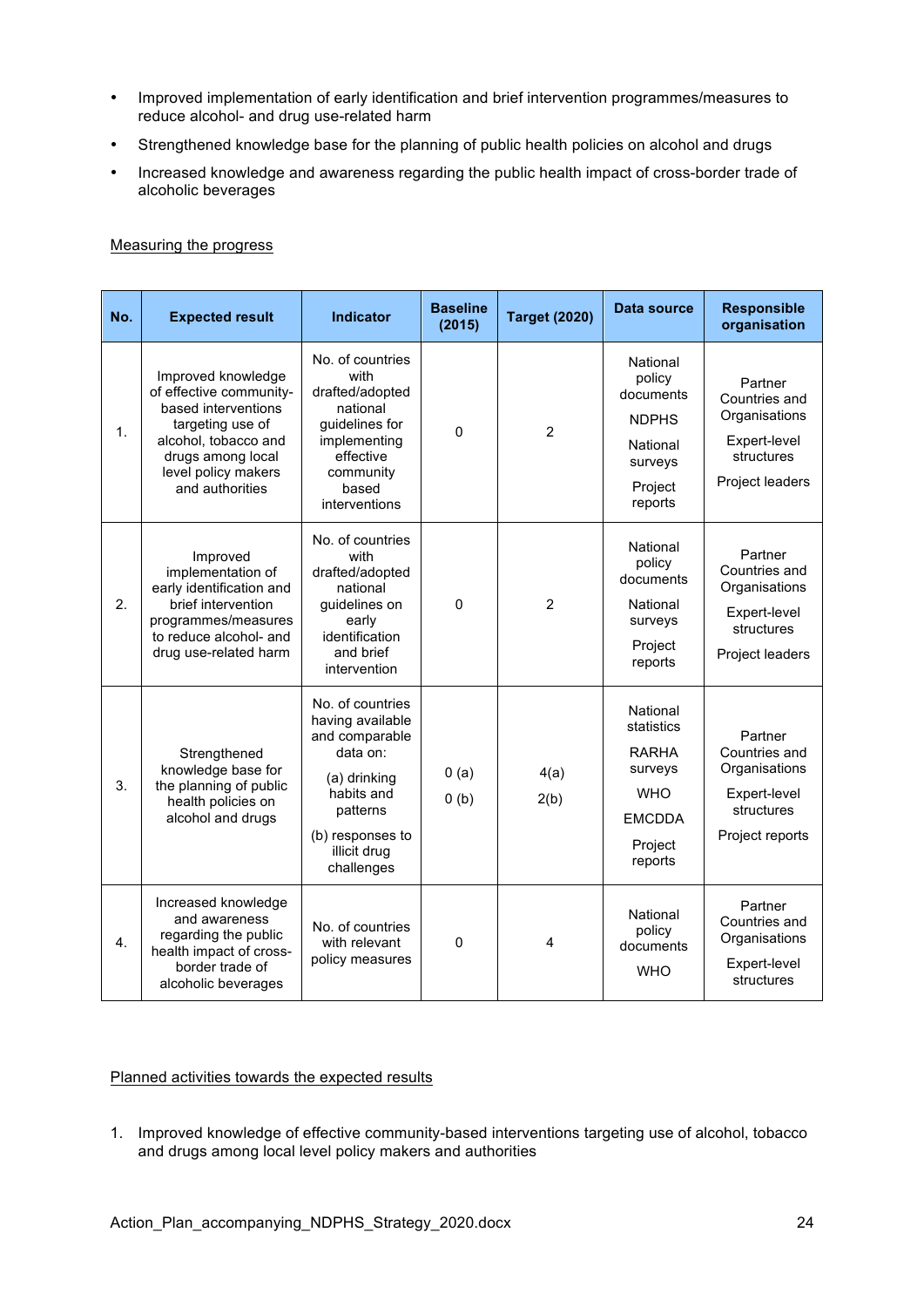- Arrange a series of multilateral and multi-sectoral seminars on common concerns relating to cross-border trade of alcohol and tobacco products – to facilitate exchange and increase common understanding on how to tackle illicit trade and, especially, its implications for alcohol, tobacco and drug use, in particular among young people.
- Launch a project to exchange approaches in mobilising and supporting municipalities in the planning of community-based action to reduce the harmful use of alcohol, tobacco and drugs.

#### Deliverables:

- Report with policy recommendations from the series of seminars on challenges related to the illicit cross-border trade of alcohol and tobacco products.
- A modular handbook with fact sheets, made available through the NDPHS website and relevant national websites, aimed to support the planning of local level action to reduce the harmful use of alcohol, tobacco and drugs.
- 2. Improved implementation of early identification and brief intervention programmes/measures to reduce alcohol- and drug use-related harm
	- Prepare and implement (provided the funding is ensured) a joint pilot project in two NDPHS Partner Countries (Norway and Russia) with the target group representatives to estimate the impact of problematic alcohol and drug use on patients treated for somatic illnesses.
	- Discuss and disseminate the achieved results (e.g. through WHO and the NDPHS website).
	- Develop a larger project (with some other NDPHS Partner Countries involved) to measure the impact of problem drug and alcohol use on patients treated for somatic illnesses and to work out suggestions facilitating early identification and brief intervention programmes/measures.

Deliverables:

- Meeting/workshop reports presenting outcomes of discussion between the target group representatives in Norway, Russia and other NDPHS Partner Countries on the association between somatic diseases and alcohol/drug use.
- Project proposal and study protocol for the larger project to assess the impact of problematic alcohol and drug use on patients treated for somatic illnesses.
- 3. Strengthened knowledge base for the planning of public health policies on alcohol and drugs
	- Prepare and implement (provided the funding is ensured) a project on Reducing Alcohol Related Harm (RARHA) in Russia
		- Make literature review on the alcohol situation in Russia.
		- Carry out the survey in the focus group and discuss results among thematic experts.
		- Prepare a report and disseminate it through the NDPHS website.
		- Present the report findings at the NDPHS side event.
	- Prepare and implement (provided the funding is ensured) a project on cannabis usage in the Northern Dimension area
		- Analyse epidemiological situation, drug policies and treatment and early intervention offers, with focus on best practices.
		- Collect feedback from national experts, professionals and activists.
		- Formulate policy recommendations for improving the cannabis policy, including treatment and early intervention offers.
		- Prepare a report and disseminate it through the NDPHS website.
		- Present the report findings at the NDPHS side event.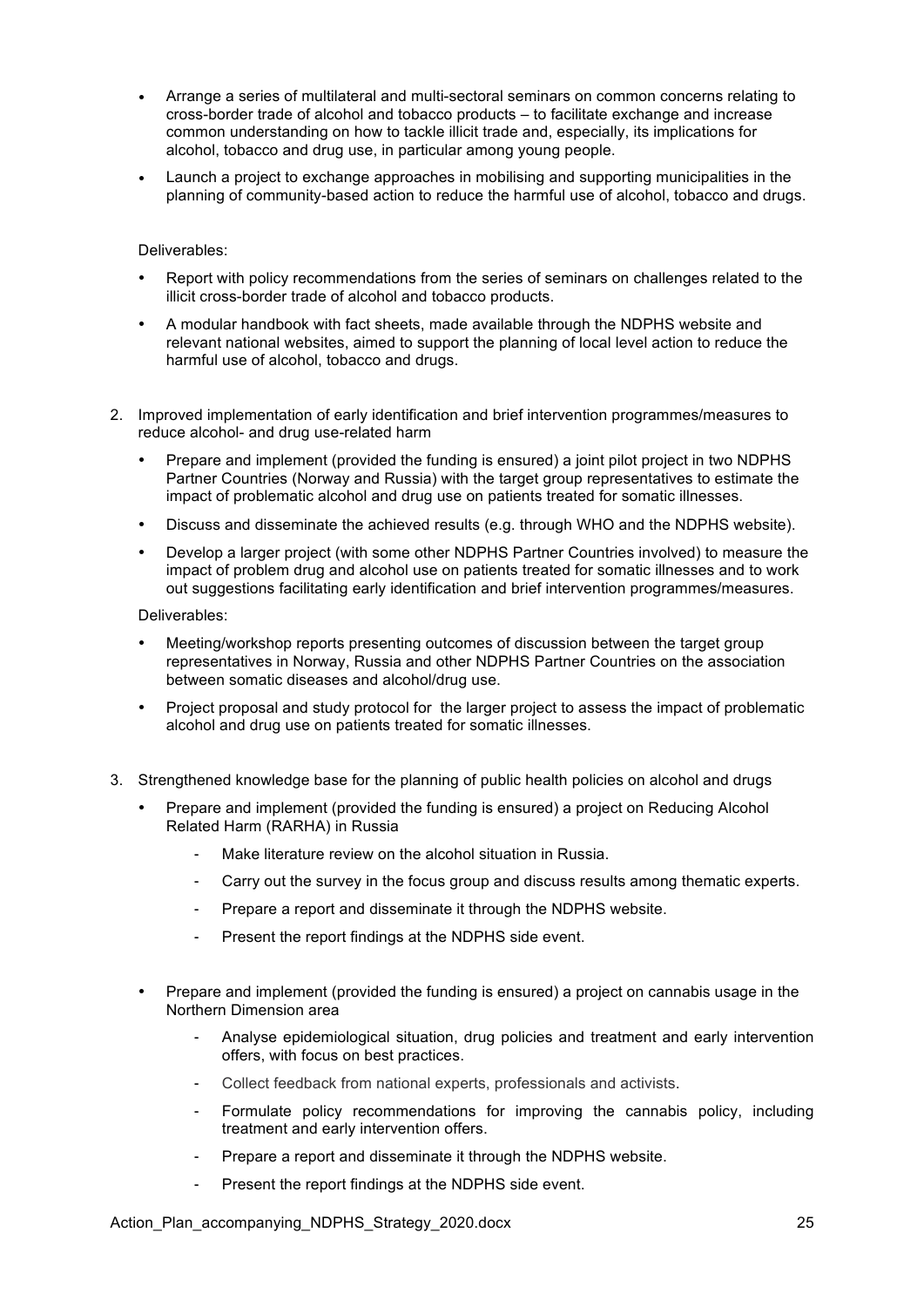- Develop a thematic report on alcohol policy
	- Make desk review and participatory discussions with the stakeholders.
	- Analyse information received from the NDPHS Partner Countries.
	- Organise discussion with thematic experts.
	- Prepare a report and disseminate it through the NDPHS website.
	- Present the report findings at the NDPHS side event.
- Arrange a PAC side event on 8 February 2018.

## Deliverables:

- Thematic report on cannabis usage in the Northern Dimension area, including policy recommendations on improving treatment and early intervention offers.
- Thematic report on alcohol policies in the Northern Dimension area.
- PAC Side event report, including conclusions and recommendations. Declaration adopted by PAC.
- 4. Increased knowledge and awareness regarding the public health impact of cross-border trade of alcoholic beverages
	- Make desk review/inventory of affordability changes over time in the NDPHS Partner Countries.
	- Review the size, structure and dynamics (including trade routes) of the region's market in smuggled alcohol.
	- Review and screen relevant WHO and national data on total consumption per capita in each NDPHS Partner Country.
	- Discuss possible policy measures with thematic experts representing the NDPHS Partner Countries.
	- Prepare a report and disseminate it through the NDPHS website.

## Deliverables:

• Thematic report on the state of play of alcohol affordability and cross-border trade in alcohol in the NDPHS Partner Countries, with recommendations on policy measures to reduce alcohol related harm.

## Target groups

- Policy makers
- Local authorities
- Hospital authorities
- Public health specialists
- Patients treated for somatic illness in hospitals
- NGOs dealing with health and social development issues
- Police and customs
- General population

Action\_Plan\_accompanying\_NDPHS\_Strategy\_2020.docx 26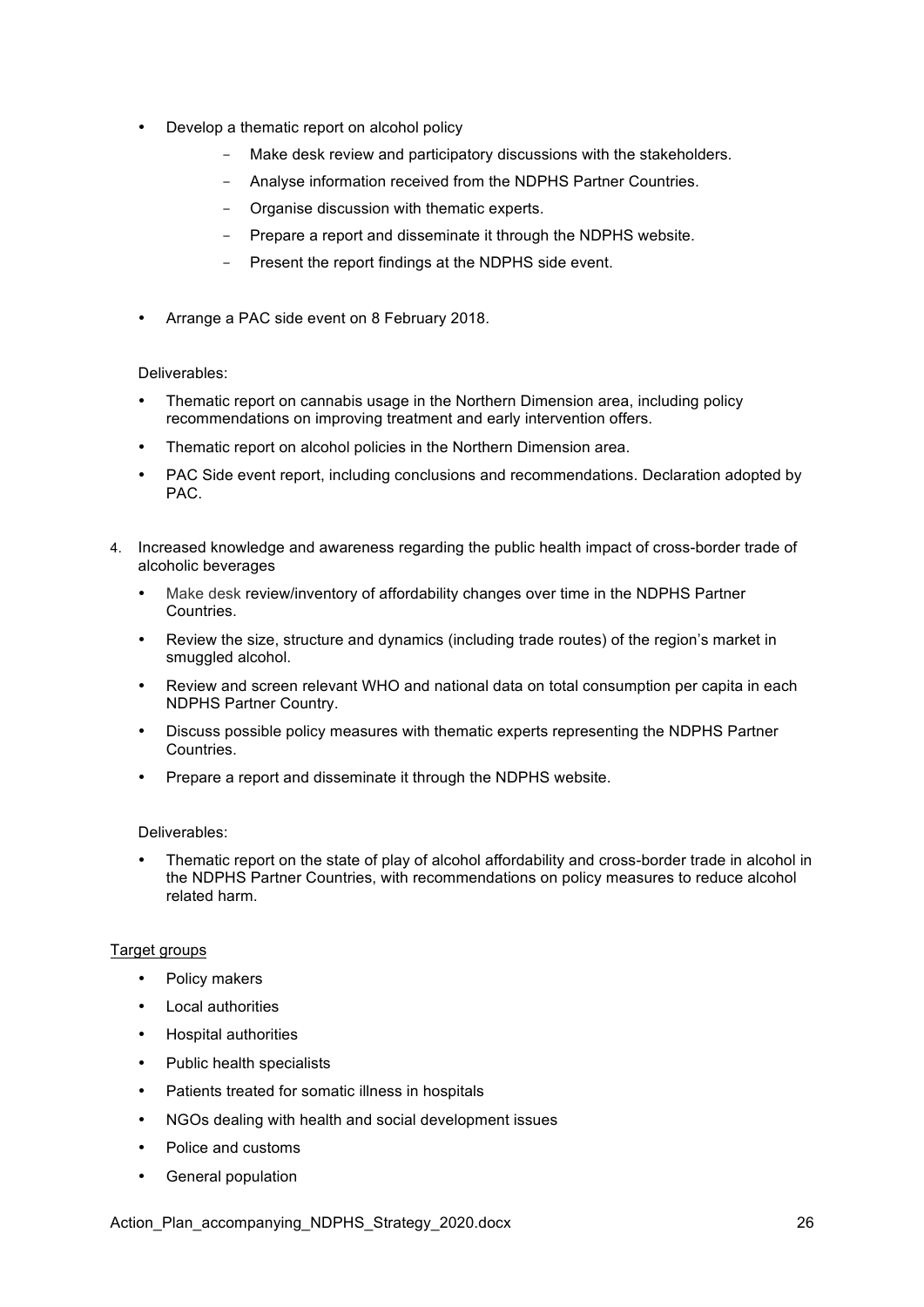## **Objective 5: Adequately addressed health needs related to chronic conditions and demographic changes – through strengthened integration and coordination of care and prevention throughout life course at primary care level**

## The context

The changing health needs of the society due to aging, spread of NCDs, diversity, mobility and increasing multi-morbidity require adequate primary health care (PHC) approaches and action to ensure a more equal accessibility to high quality PHC services in the Northern Dimension area. The Strategy for Continuous Professional Development of Primary Health Care Professionals, which was developed within the frame of the Imprim project (Improvement of public health by promotion of equitably distributed high quality primary health care systems)<sup>12</sup>, emphasised recent challenges in the primary health care related with the changing health needs of the society.

Also, WHO calls for an Action towards Coordinated/Integrated Health Services Delivery (CIHSD) and has in 2013 developed a roadmap on strengthening people-centred health systems in WHO European Region ('A framework for action towards Coordinated/Integrated Health Services Delivery').

Prison populations are a special vulnerable group in terms of continuation of treatment of their chronic diseases and emergence of mental health problems caused by imprisonment. Moreover, if persons in prisons have been using illicit drugs, the scarcity of drugs inside prisons and the resulting abstinence causes withdrawals from diverse types of abused substances. Depending on the geographical region affected, these withdrawals can be from tobacco via alcohol up to prescription drugs and legal or illegal drugs.

Prison health care varies with the resources granted for that purpose and the qualification of the health care staff. In times of tight resources, it is imperative to prioritise care services and aim for the most effective use of resources through highly motivated and optimally trained personnel.

## Policy and action needs

In order to respond to the challenge of the changing health needs and expectations of the patients, new innovative approaches are needed. In that regard, strengthening the competences of primary health care professionals, in order to improve a patient centred, well-coordinated and integrated primary health care is of importance. However, despite widely recognised evidence, the NDPHS Partner Countries still lack the application of NCD early preventive tools and measures in PHC.

One specific policy area that calls for strengthened international cooperation is the integrated care for older people with multiple illnesses. In that connection, experience exchange and joint solutions are needed to help the health systems in a more cost-effective way address recent challenges related to aging and spread of NCDs.

Also, a broader dialogue among decision-makers is needed to work out effective methods aimed to achieve a higher commitment among patients of the primary health care to their own health care process, including self-monitoring. In that respect, the role of patients and their families is not yet sufficiently recognised in the integrated care plans, e.g. in case of chronic illnesses.

Another improvement area is the efficiency of the health and social care systems in the Northern Dimension area, as the resource allocation and incentives are not geared towards supporting an integrated and coordinated care for patients with multi-morbidity.

Introduction of adequate preventive measures could be most cost-effective in case of young patients. Still, many NDPHS Partner Countries continue to apply biomedical approaches in preventive check-up of children and adolescents, while nowadays it is the psychosocial domain that obtains due recognition as the most actual one for identification of risky behaviour and also for the recent most common health problems (obesity, hypertension, depression, diabetes, cardiovascular disease etc.).

<sup>&</sup>lt;sup>12</sup> Project co-funded by the EU BSR Programme 2007-2013

<sup>(</sup>http://eu.baltic.net/Project\_Database.5308.html?contentid=28&contentaction=single)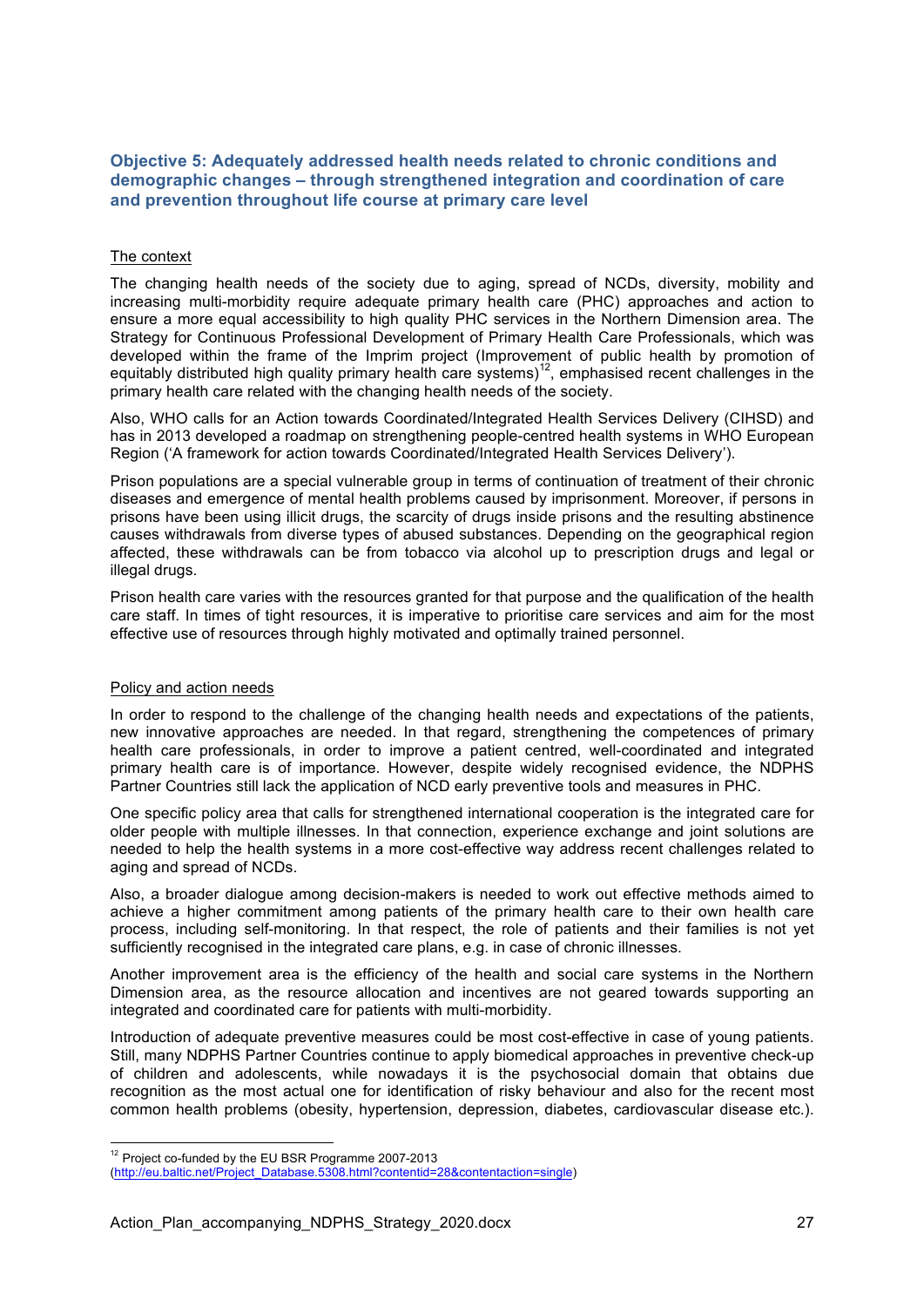The primary health care to a wide extent could be used as the best arena for primary prevention for children and adolescents, while continuous relation with children and their family members allows a better understanding of the psychosocial context.

Considering the core tasks and limits of prison health care, international cooperation among the NDPHS Partner Countries seems to be a promising strategy to promote the joint development of modern and internationally recognised values of prison health care and to put the resulting structures in place. The only viable approach to achieving these developments will be to pursue a continuous and intensive dialogue with the target groups. One of the actions in that respect would be to raise awareness of harm on health from imprisonment as HIPP (Health in Prisons Programme/WHO Europe) and CPT (Council of Europe's Committee for the Prevention of Torture and Inhuman or Degrading Treatment or Punishment) standards are not met by all the NDPHS Partner Countries. Another one would consist in encouraging more NDPHS Partner Countries to follow WHO recommendations on how to implement minimum standards for healthy conditions in prisons.

It is necessary to study mental health problems inside prisons as a first step for improving prevention, diagnostics and treatment inside prisons. Medical interventions inside prisons should follow international standards. Care improvement measures in the NDPHS Partner Countries, specifically further capacity building in prison health, should comprise particularly topics that are broadly relevant in prison settings and – in view of the above account – focus on mental health conditions and addictions, in addition to control of infectious diseases (see Objective 1.). Moreover, the processes for promoting the management of non-communicable diseases that are currently underway across health care systems should be taken into consideration and, if applicable, increasingly implemented in prisons too.

#### Footprint of the NDPHS work

- To contribute to the enhancement of people-centred, integrated care for specific groups of patients in the Northern Dimension area.
- To contribute to the empowerment of patients and their families in the care of their own health.
- To contribute to building more healthy conditions in prisons.

## Expected results of the NDPHS work

- Higher awareness among national health policy-makers of the increasing prevalence of multimorbidity in the elderly population and of an effective policy response.
- Better understanding and commitment of national policy-makers to strengthening the role of patients and their families in the implementation of integrated care plans.
- More in-depth knowledge among health and social care administrators on the resource allocation and incentives to support integrated and coordinated care for patients with multi-morbidity.
- Better identified psychosocial causes of NCD-related risky behaviour among children and adolescents for the purpose of developing adequate preventive measures.
- Improved knowledge on and application of international standards regarding prison health and more healthy conditions in prisons.

## Measuring the progress

| No. | <b>Expected result</b>                                                                                                                        | <b>Indicator</b>                                                                        | <b>Baseline</b><br>(2015) | <b>Target</b><br>(2020) | <b>Data</b><br>source | <b>Responsible</b><br>organisation                    |
|-----|-----------------------------------------------------------------------------------------------------------------------------------------------|-----------------------------------------------------------------------------------------|---------------------------|-------------------------|-----------------------|-------------------------------------------------------|
|     | Higher awareness<br>among national health<br>policy-makers of the<br>increasing prevalence<br>of multi-morbidity in<br>the elderly population | No. of countries<br>with approved<br>policy documents<br>addressing multi-<br>morbidity | 0                         | At least 3              | National<br>data      | Each Partner<br>Country<br>Expert-level<br>structures |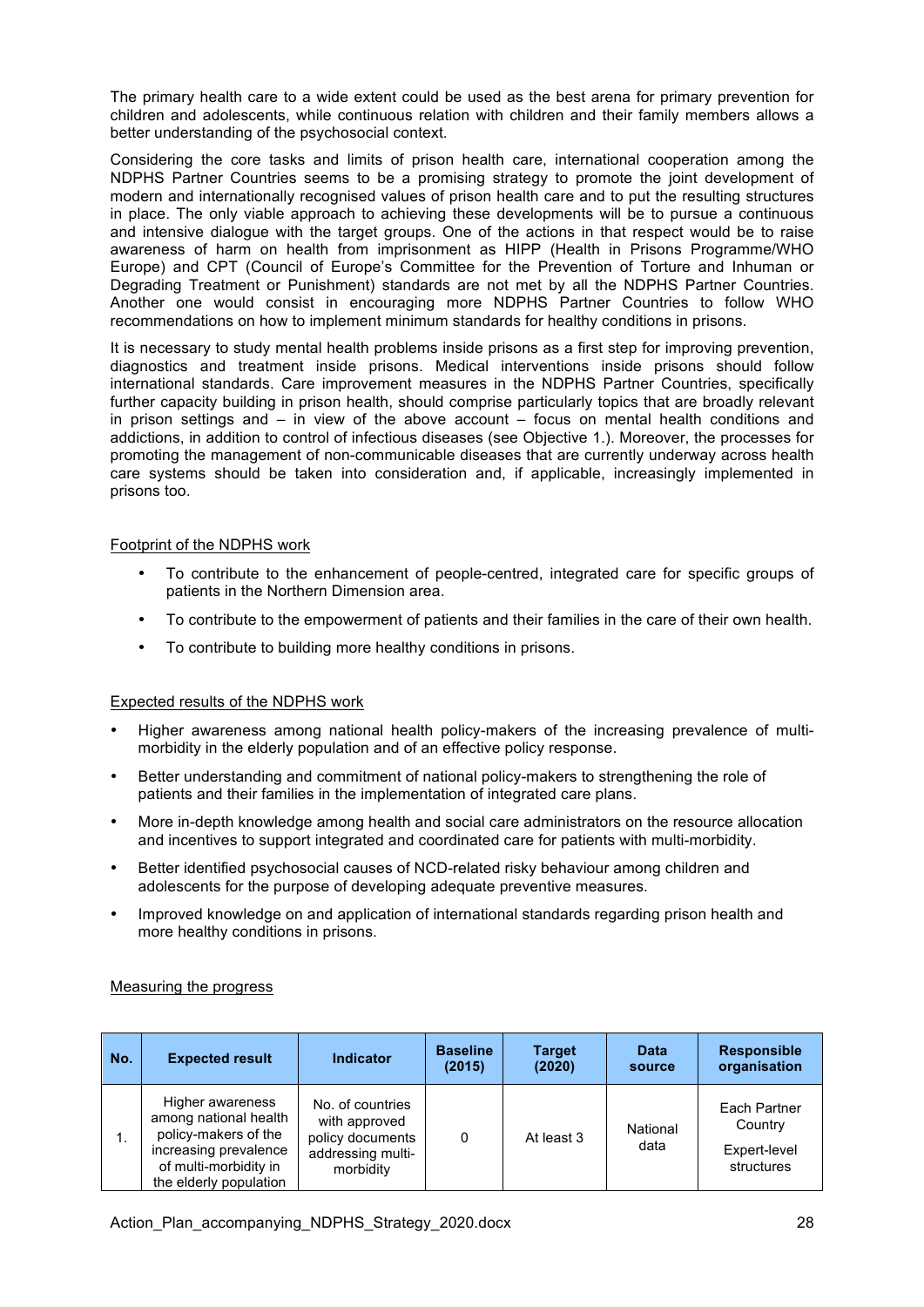|    | and of an effective<br>policy response                                                                                                                                                     |                                                                                                                                                  |                                                |                      |                  |                                                                          |
|----|--------------------------------------------------------------------------------------------------------------------------------------------------------------------------------------------|--------------------------------------------------------------------------------------------------------------------------------------------------|------------------------------------------------|----------------------|------------------|--------------------------------------------------------------------------|
| 2. | Better understanding<br>and commitment of<br>national policy-makers<br>to strengthening the<br>role of patients and<br>their families in the<br>implementation of<br>integrated care plans | No. of countries<br>where active role<br>of patients and<br>their families is<br>recommended for<br>inclusion in the<br>integrated care<br>plans | $\Omega$                                       | At least 3           | National<br>data | Each Partner<br>Country<br>Expert-level<br>structures                    |
| 3. | More in-depth<br>knowledge among<br>health and social care<br>administrators on the<br>resource allocation<br>and incentives to<br>support integrated and<br>better coordinated<br>care    | No. of countries<br>with revised<br>resource<br>allocation and<br>introduced<br>incentives                                                       | $\Omega$                                       | At least 3           | National<br>data | Each Partner<br>Country<br>Expert-level<br>structures                    |
| 4. | Better identified<br>psychosocial causes<br>of NCD-related risky<br>behaviour among<br>children and<br>adolescents for the<br>purpose of developing<br>adequate preventive<br>measures     | No. of countries<br>introducing new<br>methodologies<br>and/or models for<br>identification of<br>psychosocial<br>causes                         | $\mathbf 0$                                    | At least 3           | National<br>data | Each Partner<br>Country<br>Expert-level<br>structures                    |
| 5. | Improved knowledge<br>on and application of<br>international<br>standards on prison<br>health and building<br>more healthy<br>conditions in prisons                                        | No. of countries<br>developing<br>procedures in<br>accordance with<br>international<br>standards and<br>recommendations                          | To be<br>estimated<br>as part of<br>activities | At least one<br>more | National<br>data | Relevant<br>national<br>authorities<br>NDPHS expert-<br>level structures |

## Planned activities towards the expected results

- 1. Higher awareness among national health policy-makers of the increasing prevalence of multimorbidity in the elderly population and of an effective policy response
	- Establish effective dialogue channels between knowledge providers and policy makers in the field of people-centred, integrated care for patients with multi-morbidity, with strengthened coordination and networking between WHO, European Forum of Primary Care (EFPC) and national stakeholders in the Northern Dimension area.
	- Collect and disseminate evidence from good practices on integrated care for patients with multi-morbidity.
	- Arrange an NDPHS international workshop, with participation of national health policy-makers, with a purpose to share experiences of integrated care for elderly patients with multi-morbidity and to work out the policy response.

## Deliverables:

• Synthesis report with experiences and solutions on how to improve integrated care for elderly patients with multi-morbidity.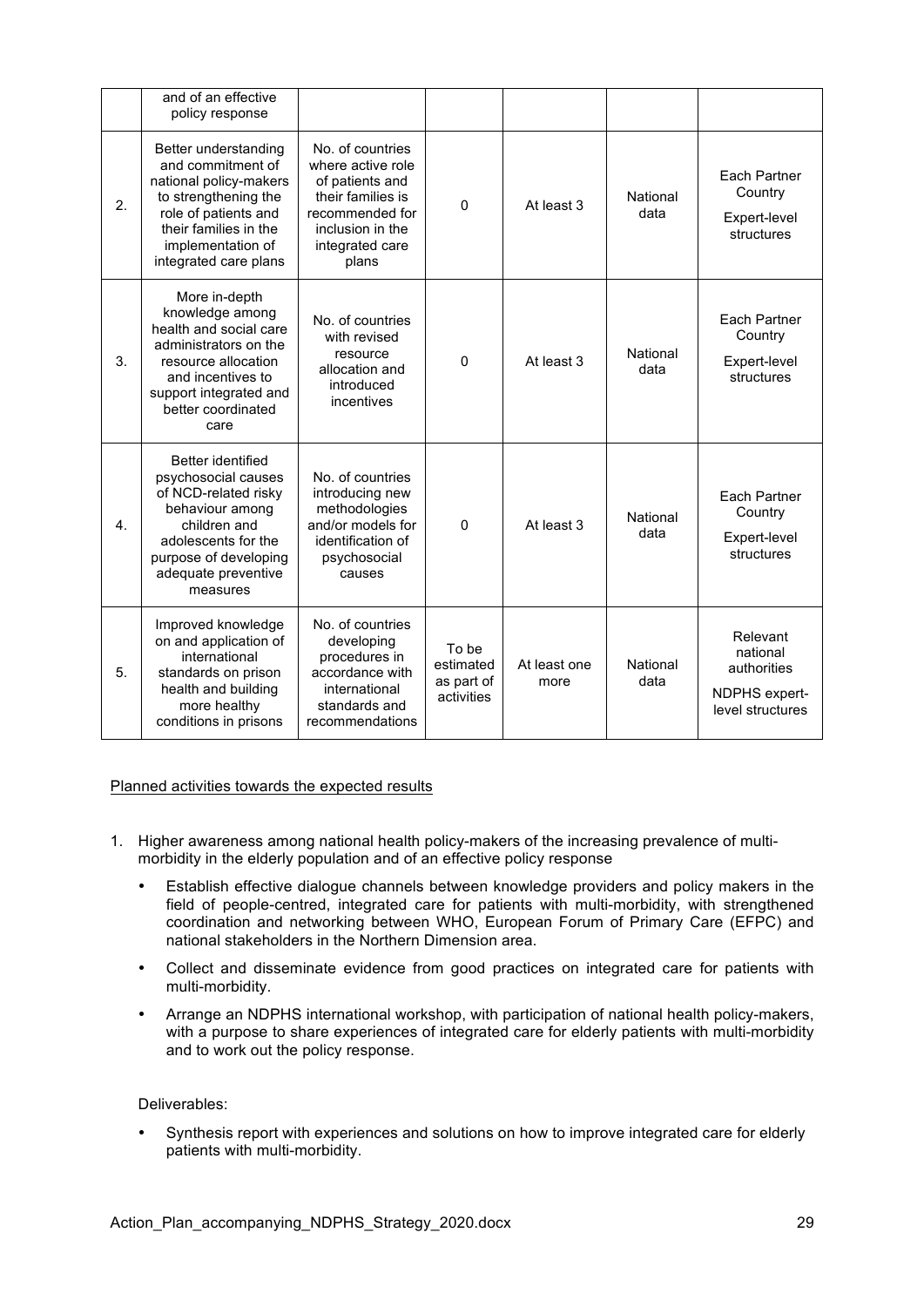- Report/newsletter from the NDPHS international workshop linked to the EFPC (European Forum for Primary Care) conference in Riga in 2016 - featuring good practice conclusions and policy recommendations on integrated care for elderly patients with multi-morbidity.
- 2. Better understanding and commitment of national policy-makers to strengthening the role of patients and their families in the implementation of integrated care plans
	- Collect experience from the NDPHS Partner Countries on how the peer groups education is used to cope with diseases for different groups of patients and to include the role of the patients and their family members in the care plans.
	- Develop policy guidance to national policy-makers on how the role of patients and families in the management of chronic illness should be included in the care plans.

#### Deliverables:

- Policy guidance report on the most effective methods to achieve a higher commitment among patients of the primary health care to their own health care process, including self-monitoring.
- 3. More in-depth knowledge among health and social care administrators on the resource allocation and incentives to support integrated and coordinated care for patients with multi-morbidity
	- Collect experience from the NDPHS Partner Countries on how to more cost-effectively allocate health and social care resources towards the needs of patients with multi-morbidity.
	- Arrange a workshop with knowledge providers and health and social care administrators to discuss existing good practice in resource allocation and possible incentives supporting an integrated and better coordinated care for patients with multi-morbidity.

#### Deliverables:

- Thematic workshop report with conclusions and recommendations for action targeting health and social care administrators.
- 4. Better identified psychosocial causes of NCD-related risky behaviour among children and adolescents for the purpose of developing adequate preventive measures
	- Collect and analyse facts and research documentation related with potential psychosocial causes of NCD-related risky behaviour among children and adolescents in the Northern Dimension area, particularly related to diversity, body image and appearance issues.
	- Arrange a NDPHS workshop during EFPC Conference in Riga in 2016, with participation of health care policy makers and primary health care organisers and professionals, to discuss countries' methodological experiences with identifying psychosocial causes of NCD-related risky behaviour among children and adolescents.
	- Start preparation for a side event to the NDPHS PAC or a separate conference with the purpose to raise awareness among policy makers on the psychosocial causes of risky behaviour as well as on working out effective preventive measures based on their identification.

#### Deliverables:

- Thematic report summing up accumulated experience on potential psychosocial causes of NCD-related risky behaviour among children and adolescents in the Northern Dimension area.
- Report from the EFPC Conference-related NDPHS workshop summing up countries' experiences with identifying psychosocial causes of NCD-related risky behaviour among children and adolescents, and suggesting new methodologies and/or models.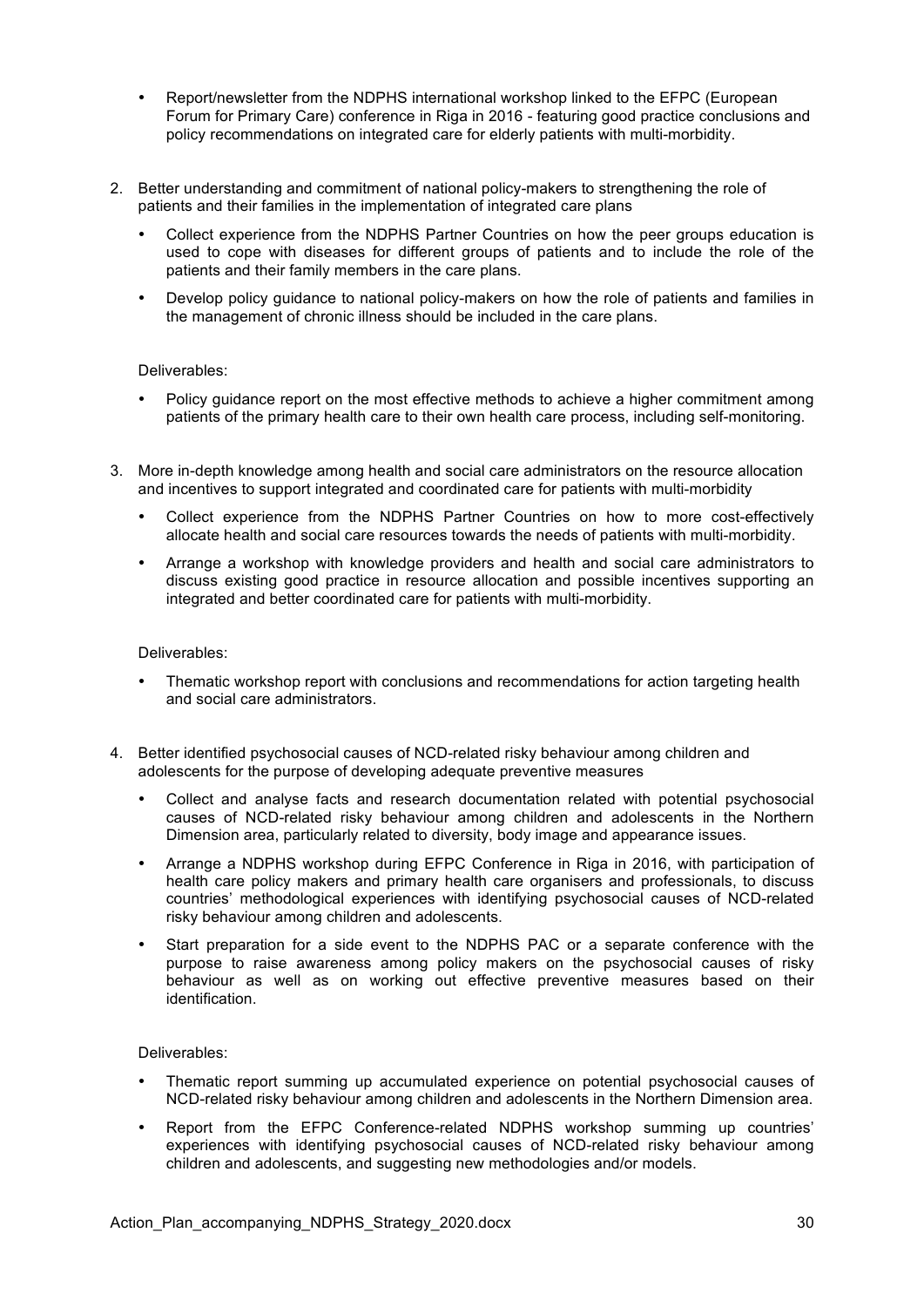5. Improved knowledge on and application of international standards on prison health and building more healthy conditions in prisons

- Organise exchange of relevant information between civil and prison health systems.
- Establish a continuous and intensive dialogue with decision makers on how to achieve healthy conditions in prisons.

#### Deliverables:

- Reports from (regional) workshops with participation of prison healthcare staff and the corresponding leadership and decision-making level with conclusions and recommendations to raise the awareness of healthy conditions in prisons.
- Reports from joint thematic meetings between EGs and relevant stakeholders.

#### Target groups

- Direct target group: ministries, health professional associations and organisations dealing with the health systems development and the improvement of health and social services.
- The ultimate target is the population with multiple chronic illnesses who needs more adequate care, specially the elderly population. Also the young generation (children and adolescents) needs special attention in form of more comprehensive and more holistic preventive action against NCD-related risky behaviour.
- Medical doctors, nursing staff and other medical care personnel in the penitentiary system and in public health institutions.

## **Objective 6: Strengthened occupational safety and health and well-being at work through information and reporting systems, workplace activities and occupational health services**

## The context

Improvement of working conditions is a long-term process involving government, employers and trade unions. The WHO, ILO and EU strategic approaches provide good guidelines on developing effective national systems. For example, the Promotional Framework for Occupational Safety and Health Convention, developed in 2006 by the International Labour Organization, recognises the global magnitude of occupational injuries, diseases and deaths, and the need for further action to reduce them. The Convention urges each ratifying member to develop, in consultation with the most representative organisations of employers and workers, a national policy, national system and national programme for occupational safety and health (OSH). Similar approaches are presented in the WHO and EU OSH Strategies.

The national system for occupational safety and health shall include, among others: the legislation (laws and regulations, collective agreements), the organisational structures (OSH-responsible authorities and bodies, cooperation arrangements between management, workers and their representatives and a national tripartite advisory body/bodies), the services (information and advice, training, research) and support mechanisms (collection and analysis of data, collaboration with relevant insurance or social security schemes, aid on progressive improvement of occupational safety and health conditions in micro-enterprises, in small and medium-sized enterprises and in the informal economy).

#### Policy and action needs

A strengthened coordination of actions, capacity building, information and promotion of safety, health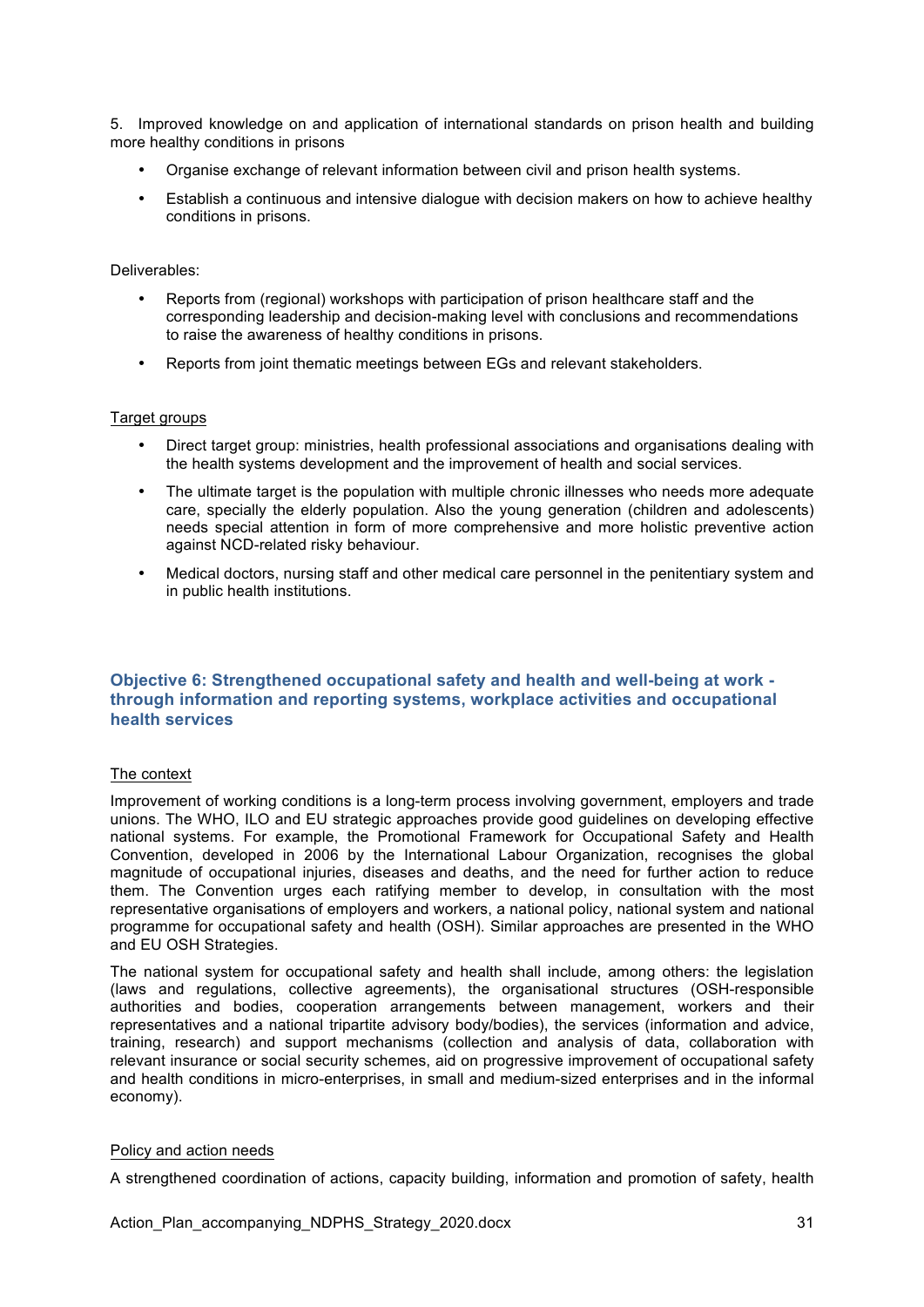and well-being at workplaces and among individuals is needed to address the OSH challenges. The step-wise approach in pursuing the Promotional Framework for Occupational Safety and Health Convention in the Northern Dimension area is, however, impeded due a number of drawbacks.

In resourcing and targeting the OSH action the occupational accident statistics is frequently used, in spite of the fact that is highly unrepresentative and presents a considerable depth of discrepancy in occupational accident reporting between the NDPHS Partner Countries. Consequently, it does not provide a sound basis for reliable long-term strategic planning.

The Partnership's "Health at Work" Strategy adopted in 2007 has encouraged Partner States to develop OSH programmes to steer the joint efforts towards the improvement of working conditions. Within this framework, particular attention shall be paid to the development of occupational health services and the tackling of the most dangerous hazards at work in the sectors and branches of economy at highest risk, including the informal sector, and to campaigns and compliance issues.

The observed challenge of the ageing OSH doctors and specialists in the Northern Dimension area calls for training of new staff based on the best experience shared in that respect.

## Footprint of the NDPHS work

To contribute to the improvement of working conditions by reducing occupational accidents and diseases and through improved occupational health and safety culture in the Northern Dimension area through a coordinated national system response.

#### Expected results of the NDPHS work

- Tripartite national situational OSH analysis (profile) for better decision-making basis for addressing OSH challenges in the Northern Dimension area
- Coordinated national policy frameworks for health and safety at work and for the provision of working conditions conducive to health and well-being
- Coordinated special national programmes for the development of occupational health services for all working people
- Higher national commitment to combatting the most dangerous hazards at work
- Strengthened training framework for OHS staff in the Northern Dimension area
- Better practical implementation of policies by improved information dissemination

| <b>No</b>      | <b>Expected result</b>                                                                                                                                                    | <b>Indicator</b>                                                                                       | <b>Baseline</b><br>2015                               | Target 2020                             | <b>Data</b><br>source | <b>Responsible</b><br>organization                                                                           |
|----------------|---------------------------------------------------------------------------------------------------------------------------------------------------------------------------|--------------------------------------------------------------------------------------------------------|-------------------------------------------------------|-----------------------------------------|-----------------------|--------------------------------------------------------------------------------------------------------------|
| 1 <sub>1</sub> | Tripartite situational<br>OSH analysis for<br>better decision-<br>making basis for<br>addressing OSH<br>challenges in the<br>Northern Dimension<br>area                   | No. of countries<br>with developed/<br>revised national<br>OSH profiles<br>Ratified ILO<br>Conventions | 5 countries<br>$C155 - 6$<br>$C161 - 4$<br>$C187 - 5$ | 10<br>One<br>additional<br>ratification | National<br>data      | Expert-level<br>structures<br>possible<br>depositories: ILO<br>Safework-<br>Country Profiles,<br>LegOSH, BSN |
| 2.             | Coordinated national<br>policy frameworks for<br>health and safety at<br>work and for the<br>provision of working<br>conditions conducive<br>to health and well-<br>being | No. of countries<br>with developed /<br>updated<br>programme<br>documents                              | 6 countries<br>1 draft                                | At least 7                              | National<br>data      | Each Partner<br>Country<br>Expert-level<br>structures                                                        |
| 3.             | Coordinated special<br>national programmes<br>for the development<br>of occupational<br>health services for all                                                           | No. of countries<br>with<br>programmes<br>with action plan                                             | 2 countries                                           | At least 4                              | National<br>data      | Each Partner<br>country<br>Expert-level<br>structures                                                        |

## Measuring the progress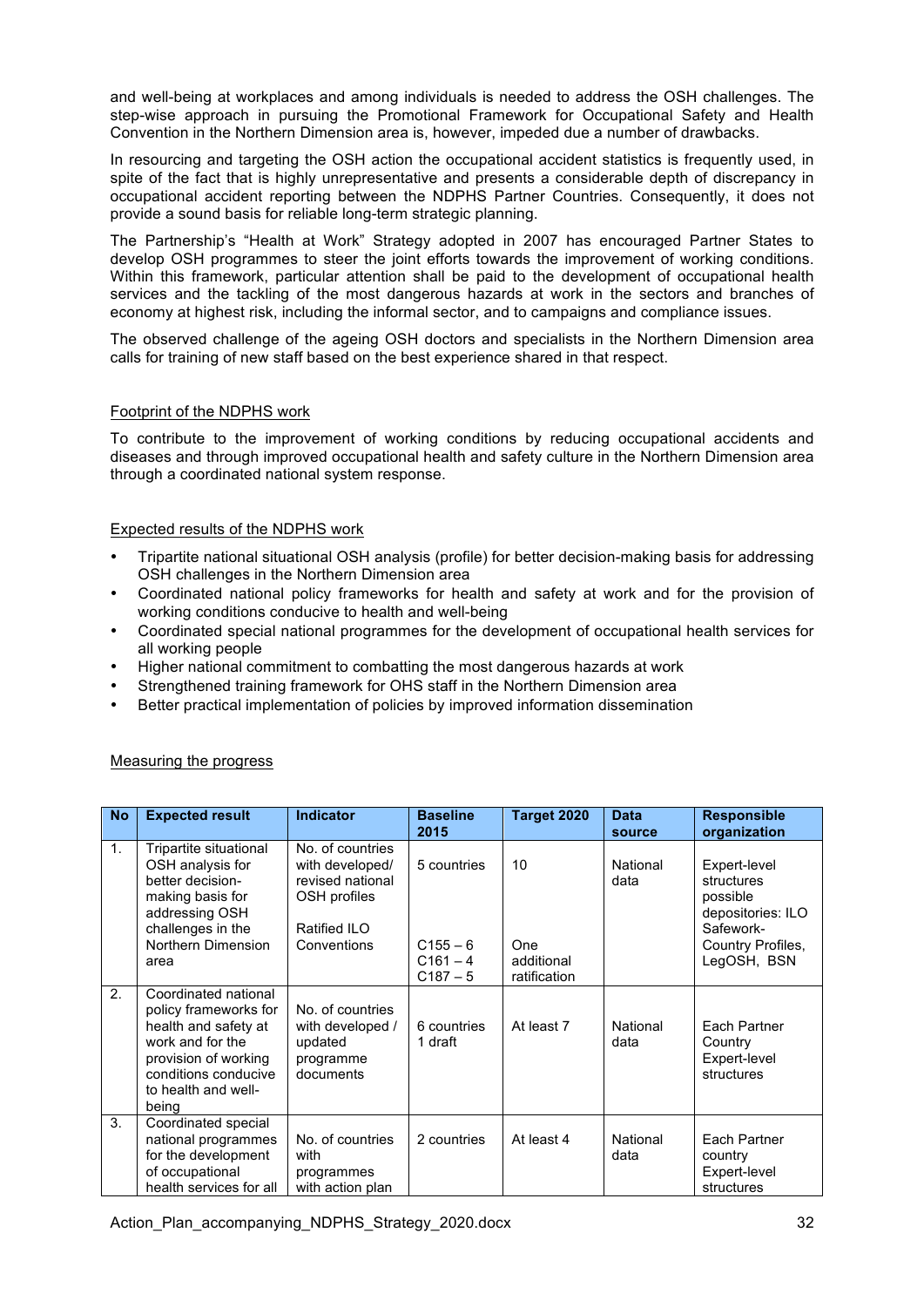|    | working people <sup>13</sup> .                                                                |                                                                              |                                                                                                    |                                                 |                                                                                                              |                                                       |
|----|-----------------------------------------------------------------------------------------------|------------------------------------------------------------------------------|----------------------------------------------------------------------------------------------------|-------------------------------------------------|--------------------------------------------------------------------------------------------------------------|-------------------------------------------------------|
| 4. | Higher national<br>commitment to<br>prevention of<br>occupational hazards                     | No. of countries<br>reporting high-<br>risk sector<br>actions/<br>campaigns  | Zero<br>Accident<br>Forum<br>1 country                                                             | At least 3<br>countries                         | National<br>data                                                                                             | Each Partner<br>Country<br>Expert-level<br>structures |
| 5. | Strengthened<br>training framework<br>for OHS staff in the<br>Northern Dimension<br>area      | No. of organised<br>multi-country<br>events and/or<br>developed<br>curricula |                                                                                                    | One regional<br>training<br>event/ year         | Experts                                                                                                      | EUMS,<br>ENETOSH,<br>ENWHP, NIVA,<br>IALI             |
| 6. | Better practical<br>implementation of<br>policies by improved<br>information<br>dissemination | Increased<br>sharing of<br>practical<br>information                          | Membership<br>in Editorial<br>Board<br>expanded<br>3 Barents<br>Newsletter<br>editions per<br>year | 3 Barents<br>Newsletter<br>editions per<br>year | OH&S<br>institutions<br>in the<br>countries.<br><b>OSH</b><br>experts,<br>project<br>data and<br>information | Each Partner<br>Country<br>EG OSH<br><b>FIOH</b>      |

Planned activities towards the expected results

- 1. Tripartite situational OSH analysis for better decision-making basis for addressing OSH challenges in the Northern Dimension area
	- Update/draft brief and comprehensive national OSH profiles (outline available). During the implementation of the "Health at Work" Strategy most of the countries have drafted tri-partite OSH profiles, which are now in need of regular update.
	- Empower the Member States to draft in-depth profiles on specific topics.
	- Encourage the Member States to ratify related OSH ILO Conventions.
	- Improve comparability of relevant indicators (occupational accident statistics)
		- $\circ$  Reassess the scope of the problem based on the comparative summary of the fatal and non-fatal accident rates for the NDPHS Partner Countries (presented to the NDPHS PAC on 21 November 2013)
		- $\circ$  Develop a thematic report on the level of under-reporting, organisation and methodologies in occupational accident recording, with recommendation for improved registration and reporting
		- o Present the report to decision makers and EU institutions (European Agency for Safety and Health at Work, Eurofoundation and Eurostat) in order to develop improved reporting and recoding strategy and methods with the aim to provide more realistic occupational accidents statistics (a key strategic objective of the EU strategic framework on OSH for 2015 - 2020)
		- o Disseminate the report though the existing information channels (e.g. NDPHS website, Baltic Sea Network on Occupational Health/Safety http://www.balticseaosh.net/, Barents Newsletter on Occupational Health and Safety, other newsletters, publications, other media)

#### Deliverables:

• Comprehensive national OSH profiles

 $13$ Norwav is not planning to expand its partial access to occupational health services, but has other universally accessible health services.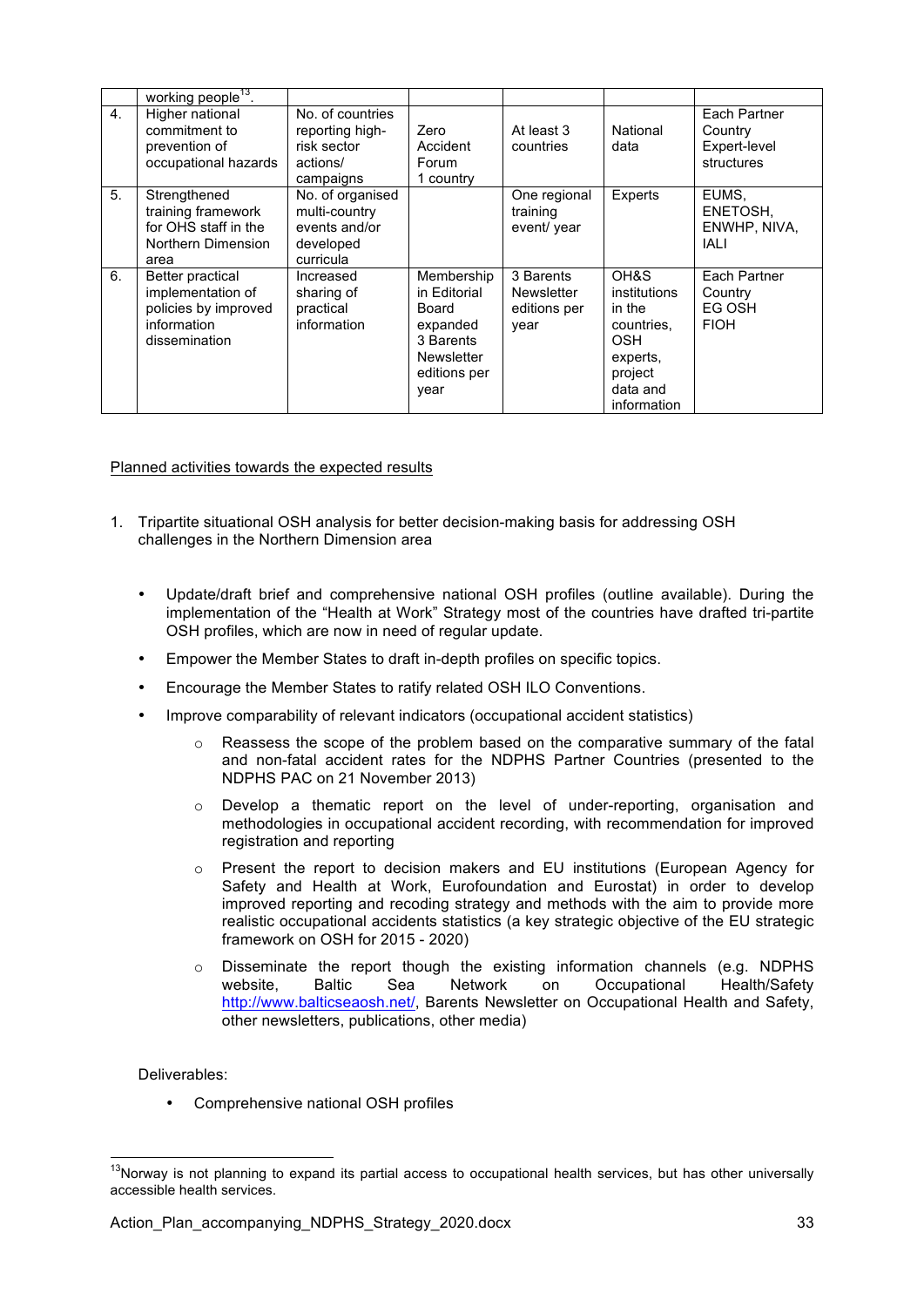- Thematic report on the level of under-reporting, organisation and methodologies in occupational accident recording, with recommendation for improved registration and reporting
- 2. Coordinated national policy frameworks for health and safety at work and for the provision of working conditions conducive to health and well-being
	- Draft/update national OSH programmes based on the above tri-partite analysis (profiles) including action plans in line with WHO, ILO and EU strategies.

#### Deliverables:

- Draft/updated national policy/programmes for the development of work life, health and safety at work and the accomplishment of working conditions conducive to health and well-being
- 3. Coordinated special national programmes for the development of occupational health services for all working people
	- Improve further the quality of occupational health services systems in countries with an operational system
	- Develop basic occupational health systems concepts in countries in need of improved services. Concept to be approved at the highest political level

#### Deliverables:

- National improvement plans for developed countries
- National concepts for countries in need of improved occupational health service systems
- 4. Higher national commitment to prevention of occupational hazards
	- Based on the priorities set in the above programmes (item 2) each member state defines targeted areas/hazards and their related prevention programmes

#### Deliverables:

- Launched special joint and national targeted actions for the reduction of the most dangerous hazards at work or accident prevention programmes in the sectors and branches of economy at highest risk, such as elimination of asbestos hazards, safety in transport, OH&S of health care workers and/or targeted actions for improved compliance. These actions will be country specific and will be decided nationally in due course.
- 5. Strengthened training framework for OHS staff in the Northern Dimension area
	- Explore the training needs in the individual countries with the aim to develop suitable curricula for several countries in the region
	- Organise cooperation with European and national training organisations

#### Deliverables:

- Training curricula for selected OHS staff
- Pilot region-wide joint seminars
- Courses/symposia for sharing experiences
- OHS training included in BSN Annual Meeting

Action\_Plan\_accompanying\_NDPHS\_Strategy\_2020.docx 34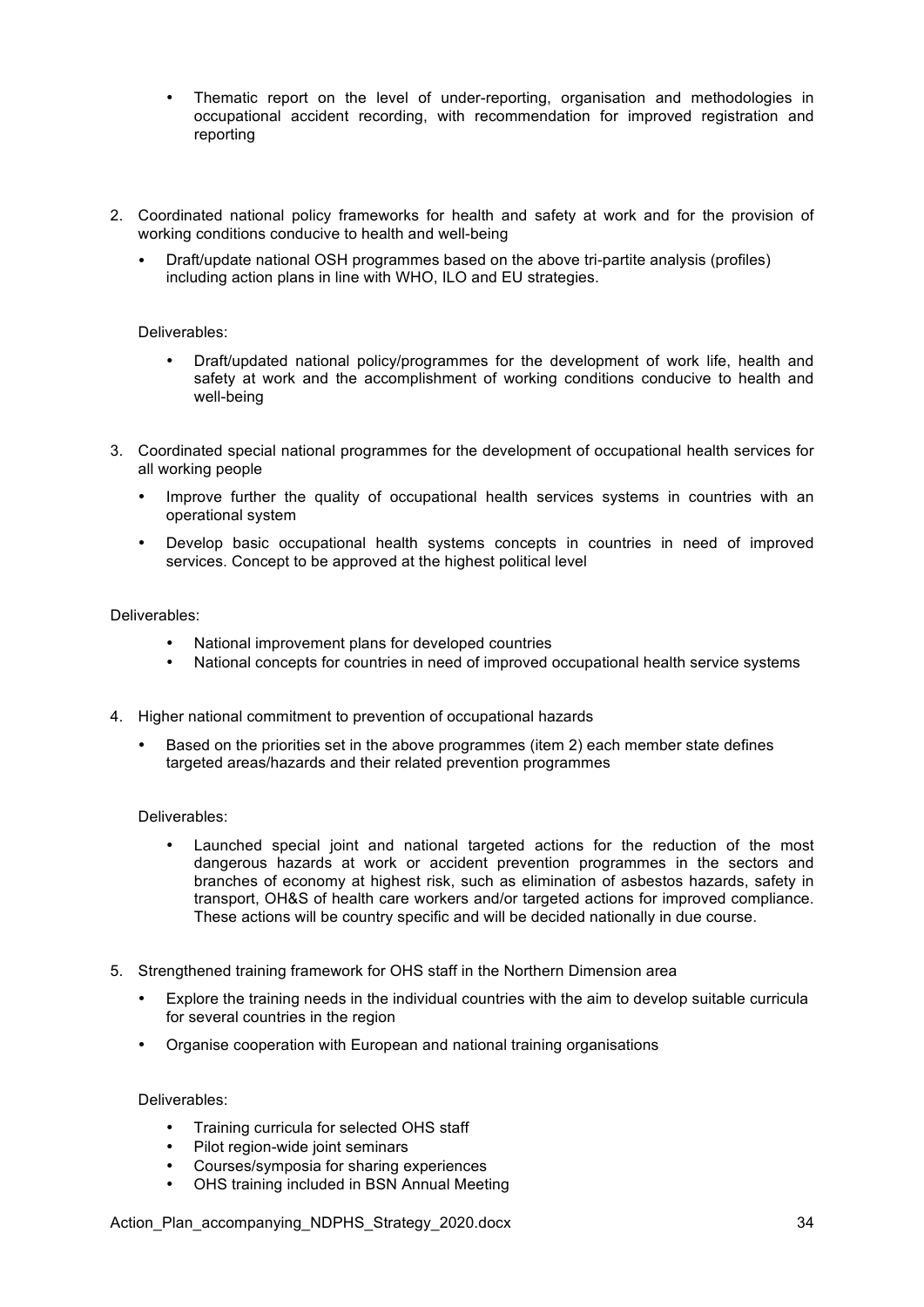- 6. Better practical implementation of policies by improved information dissemination
	- Ensure present level of information dissemination

#### Deliverables:

- Publication of Barents OSH Newsletters; 3 editions annually<br>• Undating of webpages, regionally and pationally
- Updating of webpages, regionally and nationally
- Linking of TG OSH to other webpages like EU OSHA, BSN
- Articles to other media
- Participation in various conferences

#### Target groups:

- Decision makers in the OSH field
- OSH specialists
- Statisticians

## **5. Monitoring and Evaluation of the Action Plan**

Monitoring the progress in the implementation of the Action Plan to the NDPHS Strategy 2020 will be performed at two levels:

- (1) Assessment of an overall impact of the Partnership on the performance of the cooperating Partners and Participants (to be carried out during the next external mid-term evaluation of the Partnership); and
- (2) Measurement of the progress towards / the achievement of the six objectives agreed upon by the NDPHS (to be carried out based on the targets and indicators linked with the planned results as specified in the Action Plan).

A mid-term review of the implementation progress (checking the advancement rate towards the set targets) is scheduled for 2018-2019 with the year 2017 being the cut-off year.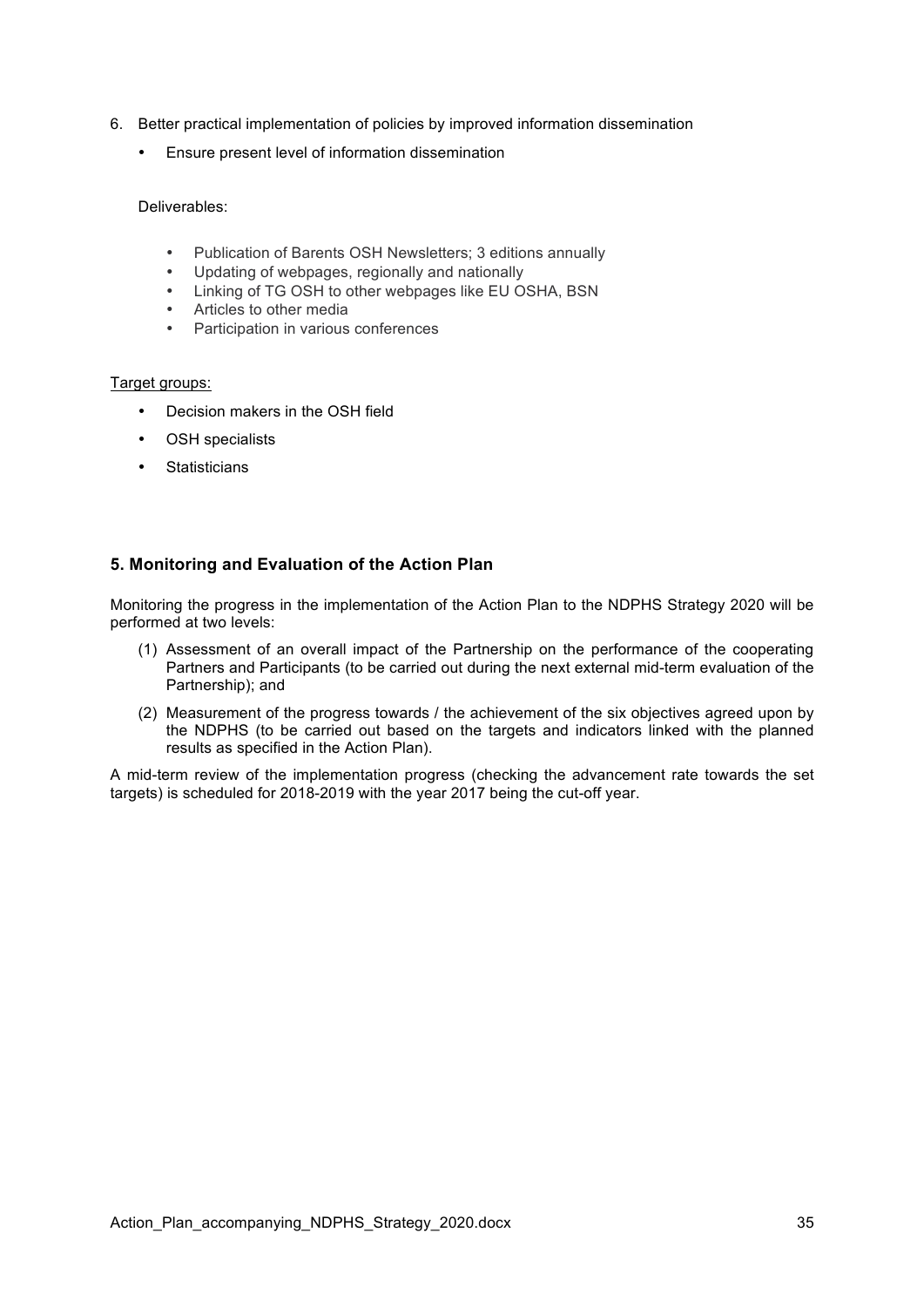## **Annex: General information on the NDPHS**

## **Composition**

The Northern Dimension Partnership in Public Health and Social Well-being (NDPHS) is a concerted action of ten governments, the European Commission and eight international organisations to tackle shared challenges in health and social well-being in the Northern Dimension area.

The NDPHS was instituted at a ministerial-level meeting on 27 October 2003, in Oslo, Norway. The declaration concerning the establishment of a Northern Dimension Partnership in Public Health and Social Well-being adopted by Ministers of Health and Social Affairs and other High Representatives of the founding partners (Oslo Declaration) lays the foundation for the Partnership's objectives, structure, role and practical functions, main priorities, financing methods and guidelines for future development.

The Partnership is composed of countries and organisations having either a **Partner** or a **Participant** status. In accordance with the Oslo Declaration, NDPHS eligible partners are: the founding partners, EU Member States and Northern Dimension partner countries, the European Commission and other relevant EU institutions, regional cooperation bodies, international organisations and financing institutions. Eligible participants are interested subnational administrative entities in the Northern Dimension area. The current actors in the Partnership are listed on the NDPHS website (http://www.ndphs.org/?partners).

## **Operational bodies**

The Partnership operates at several organisational levels, aspiring to intensify multilateral cooperation, to assist the Partners and Participants in capacity building and to enhance the coordination between international activities within the Northern Dimension area.

The **Partnership Annual Conference** (PAC) is the main decision-making body of the NDPHS. It convenes once a year, holding its meetings at the ministerial level every alternating year. Being the overall mechanism for steering the NDPHS, the PAC decides upon NDPHS policies, reviews progress made and provides high-level guidance to the Partnership.

The **Committee of Senior Representatives** (CSR) serves as the main coordinating body of the NDPHS, ensuring that decisions and recommendations issued by the PAC are carried out.

The **Meeting of the Parties to the Agreement on the Establishment of the NDPHS Secretariat (**MP) decides about financial, personnel and managerial issues relating to the NDPHS Secretariat.

**Expert Groups**, consisting of high-level experts appointed by national partners and organisations represented in CSR, provide policy advise and professional input to the preparation, coordination and implementation of joint activities carried out within the framework of the Partnership, including Work Programmes and projects.

The main function of the **Secretariat** is to provide administrative, analytical and other support to the CSR in preparing and following up the PAC and CSR meetings. It also facilitates organisation of expert-level activities as well as preparation and implementation of projects. Following the entry into force of the *Agreement on the Establishment of the Secretariat of the Northern Dimension Partnership in Public Health and Social Well-being* on 31 December 2012, the NDPHS Secretariat was established as an international legal entity in mid-2013.

## **Mission and strategy**

The mission of the NDPHS is to promote the sustainable development of the Northern Dimension area by improving peoples' health and social well-being. This should lead to an increased political and administrative coherence between the countries in the Northern Dimension area, narrowed social and economic disparities, and improved peoples' overall quality of life.

In realising the mission, the NDPHS, at the  $6<sup>th</sup>$  Partnership Annual Conference, appreciated the European Commission's invitation for the NDPHS to take the role of Lead Partner for the coordination of the health sub-area of Priority Area 12 of the EU Strategy Action Plan. The tasks include but are not limited to: coordination, engaging other actors and stimulating them to take up responsibilities, as well as monitoring and reporting on the progress in implementation.

In 2009 the Partnership adopted a NDPHS Strategy, which – *inter alia* – set the mid-term vision for the